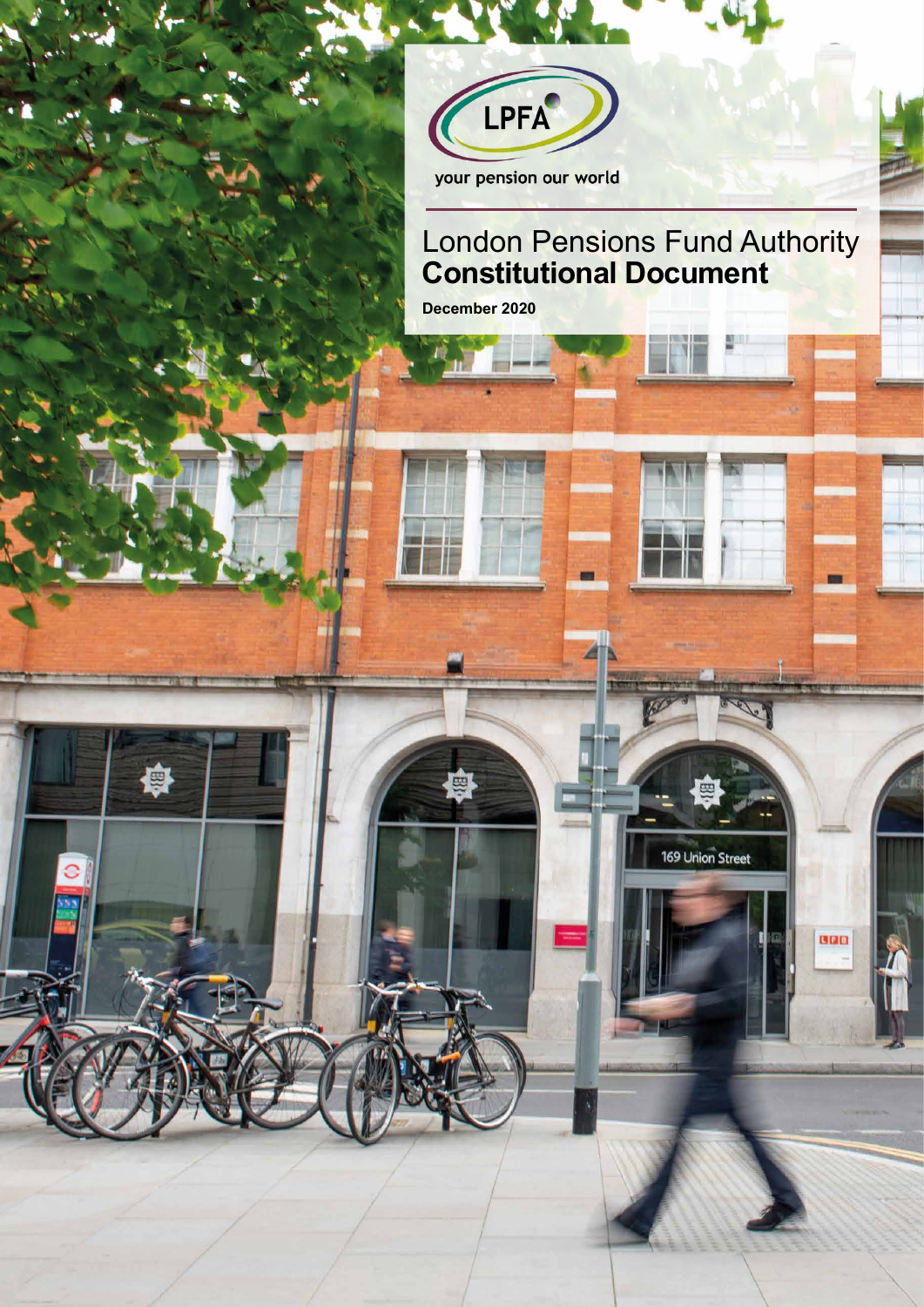# **Contents**

|    | A. Statutory powers and duties                                       | 2  |
|----|----------------------------------------------------------------------|----|
|    | <b>B.</b> Internal governance arrangements                           | 3  |
|    | C. Standing orders                                                   | 4  |
|    | D. Matters reserved for decision by the Board                        | 11 |
| Е. | Terms of reference of committees (including Local Pension Board)     | 14 |
| F. | Code of conduct for board members                                    | 22 |
|    | G. The Authority's code of best practice                             | 28 |
|    | H. Scheme of delegations to officers                                 | 31 |
| ı. | Code of practice on the delegation of powers from Principal Officers | 35 |
| J. | <b>Contract standing orders</b>                                      | 37 |
|    | K. Code of conduct for staff                                         | 40 |
|    | <b>Policies and codes of practice</b>                                | 43 |

Appendix 1 – Local guidance on gifts and hospitality for LPFA board member

Appendix 2 – The LGPS in context – LPFA board member vs Trustee

Appendix 3 – Conflicts of Interest Policy to Govern Investment

**London Pensions Fund Authority**  2nd Floor 169 Union Street London, SE1 0LL

Robert Branagh, Chief Executive Officer (CEO) of LPFA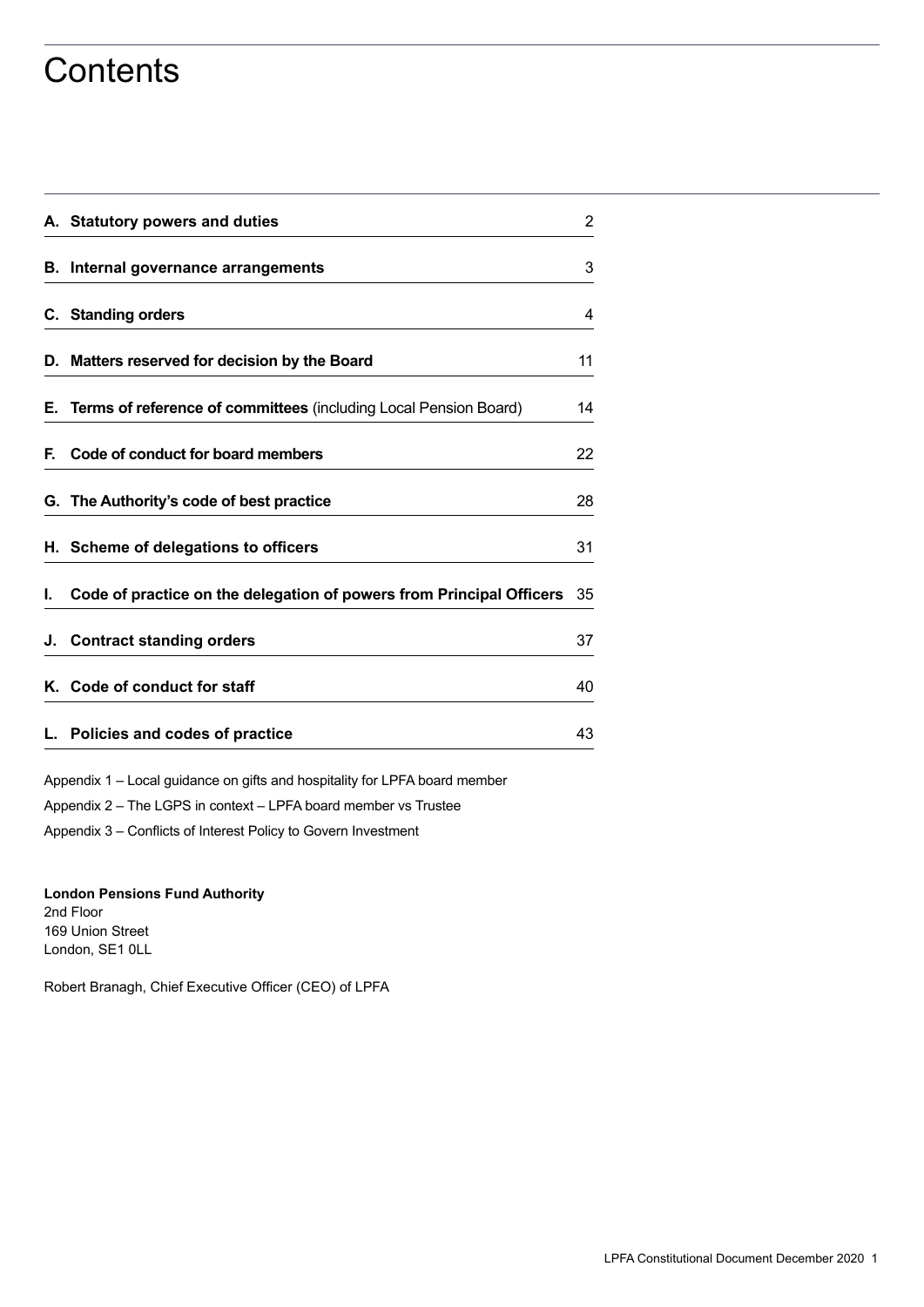# A. Statutory powers and duties

# **1. Originating powers**

The Authority was set up by the London Government Reorganisation (Pensions etc.) Order 1989 [SI 1989 No. 1815] to discharge the functions of the London Residuary Body as an administering body under the Local Government Superannuation Regulations 1986, which have now been superseded by the Local Government Pension Regulations 1997 [SI 1997 No. 1612]. The London Residuary Body was itself established by Section 57 of the London Government Act 1985 on the abolition of the Greater London Council. This Act and Order contain all the basic powers and responsibilities applied to the Authority, for the administration of the Local Government Pension Scheme for former employees of the Greater London Council.

The Authority is a statutory corporation, deriving its basic powers from these provisions, but it is also granted additional powers of a local authority for a number of purposes as set out in Schedule 1 to the 1989 Order. These additional powers include the power to enter arrangements to discharge functions on behalf of other local authorities under Section 101 of the Local Government Act 1972, and under these provisions the Authority administers a number of other pension schemes on behalf of other local authorities.

Further powers have been added to the Authority since 1989 by statutory order but these relate to the transfer of residual functions, not new powers. Thus, the statutory framework remained unchanged until the London reorganisation in 2000.

Sections 402 and 403 of the Greater London Authority Act 1999 effectively transferred the Secretary of State's functions in respect of the Authority (which relate to the appointment of members of the Authority and the provision of reports and information) to the Mayor of London, and required the Authority to have regard to any comments of the Mayor of London in setting its budget.

The Authority seeks to operate in accordance with industry best practice, and now in accordance with the requirements of the Pensions Act 2014.

### **2. Investment regulations**

The Authority's powers for the investment and management of the funds in its care are set out in the Local Government Pension Scheme (Investment and Management of Funds) Regulations 1998 [SI 1998 No. 1831], as amended.

### **3. Provision of benefits**

The Authority's powers for the determination of entitlement to, payment and administration of benefits to members of the schemes in its care are set out in the Local Government Pension Scheme Regulations 1997 [SI 1997 No. 1612], as amended.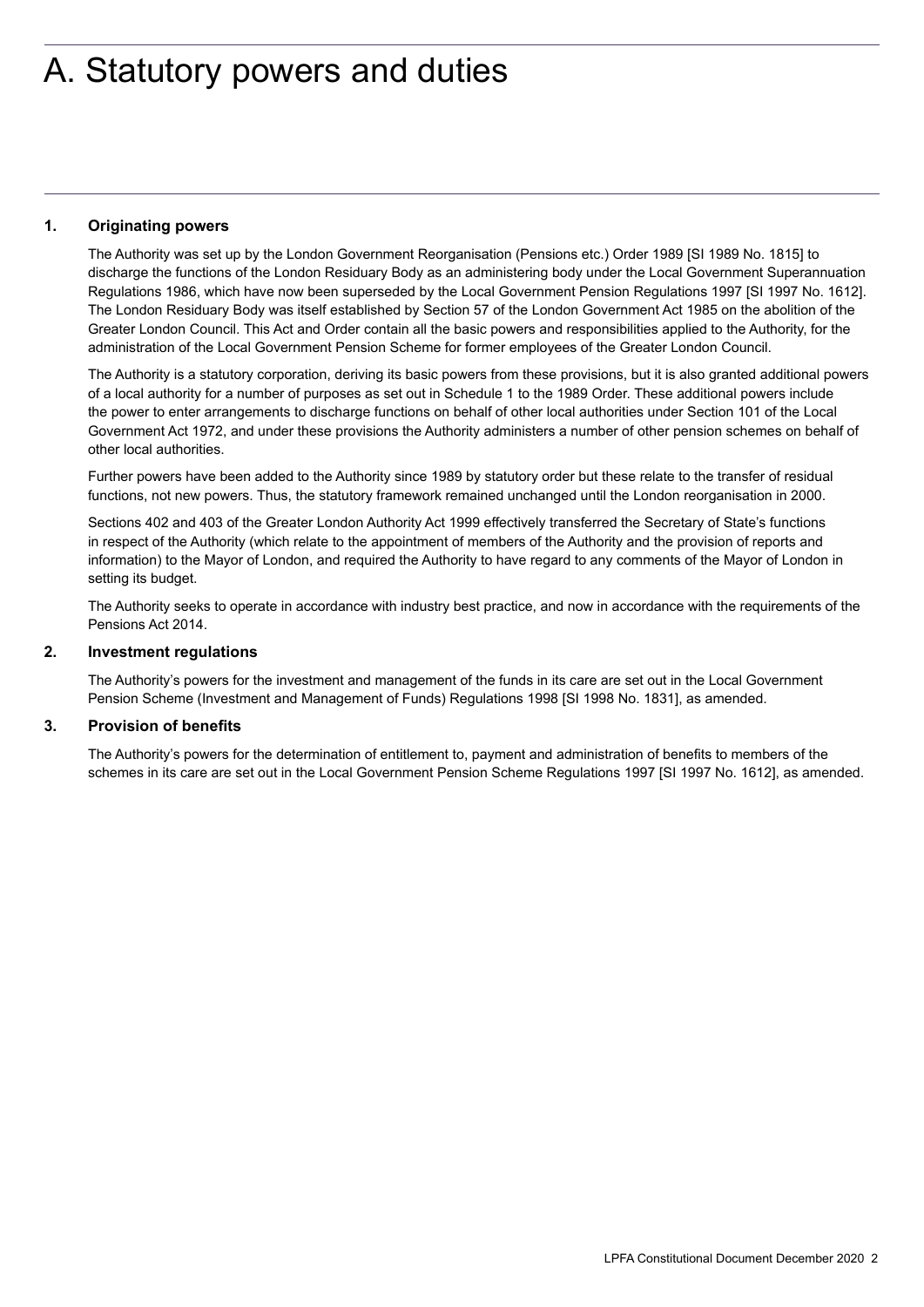# B. Internal governance arrangements

The Authority has approved a corporate governance framework.

This framework was modelled on guidance issued by the Chartered Institute of Public Financial and Accountancy (CIPFA) for Non Departmental Public Bodies as this is the closest constitutional basis for the Authority, but adjusted to reflect best local government practice where applicable and the requirements placed on pension funds to demonstrate effective scheme governance.

The Authority's corporate governance framework comprises the following key documents:

- Standing orders
- Matters reserved for decision by the Board
- Terms of reference of the standing committees
- Code of conduct for Members
- Code of best practice for Members
- Scheme of delegation to Officers
- Contract standing orders
- The Code of conduct for Officers
- Financial regulations
- Treasury management strategy
- The LPFA Local Pension Board (LPB) terms of reference<sup>1</sup>

1 The LPB is created by the LGPS Governance Regulations 2014 and as such is distinct from the rest of the LPFA's standing committees. LPFA's standing orders do **not apply** to this committee with the exception of those outlined below. Any reference to board member under these particular standing orders should be read as if it refers to a Local Pension Board member.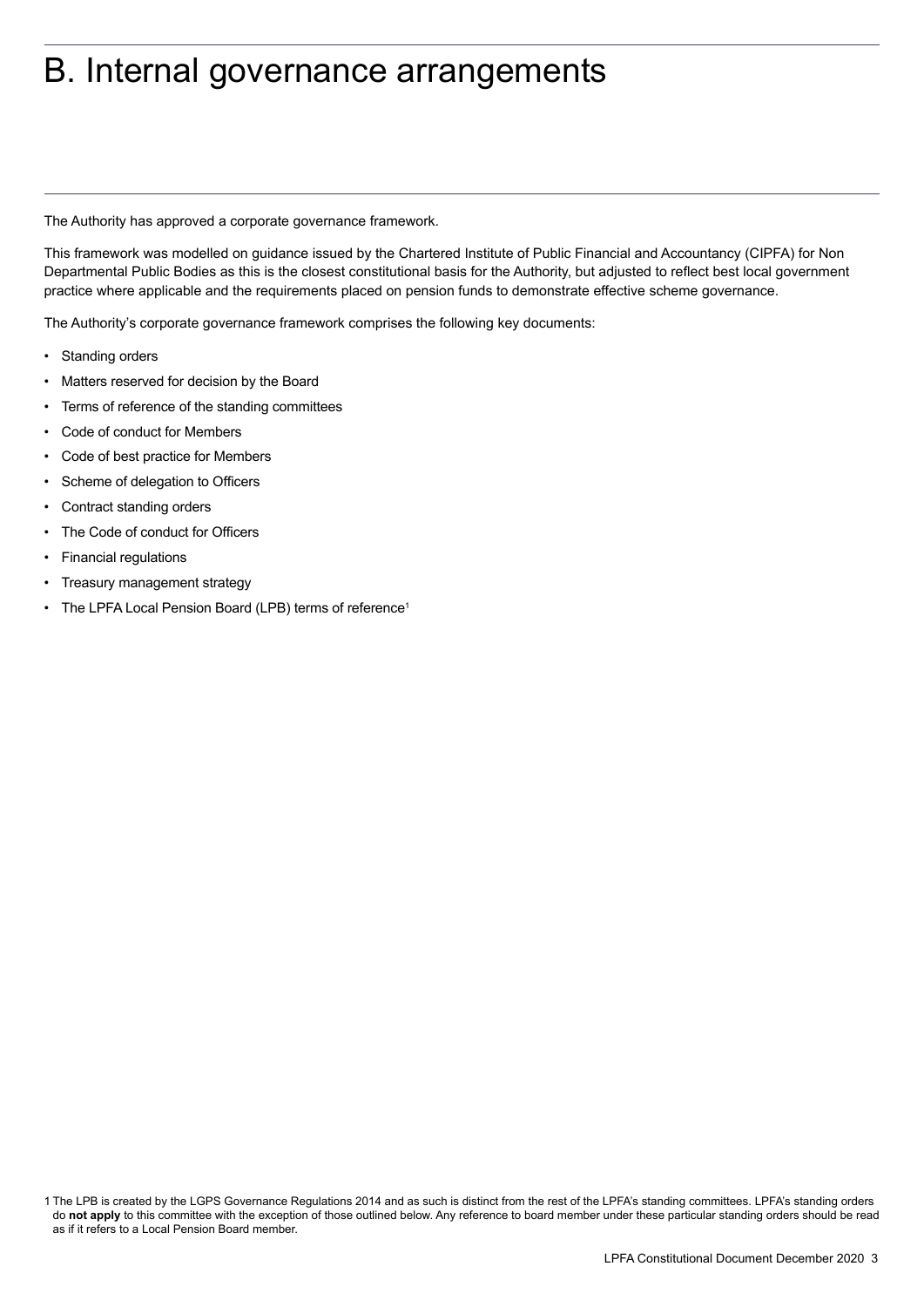# C. Standing Orders

These Standing Orders have been adopted by the Authority under the power to regulate its own proceedings contained in Paragraph 5(1) of Schedule 13 to the Local Government 1985.

#### **Section**

- 1. Interpretation
- 2. Board meetings
- 3. Powers of the Chair
- 4. Quorum
- 5. Procedure at board meetings
- 6. Interests of board members
- 7. Disruptive conduct
- 8. Minutes of proceedings
- 9. Standing committees
- 10. Confidentiality
- 11. Execution of instruments
- 12. Authorisation of Officers
- 13. Indemnity
- 14. Staff
- 15. General reporting and financial procedures
- 16. The strategy statement
- 17. Authorisation of expenditure
- 18. Treasury management
- 19. Tenders and contracts
- 20. Periodic reports of expenditure and income
- 21. Annual Report and Accounts
- 22. Requests for information
- 23. Legality of proposals and payments
- 24. Amendments to standing orders

- 2 (f),(g), (r) Reports to be issued to the LPB at least five working days in advance of the meeting.
- 5 (a) ii-vii Procedure at meetings
- 7 Disruptive conduct
- 8 (a) and (b) Minutes of proceedings
- 9 (e) and (j) electronic participation and decision making
- 10 Confidentiality
- 13 Personal liability

Meetings of the Local Pension Board will not take place in public, however the minutes will be published in line with LPFA's Freedom of Information publication scheme.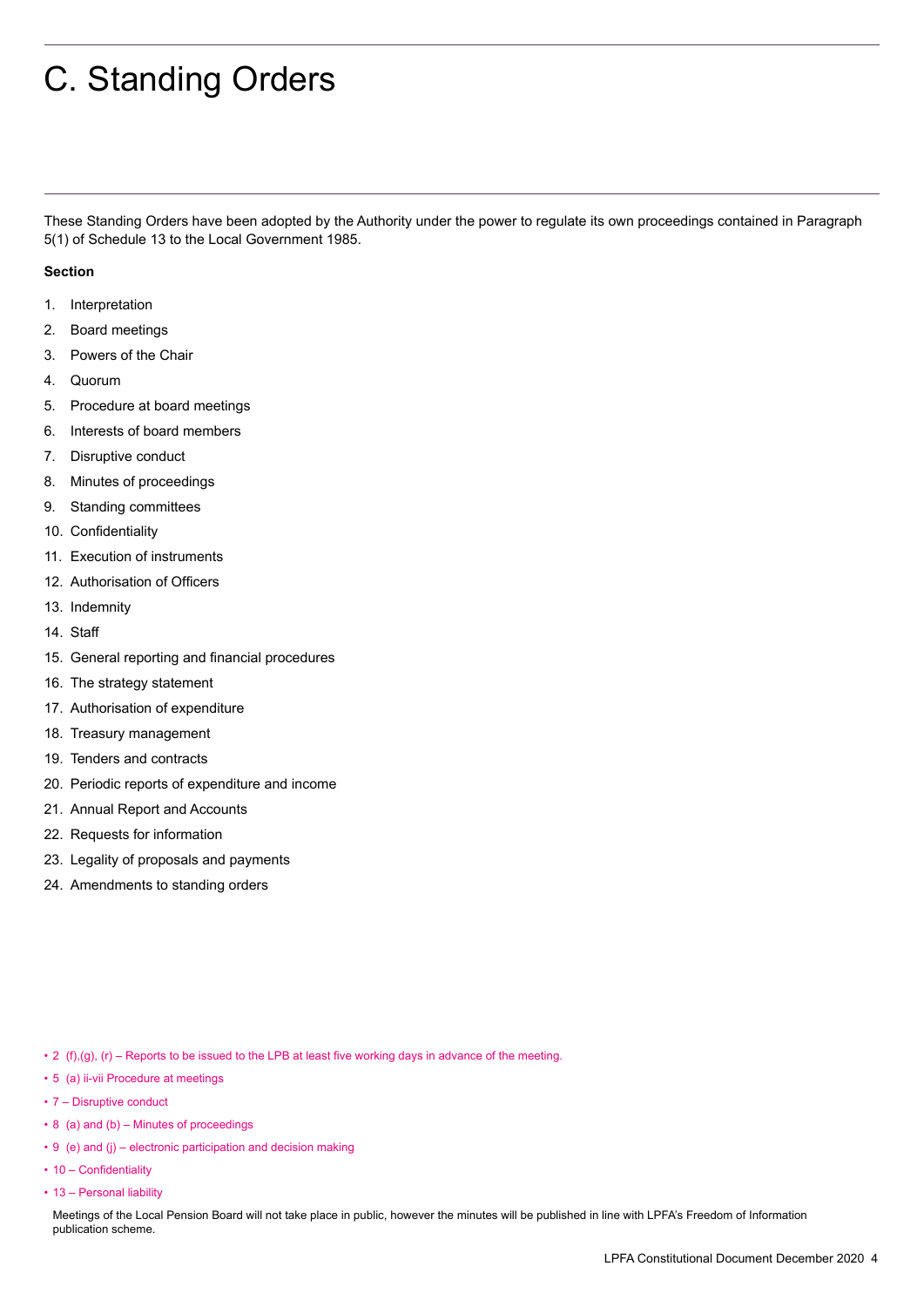#### **1. Interpretation**

In these Standing Orders:

"the Mayor" means the Mayor of London as elected under the provisions of the Greater London Authority Act 1999;

"the Order" means the London Government Reorganisation (Pensions etc.) Order 1989 [SI 1989 No. 1815];

"the Authority" means the London Pensions Fund Authority established by article 2(1) of the Order;

"a board member" means a member of the Authority appointed under paragraph 1 of the Schedule 1 to the Order;

"the Board" describes those members collectively, including in formal Meetings;

"the Chair" means the member so appointed under paragraph 1(2) of Schedule 1 to the Order, or the person presiding at the meeting, as appropriate;

"the Principal Officers" means the Chief Executive Officer and such other officers, not exceeding six, as designated by the Chief Executive Officer as Principal Officers

"present" present at a meeting in person or deemed to be so because of participation in that meeting by means of a telephone conference or using similar communication equipment,

"the Section 151 Officer' means the responsible financial officer in The Accounts and Audit Regulations 2003 (which names the LPFA).

#### **2. Board meetings**

- (a) Ordinary meetings of the Board shall be held at least four times per year, meetings shall take place in public at such times and places as the Board may from time to time decide.
- (b) A special meeting of the Board may be called by the Chair at any time, and shall be so called if the Chair is so requested in writing by not less than three board members.
- (c) A board member may place an item on the agenda of an ordinary meeting by giving at least seven clear working days written notice thereof to the Chair who shall, in consultation with the Chief Executive Officer, determine whether or not the item is confidential.
- (d) Notice in writing of each meeting shall be sent to each board member by the Chief Executive Officer at least five working days before the meeting.
- (e) Every such notice shall specify the time, date and location of the meeting and all items of business to be transacted at the meeting to which it refers, and shall be accompanied by any reports relating to those items of business.
- (f) Reports relating to items of business to be transacted at the meeting shall be sent to each board member and the Principal Officers at least five working days before the meeting.
- (g) A late item of business may only be added to the agenda of an ordinary meeting if the Chair agrees that the item is urgent and cannot reasonably wait for the next ordinary meeting of the Board.
- (h) Subject to paragraph (i) below, the Chief Executive Officer shall publish the notice of each meeting of the Board and any reports for such meetings at the time when he sends the notice and reports to each board member, and shall thereafter make them available for public inspection, and provide copies of the same upon reasonable charge.
- (i) The Chief Executive Officer in consultation with the Chair may decide that a meeting or part of a meeting is likely to be held in private, and may then withhold the notice of the meeting, or parts of the notice, and any reports relating to that meeting or part of that meeting from the press and public in advance of the meeting.
- (j) All meetings of the Board shall be open to the press and public unless the meeting decides to exclude press and public for all or part of the meeting. Members of the public have no right of audience at any meeting, but the Chair may invite persons who are not members of the Board to attend and participate in meetings [and on terms and conditions to be determined by the Chair] where he is of the opinion that this will advance the business of the Board. Such persons may be specialist advisers and Fund employer or Fund member representatives.
- (k) The Board must exclude the press and public from meetings where the business of the Board is likely to disclose information which the Board is prohibited by law from disclosing, and may exclude the press and public from meetings where the business of the Board is likely to disclose information which –
	- (i) relates to or discloses the identity of an individual;
	- (ii) relates to the financial or business affairs of an individual;
	- (iii) relates to the conduct of consultations or negotiations in respect of labour relations;
	- (iv) relates to the conduct of consultations or negotiations with a Minister of the Crown;
	- (v) is information in respect of which legal privilege may be maintained in legal proceedings; or
	- (vi) disclosure of which would seriously prejudice the interests of the Authority or of any individual.

LPFA Constitutional Document December 2020 5 [This provision matches The Local Authority (Executive Arrangements) (Access to Information) (Amendment) (England) Regulations 2006]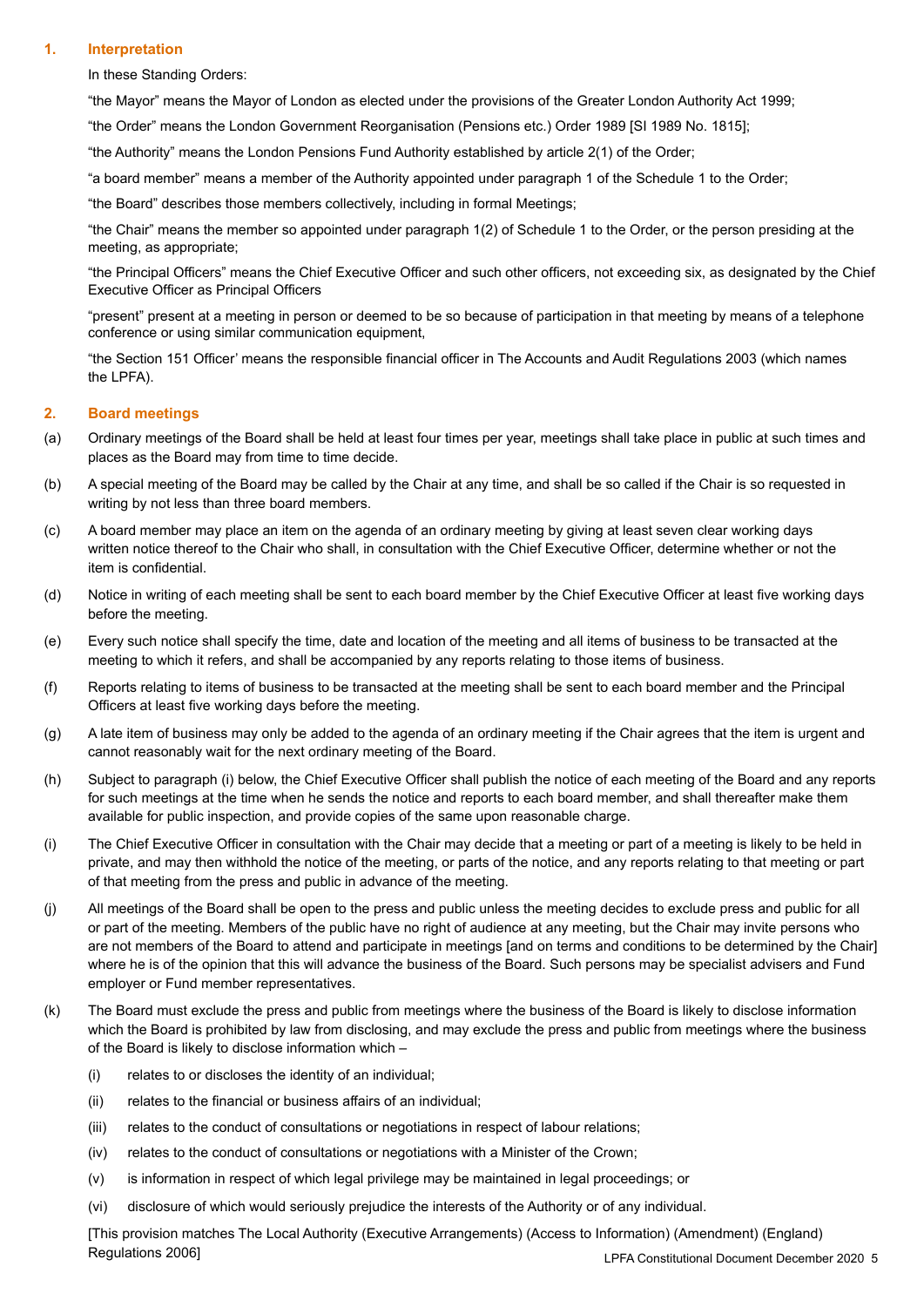- (l) Where the Chief Executive Officer has withheld any report or part of a report from the press and public in advance of a meeting, he/she shall disclose that report or part of report when the meeting considers that matter, unless the meeting resolves to exclude press and public from such consideration.
- (m) The Chief Executive Officer shall ensure that all agendas of and reports to the Board shall be available for public inspection at the meeting and for six years thereafter, except in so far as the Authority is prohibited by law from publishing such agenda or report, or, in their opinion, the public interest in maintaining the confidentiality of the agenda or report outweighs the public interest in disclosure, having regard to the criteria set out in paragraph 2(i) above.
- (n) Any board member may participate in a meeting of the Board by means of a telephone conference or using similar communications equipment whereby all persons participating in the meeting can hear each other and participation in a meeting in this manner shall be deemed to constitute presence in person at such meeting, and, subject to these Standing Orders and the London Government Reorganisation (Pensions etc) Order 1989, he or she shall be entitled to vote and be counted in a quorum accordingly. Such a meeting shall be deemed to take place where the largest group of those members participating is assembled or if there is no such group where the Chair is located.

In the case of an equality of votes, the person presiding at the meeting shall have a second or casting vote.

Standing Order 2 (n) should only be used with advance permission from the Chair of the Board and in situations where the meeting would be inquorate if this Order were not applied. As a general rule this should not replace board members giving their apologies when they are unable to attend a meeting.

- (o) All decisions shall be by a majority of the board members present and voting at a Board Meeting. Voting shall be by a show of hands. In the case of an equality of votes, the person presiding at the meeting shall have a second or casting vote.
- (p) Any member of the Board may ask for their vote to be specifically recorded in the minutes of the meeting
- (q) If a board member has been absent from meetings of the Board or Committees thereof of which he/she is a member on more than three consecutive occasions otherwise than for a reason approved by the Board, the Chair shall inform the Mayor thereof.
- (r) The Chief Executive Officer, the Section 151 Officer, and the Monitoring Officer shall have the right to report to and a right of audience at meetings of the Board.

#### **3. Powers of the Chair**

- (a) The Chair shall, if present, preside at all Meetings of the Board. In the absence of the Chair, the Chair shall recommend a board member to preside at the meeting. The Board shall consider the recommendation at the meeting. If the recommendation is not approved, the board members present shall elect a board member to preside at the meeting.
- (b) No business shall be transacted at a meeting of the Board other than that specified in the notice of the meeting unless the Chair or other person presiding agrees that the additional item(s) of business are urgent and cannot reasonably wait for the next ordinary meeting of the Board.

#### **4. Quorum**

- (a) No business shall be transacted at a meeting of the Board unless at least four board members are present. In accordance with standing order 2, a board member who participates in a meeting by means of a telephone conference or using similar communications equipment whereby all persons participating in the meeting can hear each other shall be regarded as present at that meeting.
- (b) If during any meeting of the Board the Chair or other person presiding is satisfied that there is not a quorum present, the meeting shall be adjourned to such time and place as shall be appointed or, if not so appointed, the remaining business shall be taken at the next ordinary meeting of the Board.

#### **5. Procedure at Board Meetings**

- (a) The procedure for meetings of the Board shall be as follows:
	- (i) Election of person to preside (if appropriate) [see 3.(a)]
	- (ii) Apologies for absence
	- (iii) Declarations of interest
	- (iv) Statements by the Chair or person presiding
	- (v) Formal reports of the Chief Executive Officer and others as requested
	- (vi) Items of business as set out in the notification for the meeting
	- (vii) Any urgent items of business with the agreement of the Chair or person presiding.
- (b) The person presiding at a meeting may alter the order of business.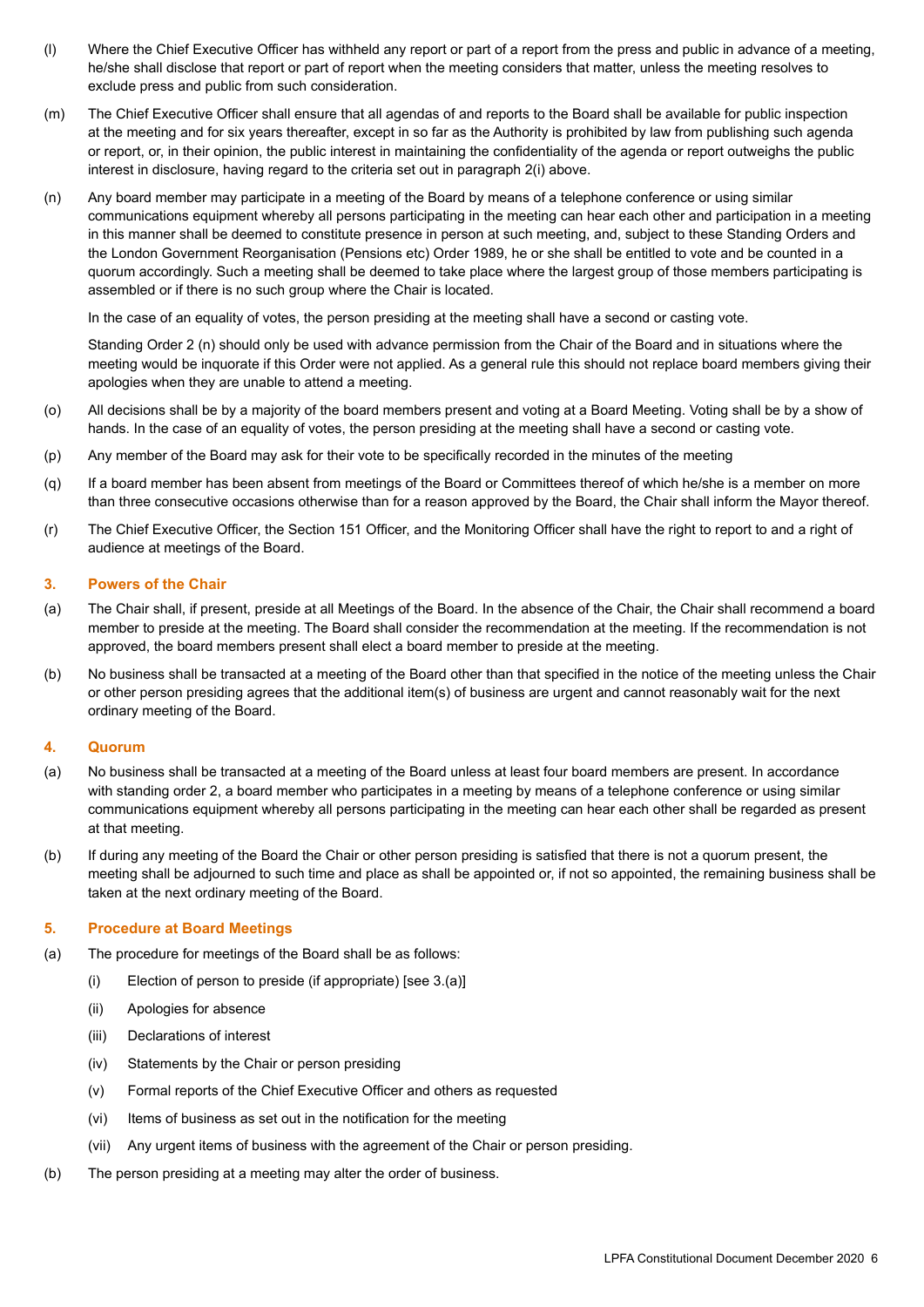#### **6. Interests of Board members**

- (a) At the commencement of the meeting, or as soon as the interest becomes apparent, each Member of the Board shall make a declaration, in accordance with the code of conduct for Members, of any personal or prejudicial interests which may prejudice or conflict with their responsibilities as board members of the Authority, including any hospitality or material gifts that are accepted in the course of undertaking the Authority's business.
- (b) If a Member of the Board has in accordance with this Standing order a prejudicial interest in any matter to be considered at a meeting of the Board at which they are present, they shall disclose the fact, they may not take part in the consideration or discussion of the matter or vote on any question with respect to it, and they shall withdraw from the Board Meeting for the period during which the relevant matter is being considered.
- (c) Where all or a majority of the board members have a common prejudicial interest in any matter to be considered, the board members present may decide that such a matter can be properly considered and determined, so long as the interest is declared and recorded in the minutes of the meeting.

#### **7. Disruptive conduct**

- (a) The Chair may warn any member for disruptive conduct. If such disruptive conduct is repeated, the Chair may put it to the meeting for approval that the member be removed from the remainder of the meeting.
- (b) The Chair may instruct the removal of any disruptive person other than a member of the Board for the remainder of the meeting.

### **8. Minutes of proceedings**

- (a) The Chief Executive Officer shall cause minutes of the proceedings of all meetings of the Board to be drawn up and kept in a book provided for the purpose or otherwise bound together.
- (b) Such minutes shall be presented to the next convenient meeting of the Board to be approved as a correct record thereof and, if signed by a person purporting to have presided at the meeting to which the minutes relate, or at a meeting at which they were approved as a correct record, be evidence of those proceedings.
- (c) A meeting of the Board to which any such minutes relate shall, unless the contrary be proved, be deemed to have been lawfully convened and constituted.
- (d) The minutes shall include a record of any disclosure made under paragraph 5(a) above.
- (e) Where the minutes would disclose information which gave cause for the exclusion of the press and public from the meeting, the public minutes shall contain a summary of the business excluding such information, and the Chief Executive Officer shall keep a confidential minute as a full record of that item of business separate from the public minute of the meeting.
- (f) The Chief Executive Officer shall cause the public minutes of meetings of the Board to be made available for inspection by the press and public from the date when they are approved as a correct record and for six years thereafter.

#### **9. Standing committees**

- (a) The Board shall appoint an emergency Committee comprising all members of the Board with powers to deal with such business of the Board as will not admit of delay, or is of a routine or minor character.
- (b) The Board may at its discretion appoint other committees comprising of such board members as it shall consider appropriate and with such terms of reference as it may decide. (Note: The composition and terms of reference of the current Committees are set out below).
- (c) Meetings of committees may be called by the Chief Executive Officer giving not less than five clear days' notice to each member of the Committee and such notice shall wherever the circumstances allow specify the nature of the business to be transacted.
- (d) The Chief Executive Officer shall call a meeting of a Committee
	- (i) on such dates as may be agreed by the Committee
	- (ii) upon receiving a request from the Chair of the Committee,
	- (iii) upon receiving a request from 2 or more members of the Committee, and
	- (iv) as necessary in the opinion of the Chief Executive Officer for the proper discharge of the Committee's business
- (e) Any board member may participate in a meeting of a committee of the Board by means of a telephone conference or using similar communications equipment whereby all persons participating in the meeting can hear each other and participation in a meeting shall be deemed to constitute presence in person at such meeting, and, subject to these Standing Orders and the London Government Reorganisation (Pension s etc) Order 1989, he or she shall be entitled to vote and be counted in a quorum accordingly. Such a meeting shall be deemed to take place where the largest group of those members participating is assembled or if there is no such group where the Chair is located.
- (f) No business shall be transacted at a meeting of a committee unless at least two Members are present. In the absence of a quorum, any remaining business shall be taken at the next ordinary meeting of the Board. In the absence of the Chair of the Committee, a Deputy will be selected from the other eligible board members present.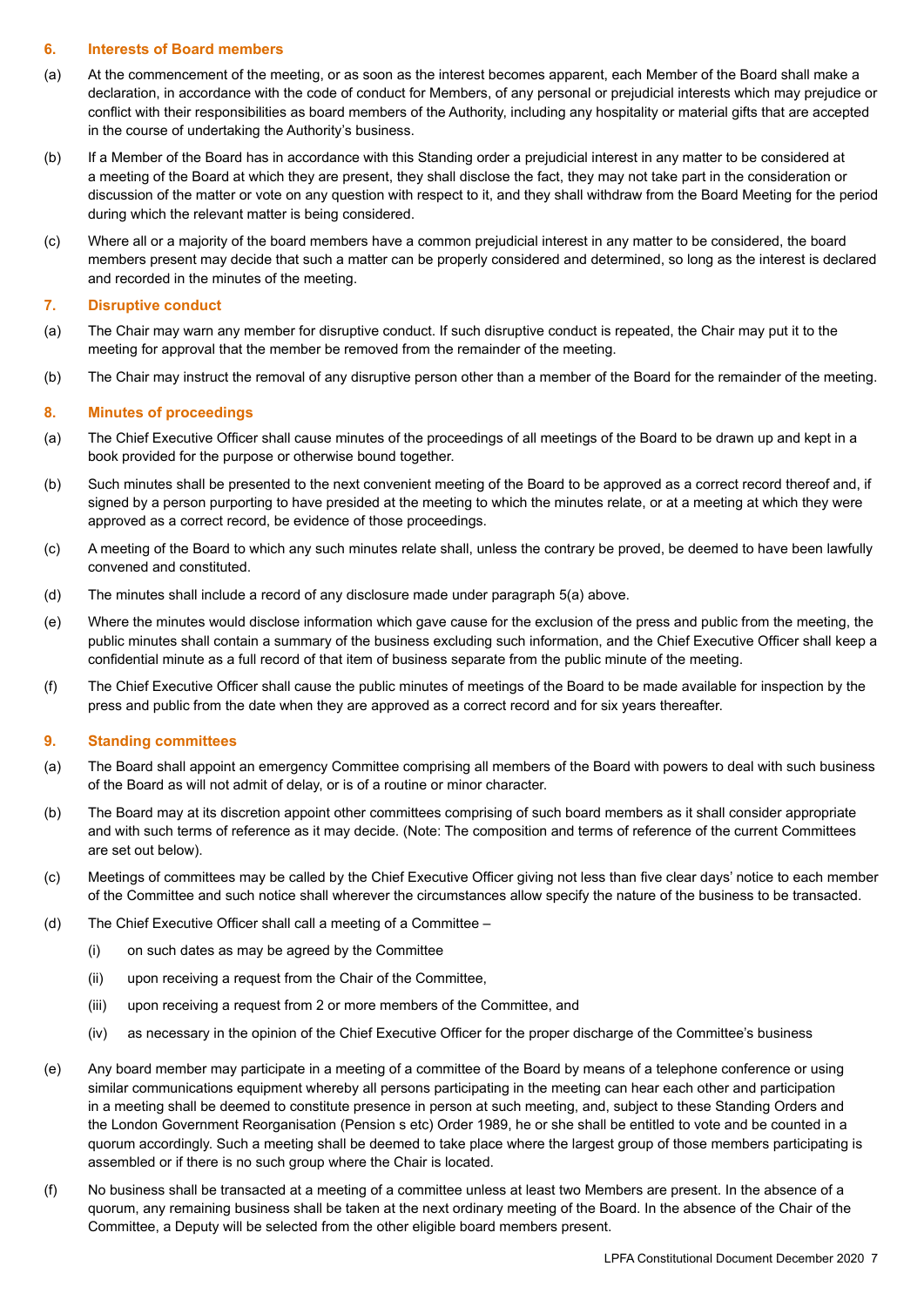- (g) The Board, at its first meeting each year, will review the membership, and confirm the Chair, of each Committee. The Chair of each Committee shall hold office until the earlier of:
	- (i) the nomination of their successor as Chair by the Board;
	- (ii) their resignation as Chair;
	- (iii) their resignation from the Committee;
	- (iv) their ceasing to be a member of the Board.
- (h) Any Committee may decide any matter which is within its terms of reference or may make a report and recommendation to the Board for decision.
- (i) The Standing Orders relating to meetings of the Board shall, except in so far as Standing Order 7 specifies otherwise, apply equally to meetings of the Committees, and as if references to the Board were read as references to the relevant Committee.
- (j) Board and Committee members can allow email approval for decisions. Votes, whether they be affirmative or negative, are obligatory before any decision can be made.
- (k) All board members should be able to attend Committee as observers if they are not Committee members they will not be able to vote or count towards a quorum.
- (l) All board members must attend a Committee meeting when requested to do so by the Chair of the Committee or via a Board decision.

#### **10. Confidentiality**

The proceedings and minutes of meetings of the Board and committees, and all reports submitted to those meetings are subject to the Freedom of Information Publication Scheme and shall be published unless categorised as 'exempt from publication' under the Scheme. The Authority will comply with any Freedom of Information, Environmental Information Regulation or Data Subject Access requests under the relevant legislation.

#### **11. Execution of instruments**

- (a) The Seal of the Authority shall be kept in a safe place in the custody of the Chief Executive Officer and shall not be affixed to any document unless the sealing is in accordance with a decision of the Board or in accordance with arrangements for the discharge of any of the functions, powers or duties of the Authority made by the Board.
- (b) The application of the Seal or the execution of a document by Deed shall be authenticated by the signatures of at least two of the following persons:
	- the Chair:
	- any board member;
	- the Chief Executive Officer or any Principal Officer;

provided that in any case where the application of the Seal is authenticated by two Principal Officers, one of those officers shall be the Chief Executive Officer.

- (c) An entry of the sealing of every document to which the Seal shall have been affixed or which is executed as a Deed shall be made in a register to be kept for the purpose by the Chief Executive Officer and shall be signed by the persons signing the document.
- (d) Every document purporting to be an instrument executed or issued by or on behalf of the Authority and to be duly executed under its Seal or executed as a Deed, or to be signed by a person authorised by the Board to act in that behalf, shall be received in evidence and be deemed, without further proof, to be so executed, or issued unless the contrary is shown.

#### **12. Authorisation of officers**

Insofar as authorised by law, the Board may entrust to and confer upon the Principal Officers any of the powers, duties, authorities and discretions exercisable by the Authority upon such terms and conditions as the Board thinks fit.

#### **13. Personal liability of Members**

The Authority is a "joint board" for the purpose of Section 265 of the Public Health Act 1875, which means that a member of the Board has statutory immunity from any action or liability in respect of any actions or decisions which he/she takes in good faith and within the powers of the Authority.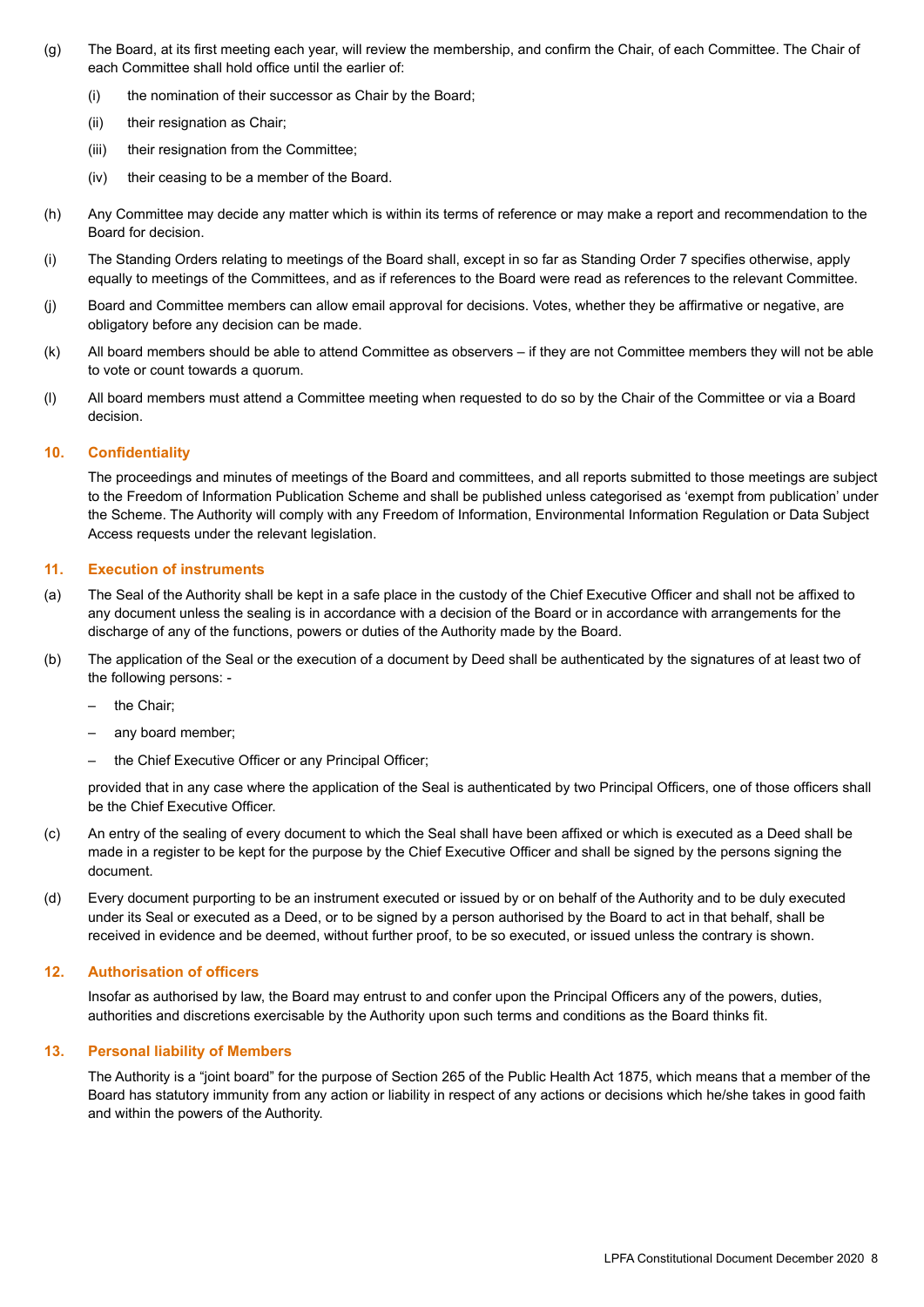### **14. Staff**

- (a) The terms and conditions of employment of all employees shall be those terms and conditions determined from time to time by the Board, any joint negotiating committee approved by the Board or the Principal Officers as authorised so to do. The terms and conditions shall be set out in the Staff Handbook.
- (b) Applicants for employment with the Authority may not in any case or in any circumstances canvass board members or ask from them letters of introduction or recommendation. To canvass any board member or to obtain from a board member a letter of introduction or recommendation to any employee of the Authority shall disqualify an applicant from employment. No member of the Board shall provide or offer to provide any letter of introduction or recommendation for any candidate for employment or promotion with the Authority.
- (c) Any notice given by an officer of the Authority under the provisions of the Staff Handbook to the effect that such officer has a pecuniary interest in any contract, proposed contract or other matter, shall be addressed to the Chief Executive Officer who shall report such notice to the next ensuring meeting of the Board and shall record it in the minutes thereof.
- (d) In reporting to the Board, the Chief Executive Officer shall ensure that all relevant staffing matters including details of any proposal on staff numbers, grades, working methods and conditions or accommodation services are included in the report together with the results of any consultation which has taken place with the staff or trades unions.

### **15. General reporting and financial procedures**

- (a) All financial, financing, and accounting procedures of the Authority shall be conducted in accordance with these Standing Orders, the Officer Authorisations, the LPFA's Financial Regulations, and any Code of Practice approved from time to time by the Corporate Management Team. The Chief Executive Officer shall be responsible for ensuring that such procedures are communicated to all relevant staff.
- (b) Where any reports or recommendations are submitted to a meeting of the Board or, any decision is to be made involving expenditure or income, or relating to financing or accounting arrangements each report shall include all relevant financial and legal considerations.

#### **16. Corporate documentation**

- (a) The Board shall consider each year a Strategy Statement covering a three-year forward planning period and setting out the Authority's Aim and Objectives for the period. The Statement shall be submitted to the Mayor by 31st December of the year preceding the first year of the planning period.
- (b) The Board shall consider each year a Budget Statement for the forthcoming financial year which shall be submitted to the Mayor by 31st December in the preceding year for comment.
- (c) The Board shall reach decisions, subject to consideration of any comments received from the Mayor by 14th February preceding the financial year, on the Annual Budget for the ensuing year, including:
	- (i) expenditure and income for approved staffing levels, approved policies and levels of service, and a contingency provision;
	- (ii) an estimate of the necessary working balances; and
	- (iii) in the light of these requirements, the amount of any levy to be made in accordance with article 4 of the Order and any regulations issued under the Local Government Financial Acts which apply to the Authority.
- (e) The Chief Executive Officer shall arrange for the publication of the Strategy Statement and the Budget Statement as approved by the Board and send a copy thereof as soon as practicable after its approval to the Mayor, to the Greater London Authority and to functional bodies, to each of the authorities upon whom the Authority is empowered to levy, and to any other interested bodies.

### **17. Authorisation of expenditure**

- (a) When the Board Meeting has approved the Annual Budget, individual items of expenditure may be authorised within the approved estimates by the Board, a Committee or an officer in accordance with their terms of reference and any powers delegated to them. Where expenditure is to be authorised by the Board or by a Committee, such authority shall be given following consideration of a report by the Principal Officers, provided that the Board Meeting may make such arrangements as it considers appropriate to authorise the Principal Officers pursuant to Standing Order 10 above to act on its behalf, and any such arrangements shall be included in and subject to approved Officer Authorisations and Code of Practice.
- (b) Reports by the Principal Officers as referred to above shall:
	- (i) indicate the cost of each proposal, including estimates of the cost in the current financial year and any consequential expenditure and income in future financial years; if the proposal is part of a scheme, an estimate of the costs of the whole of the scheme, and the incidence of expenditure and income over successive financial years;
	- (ii) for proposals involving capital expenditure, provide estimates of any associated revenue expenditure, including annual running costs;
	- (iii) provide details and indicate separately the cost of any staffing element of the proposal;
	- (iv) state the proposed source of budget provision, any associated income, and indicate clearly any virement of budget provision, or drawing upon the contingency reserve, which is required.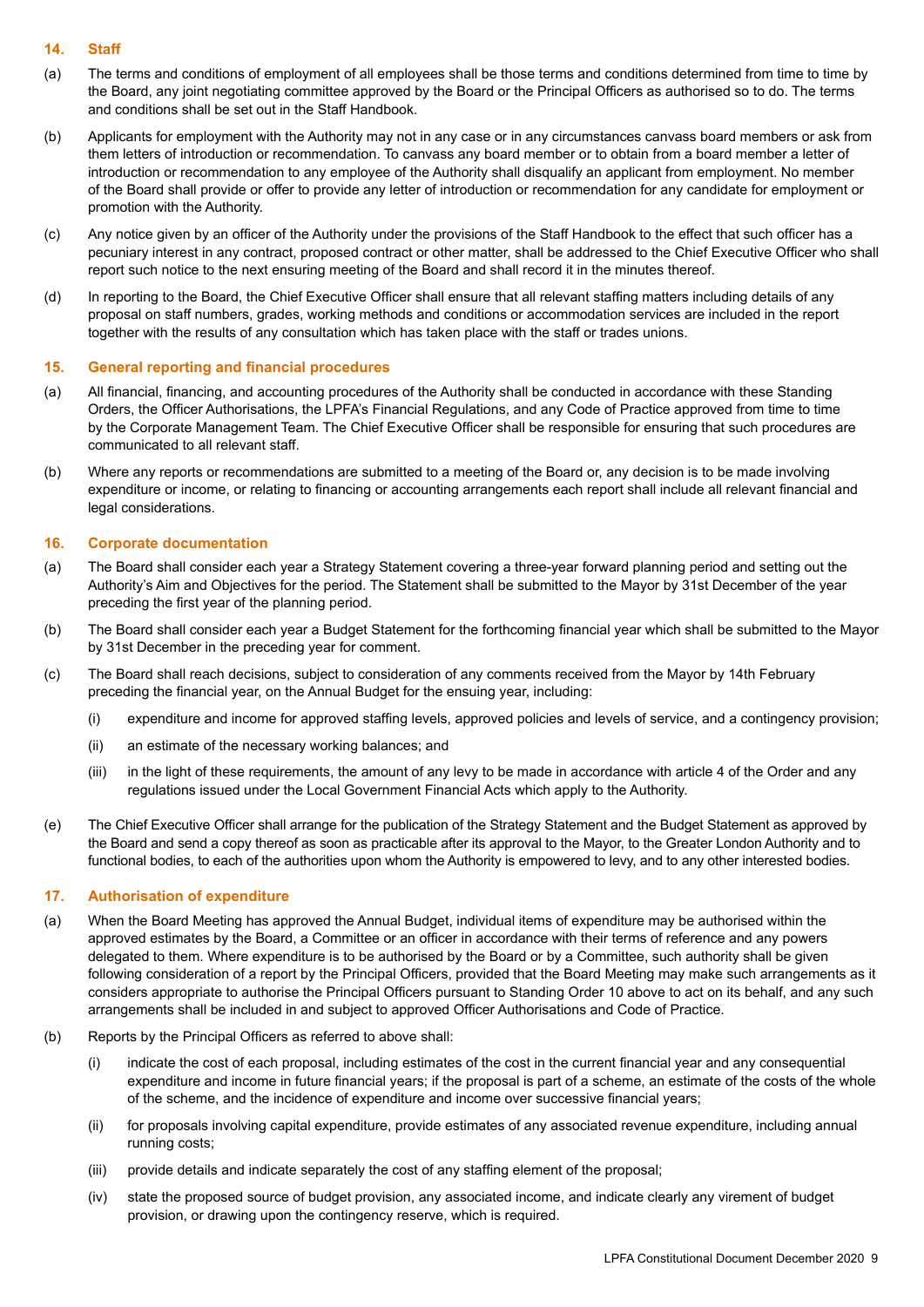(c) Any proposal to authorise expenditure for which sufficient provision has not been made in the approved estimates, shall require the approval of the Board, and any report to a meeting of the Board seeking such approval shall include advice on the financial implications, the financial resources available and the financial consequences for the Budget should such approval be given.

#### **18. Treasury management**

The management of the Authority's treasury functions shall be undertaken, pursuant to Standing Order 10 above, by the Principal Officers in accordance with the Treasury Management Strategy and Code of Practice (which adopts the key recommendations of CIPFA's Treasury Management in the public services: Code of Practice), as approved by the Board and shall incorporate the following documents:

- (a) Treasury Policy Statement
- (b) Treasury Control Notes
- (c) List of Approved Borrowers and Limits

#### **19. Tenders and contracts**

- (a) All contracts made by the Authority or on its behalf shall comply with these Standing Orders, the Officer Authorisations, and any Code of Practice approved by the Chief Executive Officer.
- (b) Subject to compliance as above, to the appropriate budgetary provision being available, and to authority to incur the necessary expenditure, the Principal Officers may accept a tender within such limits as the Board shall have determined for the purposes of this Standing Order.

#### **20. Periodic reports of expenditure and income**

- (a) At such times as the Board shall decide, the Principal Officers shall submit a report, showing expenditure and income compared with the budget estimates. Such report shall where appropriate include observations on the likely out-turn for the full financial year, and shall make recommendations as considered necessary.
- (b) On consideration of such reports and any recommendations, the Board shall make such decisions on individual budget heads, or the budget as a whole, as it considers necessary and appropriate.

#### **21. Annual Report and Accounts**

- (a) After the end of each financial year the Chief Executive Officer shall prepare an Annual Report on the discharge of the functions and duties of the Authority for approval by the Board.
- (b) The Section 151 Officer shall secure that the annual accounts of the Authority for the previous year shall be drawn up and submit to a meeting of the Board for approval. Upon approval of the annual accounts, the Board shall authorise the Section 151 Officer to sign the accounts on behalf of the Authority.
- (c) The Chief Executive Officer shall arrange for the publication, by no later than 31 July, of the Annual Report and Accounts as approved by the Board and send a copy thereof to the Mayor, to the Greater London Authority and to the functional bodies, to each of the authorities in Greater London upon whom the Authority is empowered to levy, to any other bodies participating in the Fund and to other interested bodies. In practice this is achieved by publication on the LPFA website.

#### **22. Requests for information**

All requests from the Mayor pursuant to paragraph 10 (3) to the Local Government Act 1985 to be furnished with information relating to the discharge of the functions of the Authority or for any person authorised by the Mayor to inspect and make copies of any accounts of documents and to receive explanation of them shall be referred to the Chief Executive Officer who shall, in consultation with other officers be responsible for ensuring that such requests are complied with. The Chief Executive Officer shall keep a record of all such requests and of the date of compliance therewith, which shall be available for inspection by any member of the Board.

#### **23. Legality of proposals and payments**

- (a) The Chief Executive Officer shall be responsible for ensuring that all proposals to incur expenditure or to receive income, and sums which they or their staff certify for payment on behalf of the Authority are legally and properly undertaken.
- (b) Any question as to the legality of any proposed payment shall be referred to the Chief Executive Officer for advice, as to the relevant financial and legal considerations of the proposal and where the Chief Executive Officer considers it appropriate, the proposal shall be reported to a meeting of the Board with the relevant financial and legal advice.

#### **24. Amendments to standing orders**

No amendment to these Standing Orders shall be made unless written notice of any proposed amendment has been despatched to all board members at least five working days before the Board meeting at which such proposed amendments are to be considered. No such amendment shall take effect unless:

- (a) no objection has been received to the amendment from any member of the Board within 20 clear working days following the date of that meeting, in which case the amendment shall take effect on the expiry of that period, or
- (b) such objection is received within that period and the proposed amendment has been confirmed by a resolution of the Board at the next convenient meeting of the Board following the receipt of that objection.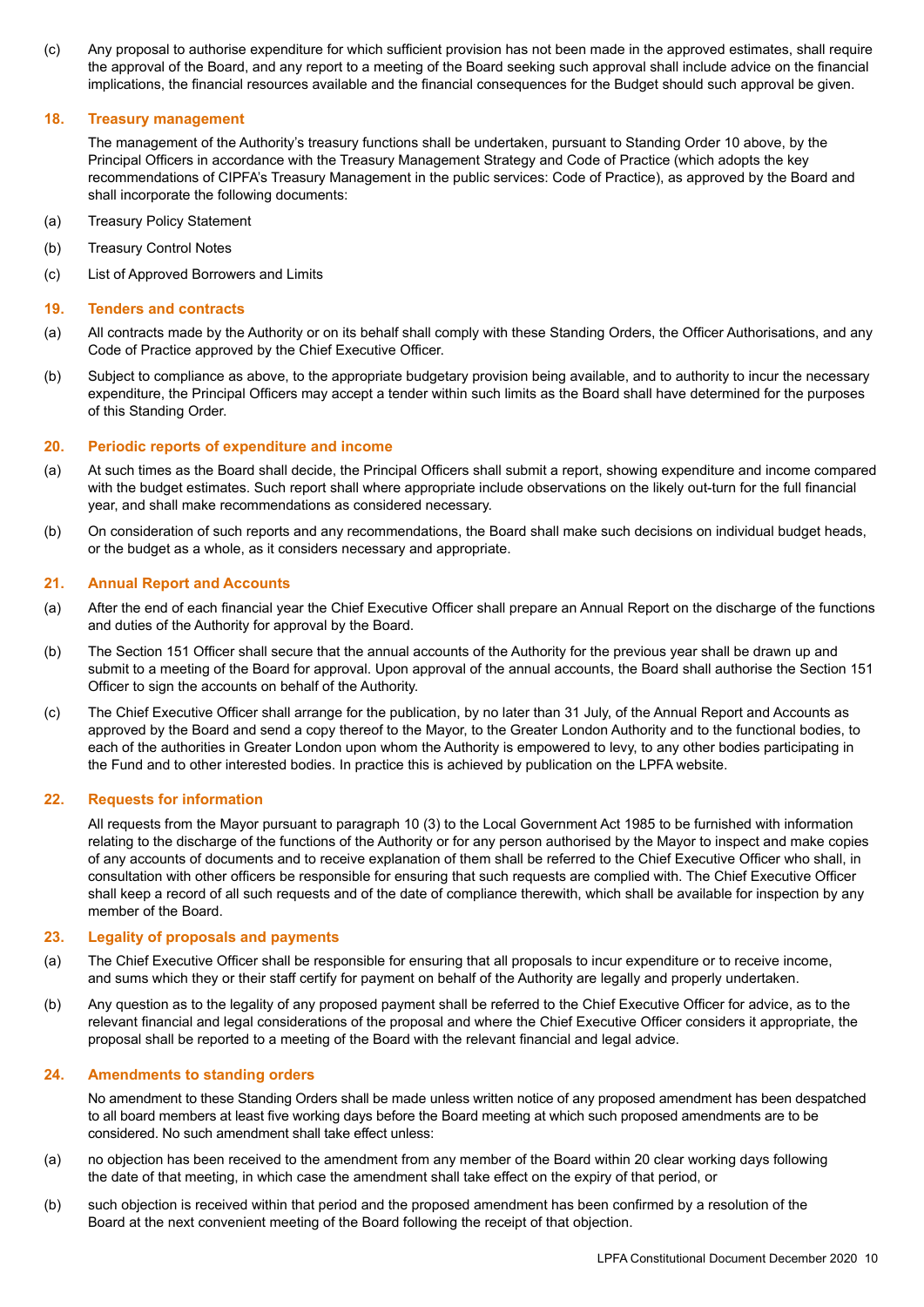# D. Matters reserved for decision by the board

#### **1. Accounts and audit**

- 1.1 Approval of the annual report and accounts. [Audit & Risk Committee assurance]
- 1.2 Accounting policies and practices and any changes thereto; the use of any off balance sheet structures. [Audit & Risk Committee assurance]
- 1.3 Acceptance of any proposed audit qualification of the accounts. [Audit & Risk Committee assurance]
- 1.4 Approval of Audit and Risk Committee's recommendations for appointment or removal of internal auditors and external auditors. [Board]

## **2. Strategic, partnership, performance and policy considerations**

- 2.1 Determining LPFA's overall strategy and business plan and submitting this to the Mayor. [Board]
- 2.2 Major organisation and control structure changes. [Board]
- 2.3 Review of partnership performance in light of the Authority's strategic aims, objectives, business plans and budgets and ensuring any necessary corrective action is taken. This includes monitoring pension administration, investment activities and asset & Liability risk management.
- 2.4 Approval of shareholder reserved matters and engagement with the Mayor over pre-consent items. [Board]

#### **Policy considerations**

- 2.5 Agreement of codes of business practice<sup>1</sup> and the constitutional document<sup>2</sup>, taking into account environmental, social and governance matters. [Board]
- 2.6 Approval of the Environmental, Health & Safety and Equality & Diversity policies. [Board]
- 2.7 Approval of public policy statements. [Board]
- 2.8 Any matter which could reasonably be expected to have a material effect on the reputation or standing of the LPFA. [Board]

#### **3. Risk management**

- 3.1 Ensuring a robust system for risk management and internal control policies is in place. [Audit & Risk Committee assurance]
- 3.2 Approve changes to risk management and internal control policies. [Audit & Risk Committee assurance]
- 3.3 Carrying out an assessment (at least annually) of significant risks and effectiveness of risk management and internal control policies. [Audit & Risk Committee assurance]
- 3.4 Commencement of prosecution, defence or settlement of litigation, arbitration or other proceedings. [Board]

#### **4. Transactions**

- 4.1 Major projects and contracts in excess of the European tender threshold for goods and services. All significant "works" projects in excess of the tender threshold for goods and services should also have Board approval. [Board]
- 4.2 Contracts in which a director or other related party is interested. [Board]
- 4.3 Any binding commitment to enter into a material strategic alliance, joint venture, partnership or profit sharing arrangement (other than in the ordinary course of business) including any extension of the Partnership or pooling arrangements. [Board]

2 Factual changes to the constitutional document have been delegated to the Chief Executive Officer and Monitoring Officer.

<sup>1</sup> The approval of all Codes of Practices have been delegated to the Chief Executive Officer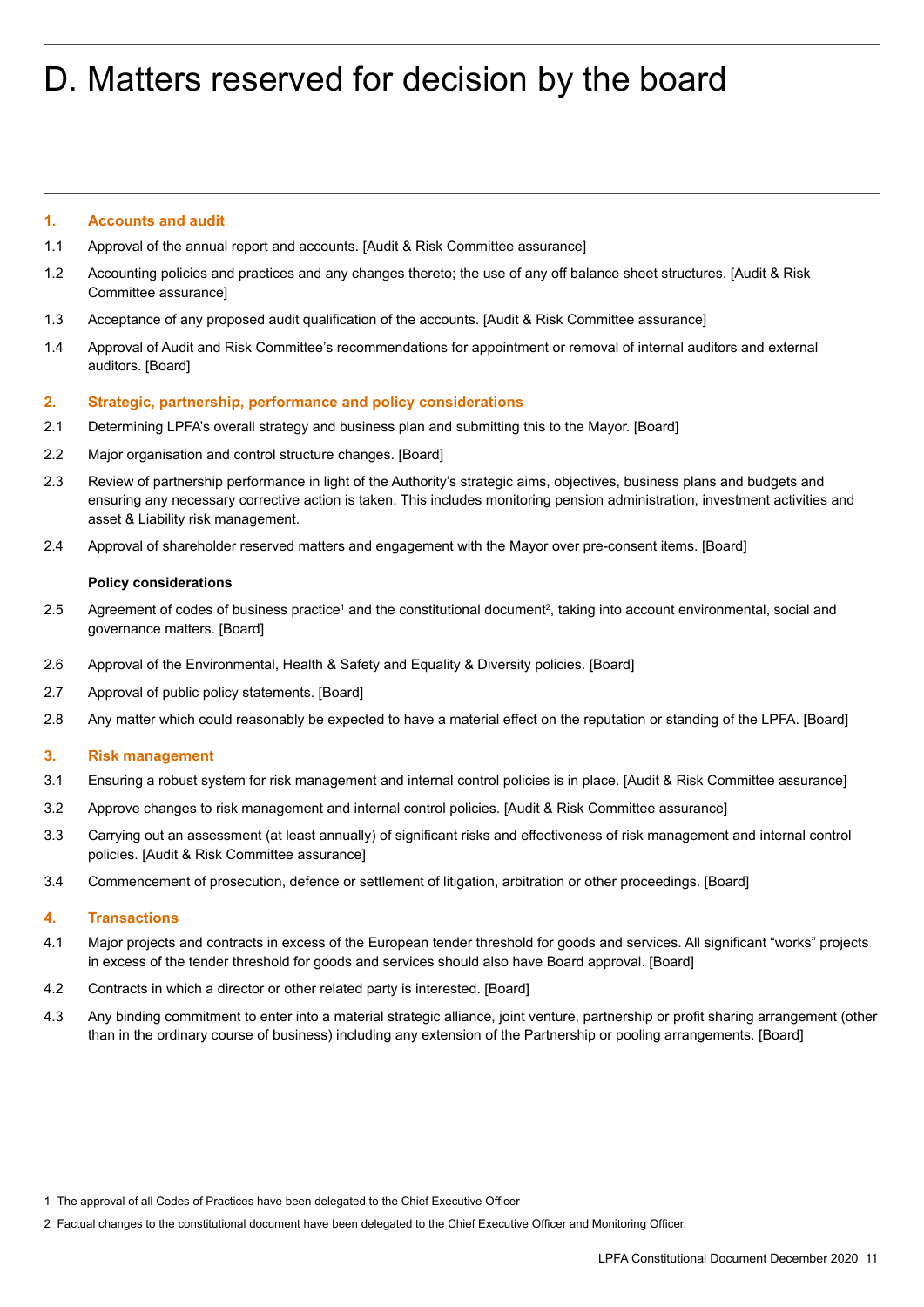#### **5. Finance**

- 5.1 Any increase beyond the borrowing limits previously adopted. [Audit & Risk Committee assurance]
- 5.2 Determining the annual operating budget & changes thereto/review of performance against budgets. [Board]
- 5.3 Shareholder approval of the budget and Strategic Plan of the Partnership annually. [Board]
- 5.4 Approve changes to Treasury policies. [Audit & Risk Committee assurance]
- 5.5 Shareholder approval of any changes to the accounting policy or Treasury Policies of the Partnership. [Board]
- 5.6 Management of the discharge of LPFA's inherited residual liability function. Day to day management may be delegated to Officers or the Partnership and the Audit and Risk Committee will consider an annual report on the discharge of these functions. [Audit & Risk Committee assurance]

#### **6. Regulatory requirements**

- 6.1 Approval of announcements concerning matters decided by the board are delegated to the Chief Executive Officer and Chair of the Board. [Board]
- 6.2 Charitable donations. [Board]

#### **7. Appointments**

- 7.1
- 7.1.1 Chief Executive Officer appointments and the continuation in office of the Chief Executive Officer position are Board reserved appointments. A selection panel of board members will be set up to interview candidates with the final ratification going to Board. [Board]
- 7.1.2 Board and senior employee succession; [Board]
- 7.1.3 Any matters concerning the appointment and continuation in office of any Principal Officer at any time. [Board]
- 7.2 Terms of engagement of Directors. [Board]
- 7.3 Approval of remuneration for senior employees. [Board]
- 7.4 The establishment of companies, with the exception of transactional vehicles which are limited in scope, is a matter reserved for Board. The appointment of Directors to these "non-transactional" companies is a matter reserved for Board; the Chief Executive Officer has delegated authority to appoint Directors to transactional, limited in scope vehicles.
- 7.5 Appointment of the Fund Actuary, investment provider and the Custodian. [Board]
- 7.6 Appointment of LPFA's statutory officers Monitoring Officer and s151 Officer. [Board]

### **8. Employment issues**

- 8.1 Major changes in the rules or funding of the pension schemes, or fund management arrangements. [Board]
- 8.2 Decisions regarding trade union recognition. [Board]
- 8.2 Decisions regarding redundancy policy. [Board]
- 8.4 Approval of LPFA's employer discretions under the LGPS Admin Regs 2008. [Board]

#### **9. Governance issues**

- 9.1 Establishment, terms of reference, Chair and membership of Board committees. [Board]
- 9.2 Delegation of the Board's powers. [Board]
- 9.3 The making and amending of the to regulate its own proceedings [Board]
- 9.4 The submission of formal comments on behalf of the Authority to government departments where the matter is strategic or fundamental to the interests of the Authority [Board]
- 9.5 The consideration of matters upon which the formal consent of the Mayor or of a Government Department is required by law, unless the Chief Executive Officer considers it impractical to do so in the circumstances, including those items highlighted as Partnership GLA pre-consent matters. [Board]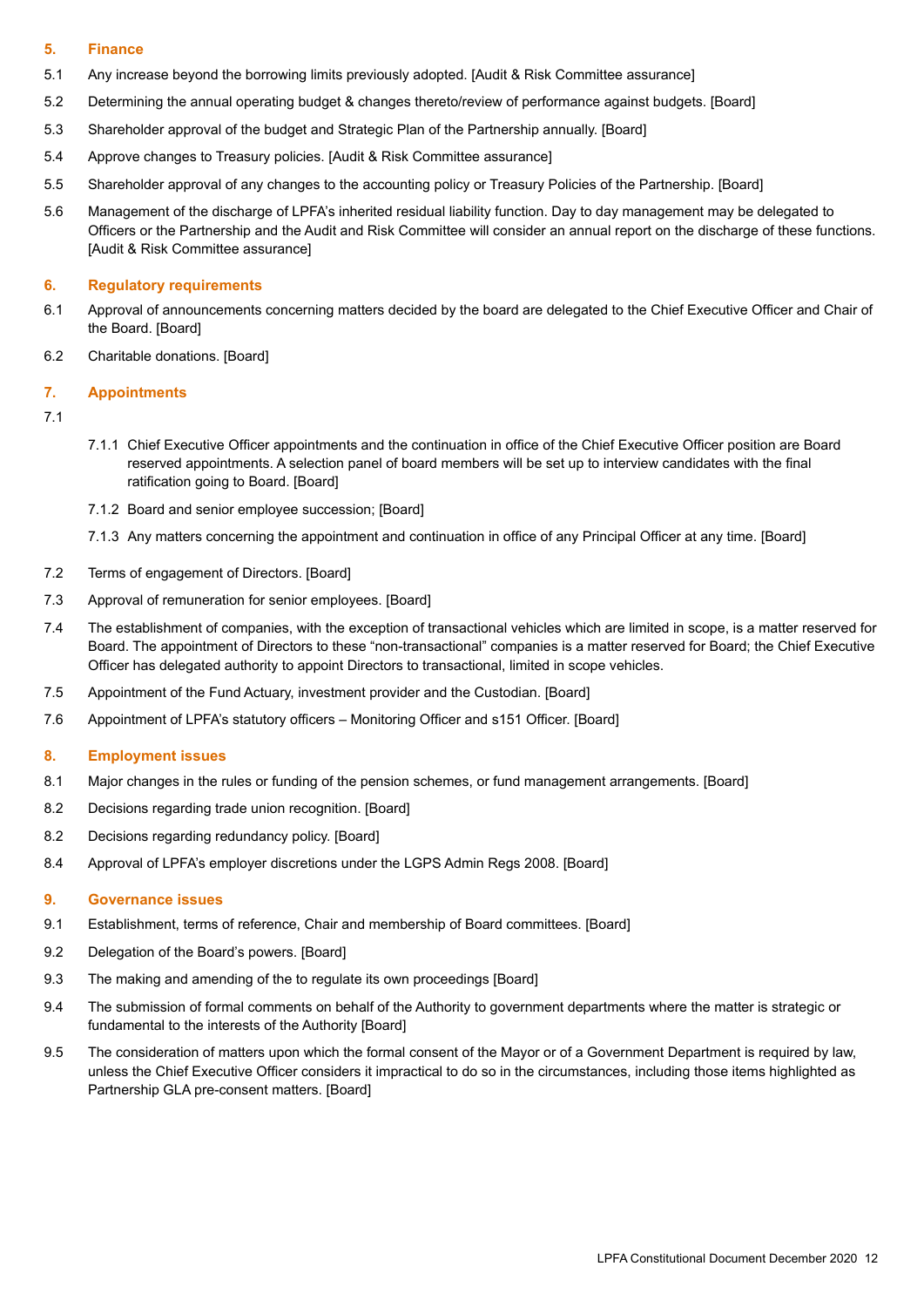#### **10. Investment issues**

- 10.1 The setting of the overall investment policy and strategy of the Fund the strategic asset allocation strategy. [Board]
- 10.2 Approval of the Strategic Investment Principles and/or Investment Strategy Statement. [Board]
- 10.3 Approval of the Advisory and Management Agreement (Fiduciary Agreement) for management of funds and any changes to this and receipt of performance monitoring and compliance reports against this. [Board]
- 10.4 Receipt of all FCA regulatory investment reports and all publicly available investment reports. [Board]
- 10.5 Regular reports from the LPP to highlight performance against the SIP/ISS, the Advisory and Management Agreement; approval of anything which falls outside that AMA, any issues identified and how LPP are resolving them.
- 10.6 Regular reporting on custodian arrangements and reporting. [Board]

#### **11. Delegations of authority**

11.1 Hierarchy of delegations. [Board]

### **12. Valuation and pension administration**

- 12.1 Approval of initial valuation assumptions prior to Actuary making his determinations, and approval of final assumptions, as negotiated by the Chief Executive Officer and Actuary, and any associated recovery plan. [Board]
- 12.2 To consider funding issues in relation to the valuation and communications with employers. [Board]
- 12.3 Consideration and approval of all applications from organisations wishing to be admitted to the Fund for pension administration outside the established criteria/parameters. [Board]

#### **13. Local Pension Board**

- 13.1 Maintain a Local Pension Board and appoint members to the Board.
- 13.2 Receive an annual report from the LPB on activities throughout the year.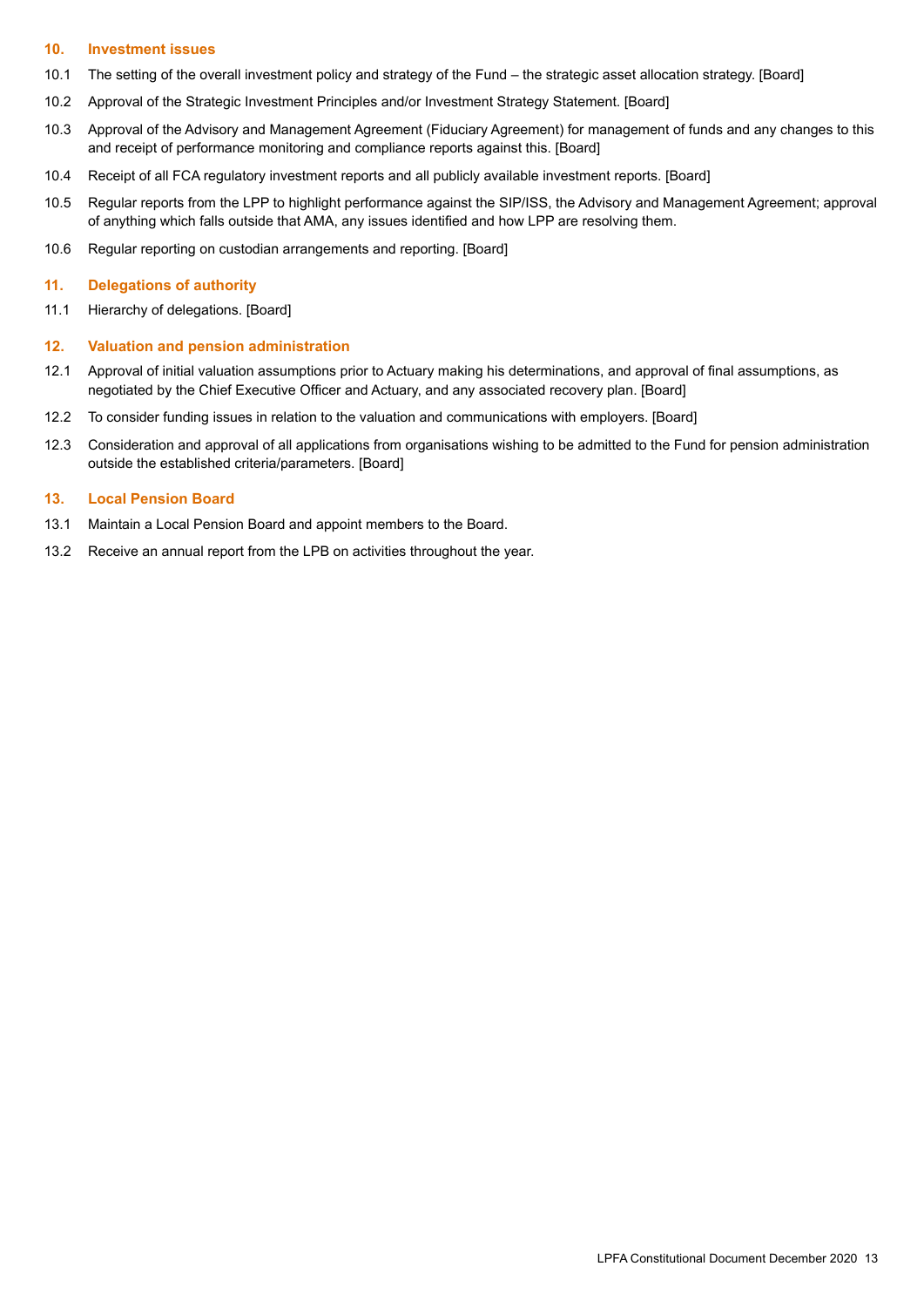# E. Terms of reference of committees and local pension board

The Authority has the power to arrange for the discharge of its functions by Committees of the Authority<sup>1</sup>. Under Standing Order 9, the Board currently operates one standing committee and a Local Pension Board, as follows:

# **1. Audit and Risk Committee**

# **2. Local Pension Board**

The composition and terms of reference for the Audit & Risk Committee and Local Pension Board is set out below.

These terms of reference are subject to the matters reserved for decision of the Board.

Officers of the Authority attend meetings of Committees as required to support the business of the Committees. The Chief Executive Officer, the Monitoring Officer and Section 151 Officer (the Principal Officers), as well as and the Authority's Auditor may attend any meetings at their discretion.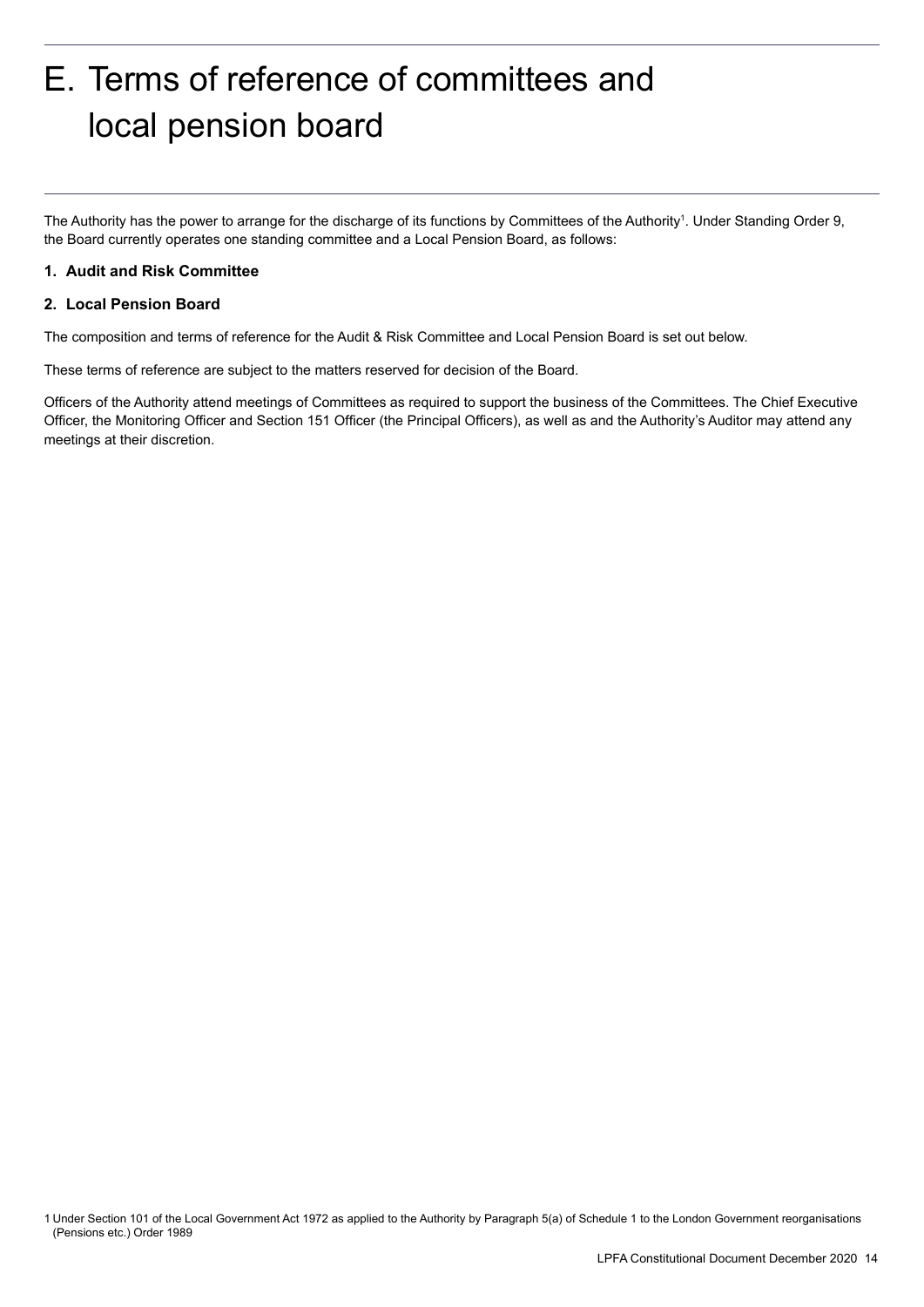# **1. Audit & Risk Committee terms of reference**

# **1. Purpose**

- 1.1. The function of the Audit & Risk Committee (ARC or Committee) is to:
	- (a) Monitor and review the Authority's financial obligations including compliance with the related policies, standards and the pension fund annual report and accounts;
	- (b) Oversee and advise the LPFA Board on the future risk strategy and current risk exposures of the Authority;
	- (c) Oversee the effectiveness and stringency of the Authority's risk management system;
	- (d) Receive assurance that the Authority has robust internal controls;
	- (e) Oversee and monitor the Authority's governance and compliance arrangements;
	- (f) Appoint the internal and external auditors and monitor and evaluate their ongoing effectiveness; and
	- (g) Receive reports on the above matters and make recommendations to the Board as necessary.
- 1.2. As of April 2016, the implementation and delivery of many of LPFA's operational functions have been outsourced to the Local Pensions Partnership Ltd (LPP Group) and its two subsidiary business units – Local Pensions Partnership Investments Ltd (LPPI) and Local Pensions Partnership Administrations Ltd (LPPA). Select corporate services are monitored under various Service Level Agreements (SLAs). This includes pensions administration, governance arrangements, and investment related risk management, with asset management services being governed by an Asset Management Agreement (AMA) with LPPI. The Committee is responsible for monitoring the risks and internal controls of LPP Group in so far as their impact on the Authority's risk exposures and meeting its regulatory requirements.

### **2. Membership, quorum and attendance at meetings**

- 2.1. The Committee shall comprise at least three members of the Board as determined and nominated by the Board.
- 2.2. All Members of the Committee shall be independent non-executive Directors with appropriate knowledge, skills and expertise to fully understand risk and compliance matters. At least one of whom shall have recent and relevant financial experience and with competence in account and/or auditing. Neither the Board Chair or Deputy Board Chair shall be members of the Committee.
- 2.3. Only members of the Committee have the right to attend the meetings. However, the Principal Officers of the Authority, along with the Funding & Risk Director and the Commercial & Finance Director shall be expected to attend meetings of the Committee on a regular basis. Other non-members may be invited to attend all or part of any meeting as and when appropriate and necessary, at the approval of the Committee Chair.
- 2.4. No business shall be transacted at a meeting of the Committee unless a quorum of at least two members are present.

### **3. Frequency of meetings**

- 3.1. The Committee shall meet at least four times a year and may be called at such other times as may be deemed necessary by the Committee Chair, the Chief Executive Officer or Section 151 Officer.
- 3.2. Outside of the formal meeting programme, the Committee Chair will maintain a dialogue with key individuals involved in the Authority's governance, compliance and risk. These individuals include but are not limited to the Board Chair, the Chief Executive Officer, the Monitoring Officer and Section 151 Officer, the Funding and Risk Director, the external audit lead partner and the internal audit lead partner.

### **4. Notice and minutes of the meetings**

- 4.1. The Monitoring Officer shall appoint a nominee to act as the secretary of the Committee and will ensure that the Committee receives information and papers in a timely manner to enable full and proper consideration to be given to issues.
- 4.2. The secretary shall minute the proceedings and decisions of all Committee meetings, including recording the names of those present and in attendance.
- 4.3. Draft minutes of Committee meetings shall be circulated in agreement with the Chair. Circulated minutes will be shared with members of the Board and a redacted version published on the Corporate website as per LPFA's Freedom of Information (FOI) Publication Scheme.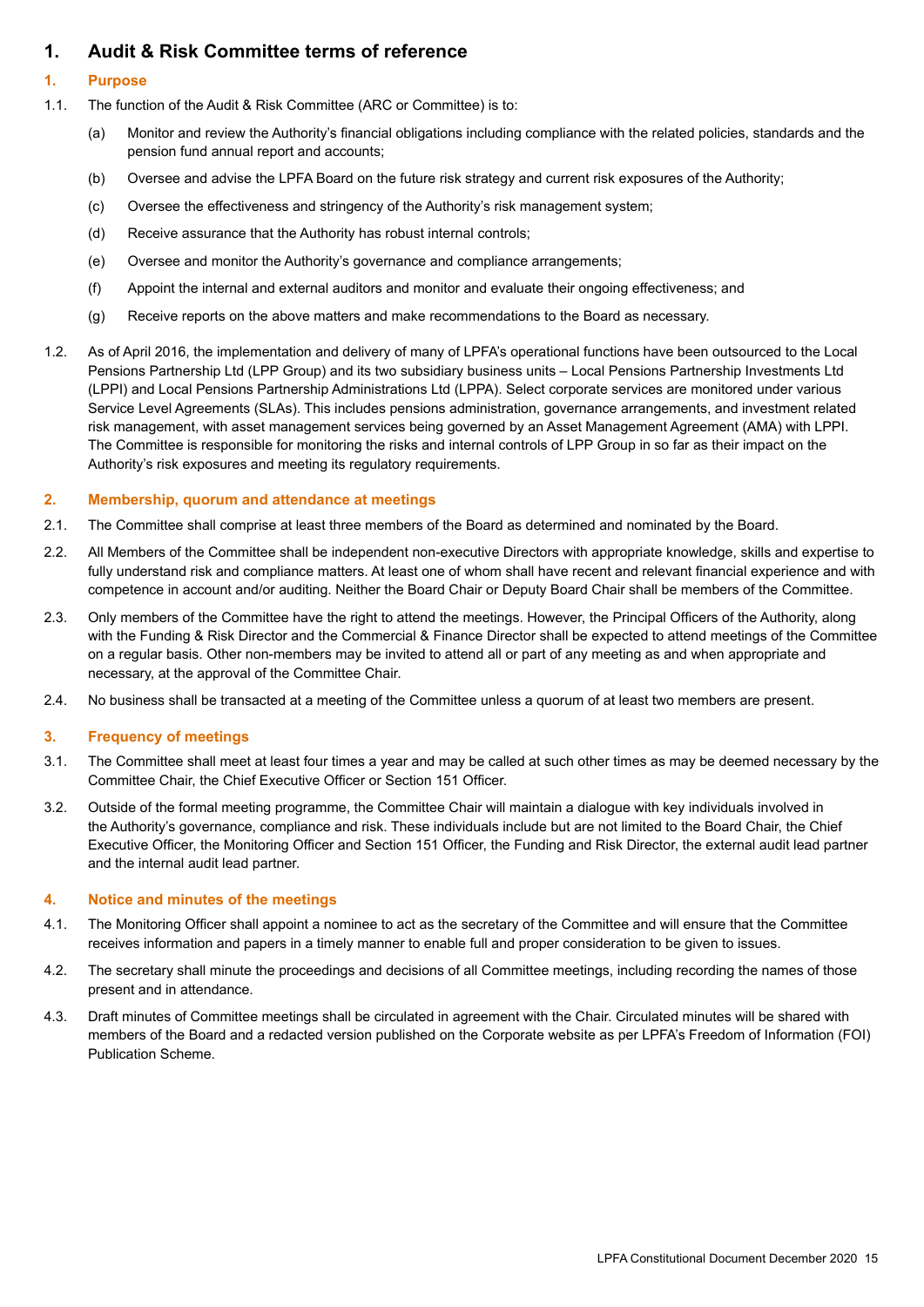### **5. Delegated powers**

- 5.1. The Committee is authorised to:
	- 5.1.1. Carry out the specific duties set out in these terms of reference. Beyond these specific delegated powers, the Committee acts as an advisory body with no executive powers but is authorised to investigate any activity within its terms of reference.
	- 5.1.2. Obtain, at the Authority's expense, independent legal, accounting or other professional advice on any matter it believes is necessary to do so.
	- 5.1.3. Have the right to publish in the Authority's annual report, details of any issues that cannot be resolved between the Committee and the Board.
- 5.2. The Section 151 Officer has a specific statutory responsibility for the administration of the Authority's financial affairs and has a duty to report and act upon unlawful expenditure. Such action by the Section 151 Officer should be taken in consultation with the Chief Executive Officer, Monitoring Officer and notified to the Committee Chair of the Committee.

#### **6. Duties**

The Committee's duties relate to oversight and scrutiny of: financial reporting (6.1); narrative reporting (6.2); risk management systems (6.3); internal controls, governance, and compliance (6.4); internal audit (6.5); and external audit (6.6).

The Committee shall:

#### 6.1. **Financial reporting**

- 6.1.1. Review any statements requiring Board approval, which contain financial information, ideally this should be in advance of the next appropriate Board meeting.
- 6.1.2. Monitor the integrity of the financial statements of the Authority and any other formal announcements relating to the Authority's financial performance, reviewing and reporting to the Board on significant financial reporting issues and judgements, which they contain having regard to matters communicated to it by the auditor.
- 6.1.3. Review and challenge where necessary:
	- (a) The consistency of, and any changes to, significant accounting policies both on a year on year basis and across the Authority;
	- (b) The methods used to account for significant or unusual transactions where different approaches are possible;
	- (c) Whether the Authority has followed appropriate accounting standards and made appropriate estimates and judgements, taking into account the views of the external auditor;
	- (d) The clarity and completeness of disclosure in the Authority's financial reports and the context in which statements are made; and
	- (e) All material information presented with the financial statements, such as the corporate governance statements relating to the audit and to risk management.
	- (f) Advise the Board on any increase beyond the borrowing limits previously adopted.

#### 6.2. **Narrative reporting**

- 6.2.1. Review the content of the pension fund annual report and accounts and advise the Board on whether, taken as a whole, it is fair, balanced and understandable and provides the information necessary to assess the Authority's performance, business and strategy.
- 6.2.2. Review and approve the statements to be included in the annual report concerning internal controls, governance and risk management.
- 6.2.3. Provide at least annually an assessment of significant risks facing the Authority and the effectiveness of risk management and internal control policies to the Board (matters reserved (3.3)). This assessment is to be included within the Committee annual report (see item 8.3).
- 6.2.4. Where the Committee is not satisfied with any aspect of the proposed financial reporting by the Authority, it shall report its views to the Board.

#### 6.3. **Risk management systems**

#### **Risk Framework**

- 6.3.1. Keep Review and confirm the effectiveness and robustness of the risk management principles framework and the Authority's overall risk assessment processes that inform the Board's decision making, ensuring both qualitative and quantitative metrics are used.
- 6.3.2. Advise the Board on the Authority's overall risk appetite, tolerance and strategy taking into account all relevant factors.
- 6.3.3. Review the Authority's capability to identify and manage new risks and emerging risks.
- 6.3.4. Receive and, where appropriate, endorse proposals to change the Authority's risk management framework, policy or any other risk related document; and make onward recommendations of approval to the Board.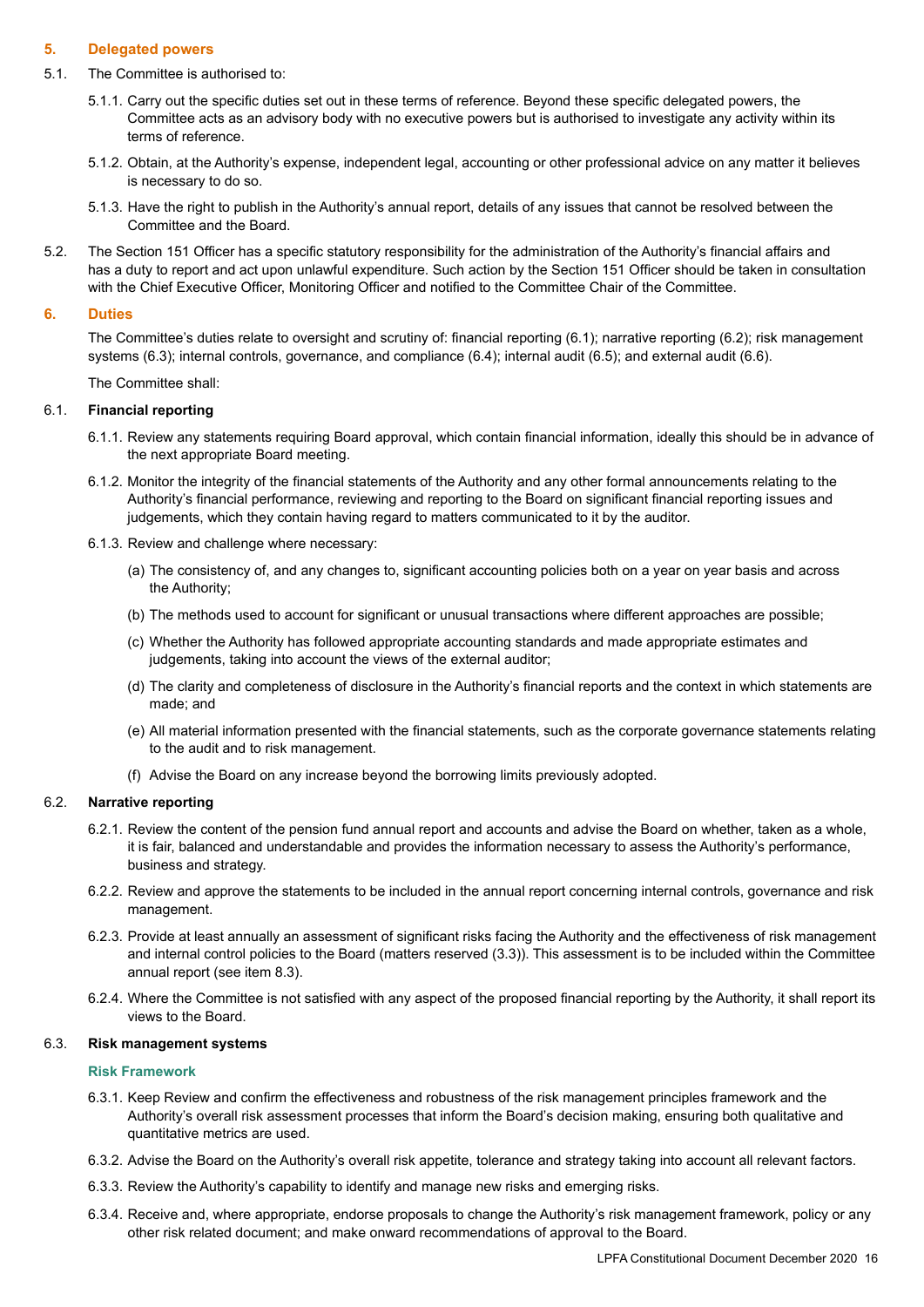#### **Risk Oversight**

- 6.3.5. Oversee and advise the Board on the future risk strategy and the current risk exposures of the Authority including those arising from those services delivered by LPP Group and its subsidiaries or any other provider.
- 6.3.6. Advise the Board on risks surrounding any strategic transaction alliances, co-investment processes or joint working and take external advice where appropriate including any specific significant partnership risks.
- 6.3.7. Review reports on any material breaches of risk limits and the adequacy of the proposed action.
- 6.3.8. Review any specific risks relating to employer covenant and liability risks.
- 6.3.9. Receive assurance from the Investment Panel on investment risks.

#### 6.4. **Internal controls, Governance and Compliance**

- 6.4.1. Ensure Provide assurance to the Board on the effectiveness of internal control policies which ensure that robust internal controls are in place throughout the Authority and that this is reported on via Executive reports and auditor reports.
- 6.4.2. Provide assurance to the Board that appropriate policies and processes are in place and adhered to and that there is compliance with the Authority's legal and regulatory framework.
- 6.4.3. Review reports on governance and compliance with the Authority's formal codes of practice, policies and procedures which may include Treasury Management, Climate Change, Responsible Investment (RI) and other policies or ethical standards. The codes of practice, policies and procedures are to be kept under review to demonstrate the adequacy and effectiveness of the Authority's compliance support. At least annually review, through the provision of assurance statements, and subsequently advise the Board accordingly on:
	- (a) The adequacy and security of the Authority's arrangements for its employees and contractors to raise concerns, in confidence, about possible wrongdoing in financial reporting or other matters. The Committee shall ensure that these arrangements allow proportionate and independent investigation of such matters and appropriate follow up action;
	- (b) The Authority's procedures for detecting fraud & whistleblowing;
	- (c) The Authority's systems and controls for the prevention of bribery, corruption and receive reports on non-compliance;
	- (d) The adequacy and effectiveness of the Authority's anti-money laundering systems and controls;
	- (e) The management of residual liabilities (asbestosis);
	- (f) Compliance monitoring of Environmental, Social and Governance (ESG) related risks;
	- (g) Receive reports on any breaches of any of the compliance policies of the Authority;
	- (h) Receive quarterly assurance statements of the contract register, the gifts, hospitality & expenses register and approval of related party transactions and the declaration of interest registers; and
	- (i) The security arrangements over assets i.e. ensuring appropriate custody arrangements are in place for all assets.
- 6.4.4. Receive and, where appropriate, endorse proposals to amend the Authority's internal control framework, policy or any related document; and make onward recommendations of approval to the Board.

#### 6.5. **Internal audit**

#### **Appointments and effectiveness**

- 6.5.1. Approve the appointment or termination of the internal audit appointments and advise the Board accordingly on the appropriate course of action.
- 6.5.2. Ensure the internal auditors have direct access to the Board Chair and to the Committee Chair, providing independence from the officers and are accountable to the Committee.
- 6.5.3. Review, assess and agree the scope of the annual internal audit work plan to ensure it is aligned to the key risks of the Authority and report this to Board for discussion.

#### **Plan**

6.5.4. Review, assess and agree the scope of the annual internal audit work plan and report this to Board for discussion.

#### **Reports**

- 6.5.5. Consider reports on the results of the internal auditor's work, and progress of the implementation of agreed recommendations.
- 6.5.6. Review and monitor both the Authorities management and outsourced providers responsiveness to the internal auditor's findings and recommendations.
- 6.5.7. Meet with the internal auditor at least once a year without the presence of management.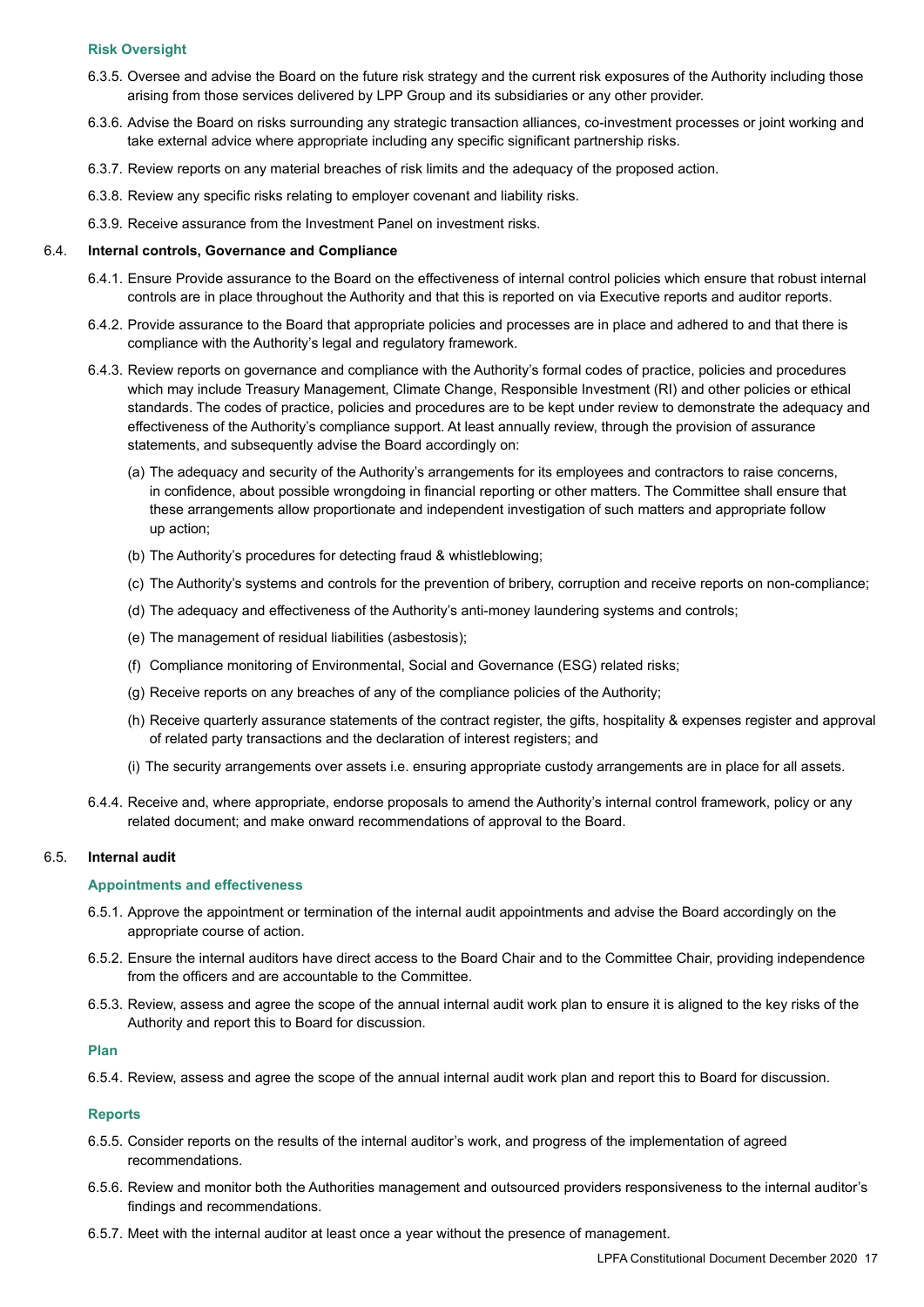#### 6.6. **External audit**

#### **Appointments and effectiveness**

- 6.6.1. Keep under review the appointment, re-appointment, termination and performance of the Authority's external auditor. The Committee is to advise to the Board accordingly on the appropriate course of action.
- 6.6.2. Ensure the external auditors have direct access to the Board Chair and to the Committee Chair, providing independence from the officers and are accountable to the Committee.
- 6.6.3. If an auditor resigns, investigate the issues leading to this and decide whether any action is required.
- 6.6.4. Oversee the relationship with the external auditor including (but not limited to):
	- (a) Recommendations on their remuneration, including both fees for audit and non-audit services, and that the level of fees is appropriate to enable an effective and high-quality audit to be conducted;
	- (b) Approval of their terms of engagement where these are set locally, including any engagement letter issued at the start of each audit and the scope of the audit;
	- (c) Satisfying itself that there are no relationships (such as family, employment, investment, financial or business) between the auditor and the Authority (other than in the ordinary course of business) which could adversely affect the auditor's independence and objectivity;
	- (d) Monitoring the auditor's compliance with relevant ethical and professional guidance on the rotation of audit partner, the level of fees paid by the Authority compared to the overall fee income of the firm, and other related requirements;
	- (e) Assessing annually the qualifications, expertise and resources of the auditor and the effectiveness of the audit process, which shall include a report from the external auditor on their own internal quality procedures;
	- (f) Review use of external auditors to provide non-audit services, identifying improvements and making recommendations;
	- (g) Seek to ensure coordination, as appropriate, of the external audit with the activities of the internal audit function;
	- (h)Evaluate the risks to the quality and effectiveness of the financial reporting process in the light of the external auditor's communications with the Committee.

#### **Plan**

- 6.6.5. Meet regularly with the external auditor (including once at the planning stage before the audit and once after the audit at the reporting stage) and at least once a year, without management being present if required, to discuss the auditor's remit and any issues arising from the audit.
- 6.6.6. Review and approve the annual audit plan and ensure that it is consistent with the scope of the audit engagement, having regard to the seniority, expertise and experience of the audit team.

#### **Report**

- 6.6.7. Review the findings of the audit with the external auditor. This shall include but not be limited to, the following:
	- (a) a discussion of any major issues which arose during the audit;
	- (b) the auditor's explanation of how the risks to audit quality were addressed;
	- (c) key accounting and audit judgements;
	- (d) the auditor's view of their interactions with senior management;
	- (e) levels of errors identified during the audit;
	- (f) the effectiveness of the audit process;
	- (g) review any representation letter(s) requested by the external auditor before they are signed by management;
	- (h) review the management letter and management's response to the auditor's findings and recommendations and
	- (i) review all relevant reports including reports on the accounts, achievement of value for money and the response to external audit recommendations and management letters.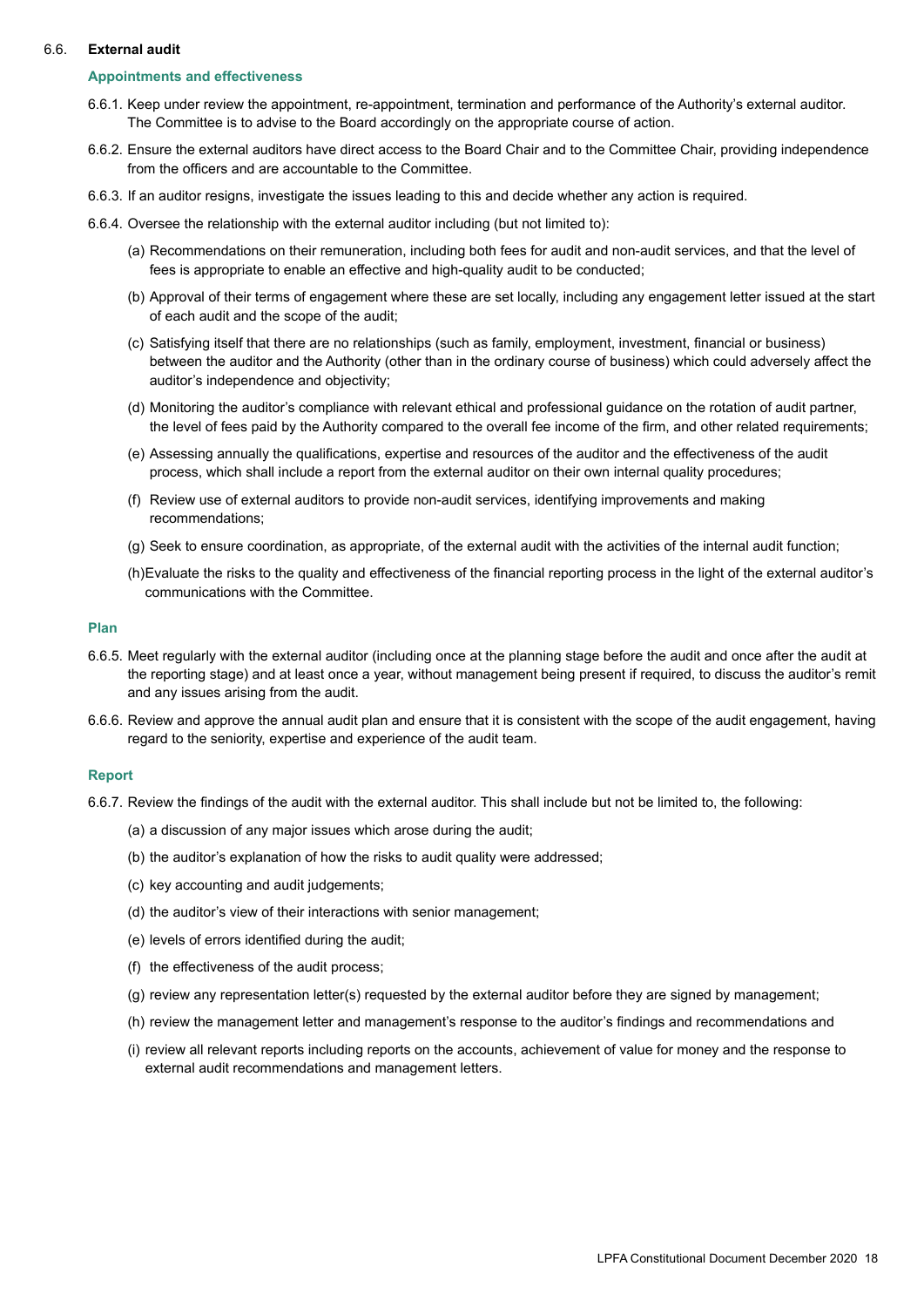## **7. LPP Group partnership oversight**

- 7.1. The Committee shall receive reports on the adequacy and effectiveness of LPP Group's compliance and anti-money laundering systems and controls.
- 7.2. Receive reports on any significant breaches of any of the material compliance policies of LPP Group and its subsidiaries.
- 7.3. Have the ability to request and review LPP Group policies and procedures; and internal audit reports.

#### **8. Reporting responsibilities**

- 8.1. The Committee Chair shall report formally to the Board on its proceedings after each meeting on all matters within its duties and responsibilities and shall also formally report to the Board on how it has discharged its responsibilities.
- 8.2. The Committee shall make whatever recommendations to the Board it deems appropriate on any area within its remit where action or improvement is needed or if there should be cause for concern. This shall be applicable for the Authority, any major shareholder undertakings and LPP Group oversight arrangements as necessary.
- 8.3. The Committee shall compile a report on its activities to be included in the Authority's annual report and website. The report should include an explanation of how the Committee has addressed the effectiveness of the external audit process; the significant issues that the Committee considered in relation to the financial statements and how these issues were addressed, having regard to matters communicated to it by the External Auditor.

#### **9. Other matters**

- 9.1. The Committee shall have access to sufficient resources in order to carry out its duties, including access to the Monitoring Officer and their nominee for assistance as required.
- 9.2. Be provided with appropriate and timely training, both in the form of an induction programme for new members and on an ongoing basis for all members.
- 9.3. Work and liaise as necessary with all other Board Committees.
- 9.4. Arrange for periodic reviews of its own performance and, at least annually, review its constitution and terms of reference to ensure it is operating at maximum effectiveness and recommend any changes it considers necessary to the Board.
- 9.5. Consider any other matters when requested to do so by the Board.
- 9.6. Seek any information it requires from any employee of the Authority, or of a major shareholding entity or the Partnership in order to perform its duties.

**These terms of reference were reviewed by the Committee on 3 November 2020 and were subsequently approved by the LPFA Board on 10 December 2020, to be effective from that date. [Previously reviewed by the LPFA Board December 2018]**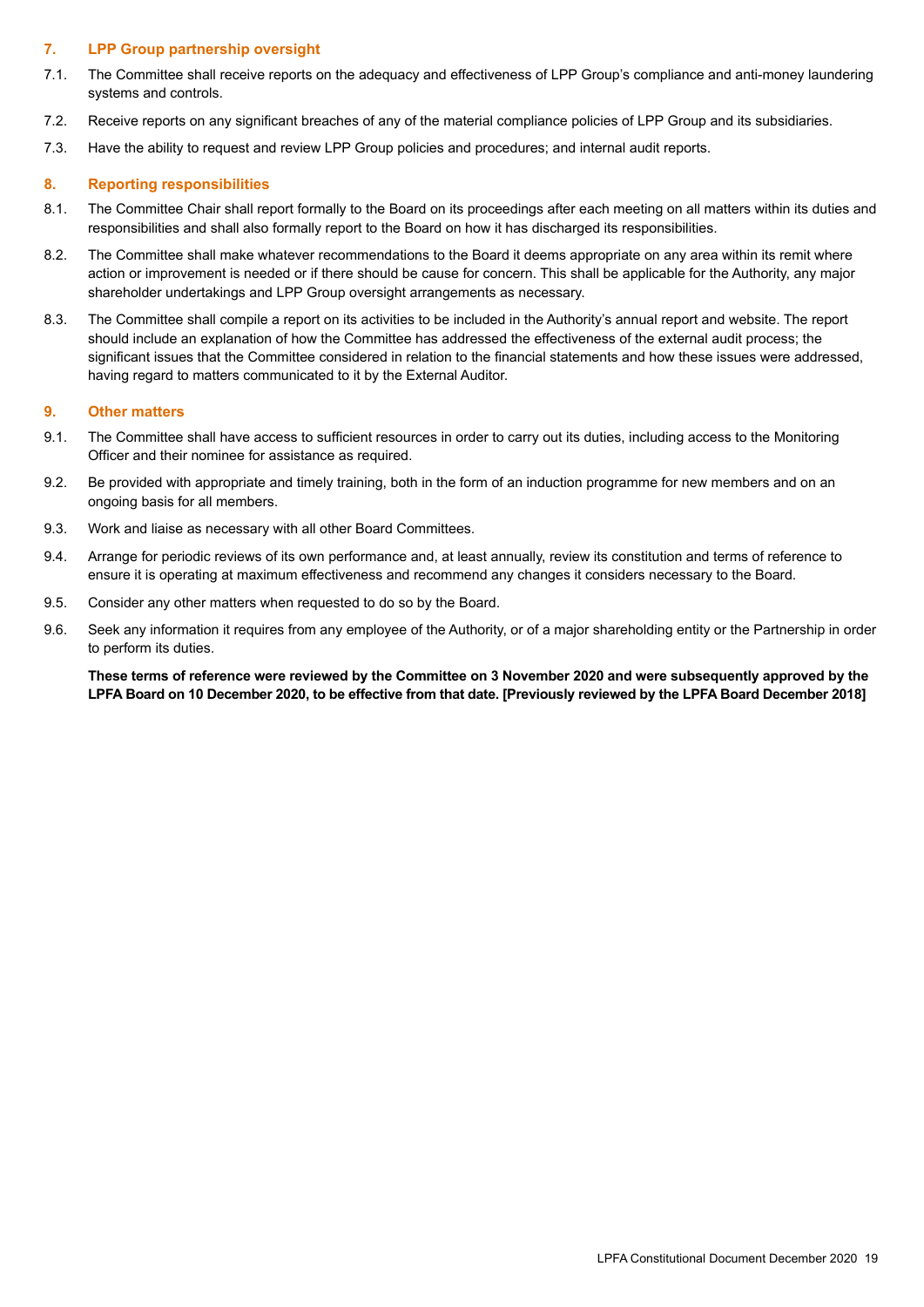# **2. Local Pension Board (LPB)**

The role of the LPB is defined by sections 5(1) and (2) of the Public Service Pensions Act 2013 and regulation 106 of the LGPS Regulations 2013 (as amended). In summary it is to assist LPFA as the administering authority in securing compliance with the LGPS and other regulations. More detail on the remit can be found under (item 5) below.

# **1. Membership and voting**

- 1.1. The Committee shall comprise at least three Employer Representatives, three Member representatives and an Independent Chair as determined and appointed by the LPFA.
- 1.2. The quorum for each meeting shall be at least one member representative and at least one employer representative plus the Independent Chair. Should the Chair not be present the meeting may continue with the existing members being entitled to elect one of themselves to chair the meeting.
- 1.3. All decisions shall be by a majority of the LPB members present and voting. Voting shall be via a show of hands. The Chair shall not have a vote. In the case of an equality of votes the chair shall defer the matter to the next meeting.
- 1.4. Terms of appointment are for a period of up to four years. The periods may be staggered to avoid wholesale turnover. No LPB member should serve more than two consecutive terms. The appointment process and resulting terms and conditions is a matter delegated to the officers of the administering authority.
- 1.5. Removal from the LPB could be via:
	- Failure to be re-appointed by the administering authority.
	- An employer is no longer a member of the fund (for Employer Representatives only).
	- Failure to attend three consecutive meetings without prior approval from the Chair.
	- Serving the maximum number of terms.
	- All remaining LPB members proposing to the administering authority that a particular member should be removed. The decision will remain with the administering authority.
	- Resignation by the LPB member with 3 months' notice.
	- Inability for a conflict to be effectively managed in the eyes of the administering authority.
	- Failure in the eyes of the administering authority to have the appropriate experience and capacity required for the role.
	- Death or incapacity of the LPB member.
- 1.6. LPB members will comply with the administering authority's training programme and be conversant with all public policy statements.
- 1.7. Alternate members may not be appointed.

### **2. Attendance at meetings**

- 2.1 All LPFA board members may be able to attend LPB meetings as observers however they will not be able to vote or count towards a quorum. All LPFA board members can be invited attend a LPB meeting by the LPB Chair or via a LPB decision.
- 2.2 The Chief Executive Officer will attend meetings of the LPB. However other Officers may attend as required for the conduct of the LPB's business as agreed with the Chief Executive Officer.

### **3. Arrangements for meetings**

- 3.1 Meetings of the LPB shall be held at least four times per year and may be called at such other times as may be deemed necessary by the Chair of the LPB.
- 3.2 Notice in writing of each meeting shall be sent to each board member by the LPP Company Secretarial Services Team at least five working days before the meeting. Every such notice shall specify the time, date and location of the meeting and all items of business to be transacted at the meeting to which it refers and shall be accompanied by any reports relating to those items of business.
- 3.3 All meetings will be held in confidential session although the public minutes and some reports will be published on LPFA's website.
- 3.4 The LPB will prepare an Annual Report of activities for presentation to the LPFA Board and for inclusion as part of the administering authority's Pension Fund Annual Report
- 3.5 A register of conflicts of interest will be maintained for each LPB member. Declaration of new conflicts should be made at the start of each LPB meeting or in advance to the Monitoring Officer.
- 3.6 LPFA's Gifts, Hospitality and Expenses Policy will apply and the entries will be published on the LPFA website.
- 3.7 The role of Pension Board members requires the highest standards of conduct and therefore the "seven principles of public life" (selflessness, integrity, objectivity, accountability, openness, honesty and leadership) and The Pension Regulator's Code of Practice 14 will be applied to all LPB members. The LPB members to also conduct their activities in accordance with the principles set out within the Constitutional Document.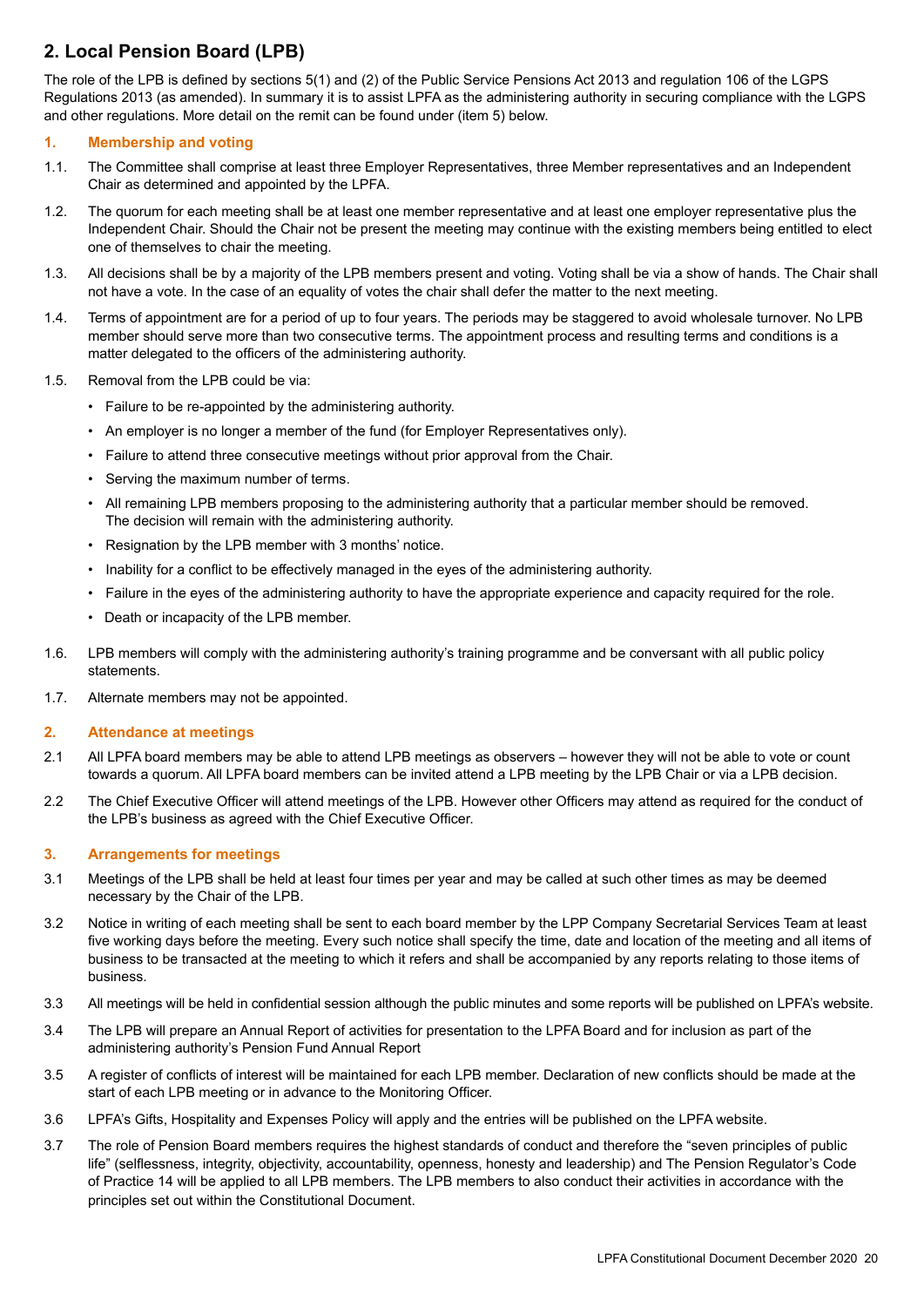### **4. Delegated powers**

- 4.1 The LPB is empowered to carry out the specific duties set out in these terms of reference. Beyond these specific delegated powers, the LPB acts as an advisory body with no executive powers.
- 4.2 LPFA Officers may be requested to obtain independent professional advice on any matter falling within these terms of reference. This is subject to business requirements and budgetary constraints and it would be usual for the LPB to call upon the services of the administering authority's existing advisors. Should further expenditure be required the LPB must make representation to the s151 Officer and to the Board.
- 4.3 The LPB will undertake each year a formal review process to assess how well it and its members are performing with a view to seeking continuous improvement.

## **5. Specific remit of the Local Pension Board**

- 5.1 The first core function of the LPB is to assist the administering authority in securing compliance with the Regulations, any other legislation relating to the governance and administration of the Scheme, and requirements imposed by the Pensions Regulator in relation to the Scheme. To that extent, this core function may include:
	- (a) Reviewing regular compliance monitoring reports and decisions made under the Regulations by the administering authority. This could include public monthly Financial Monitoring reports for example
	- (b) Reviewing administrative and governance processes and procedures in order to ensure they remain compliant with regulations and in particular the Pension Regulators Code of Practice number 14
	- (c) Reviewing the compliance of scheme employers with their duties under the regulations
	- (d) Assisting with the development of and reviewing such documentation as is required by the regulations including Governance Compliance Statement, Funding Strategy Statement and Investment Strategy Statement
	- (e) Assisting with the development of and reviewing scheme member and employer communications as required by regulations
	- (f) Monitoring complaints and reviewing trends in IDRP/Pension Ombudsman cases
	- (g) Reviewing the implementation of revised regulations following changes to the Scheme
	- (h) Monitoring employer and administering authority discretions
	- (i) Reviewing draft Pension Fund Annual Report and draft LGPS consultation responses for comment
- 5.2 The second core function of the LPB is to assist in the effective and efficient governance and administration of the Scheme. To that extent this core function may include:
	- (a) Assisting with the development of improved customer services
	- (b) Monitoring performance of administration, governance and investments against key performance targets and indicators
	- (c) Monitoring investment costs including custodian and transaction costs
	- (d) Reviewing the risk register as it relates to scheme risks
	- (e) Reviewing the outcome of the triennial valuation
- 5.3 In support of its core functions the LPB may make a request for information to the Board, via the Chief Executive Officer, with regard to any aspect of the administering authority function. Any such request should be reasonably complied with in both scope and timing.
- 5.4 The Chair of the LPB will be encouraged to report back to the Board. All LPB members are allowed to attend Public Board Meetings.
- 5.5 Once approved these terms of reference can only be amended by the LPFA Board, with the exception of factual changes which have been delegated to LPFA's Chief Executive Officer and Monitoring Officer.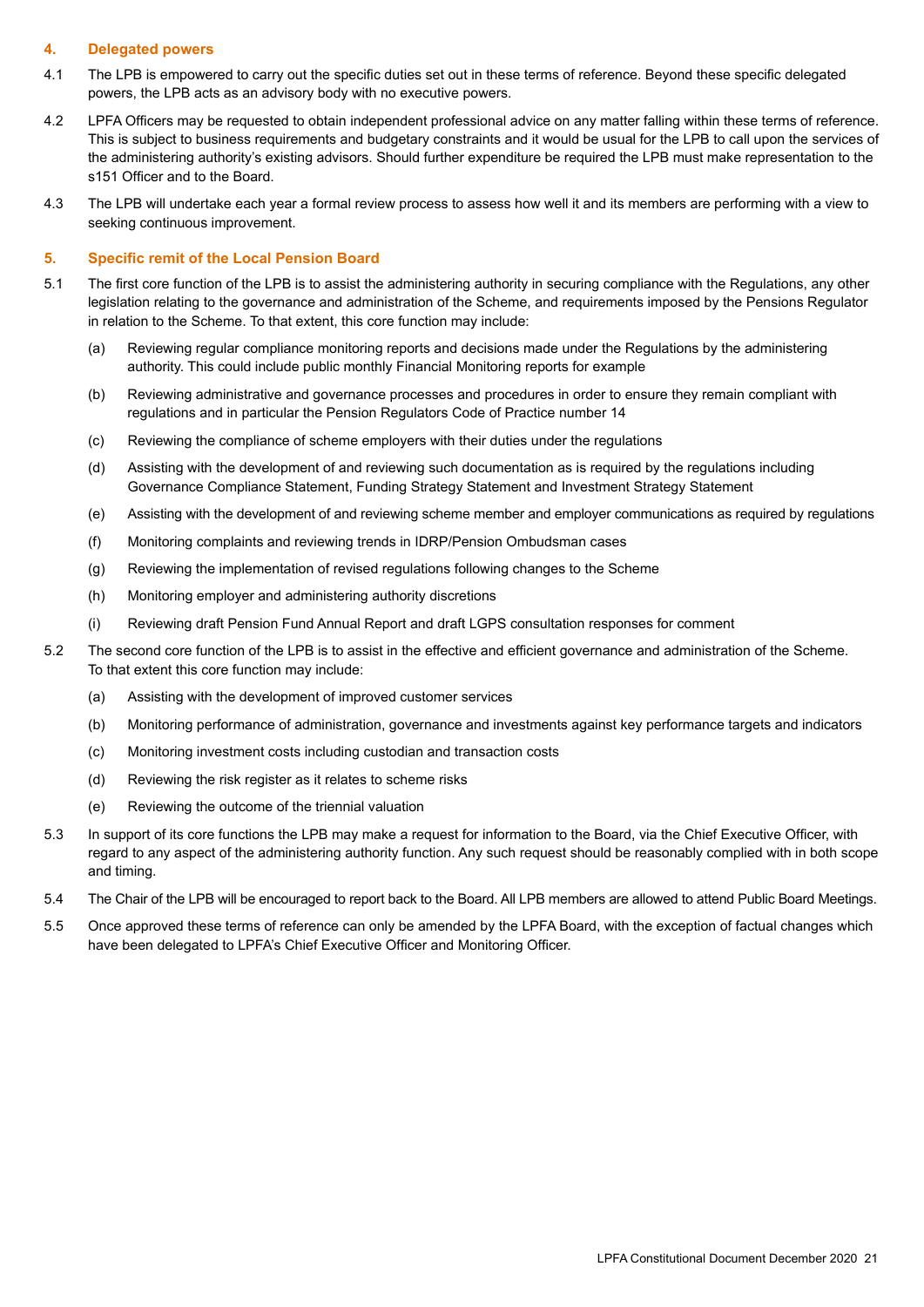# F. Code of conduct for board members

The Board has resolved to adopt the code of conduct which is for the time being prescribed for members of local authorities, subject to such amendment as is necessary to apply its provisions to the Authority.

The Authority is not covered by Part 3 of the Local Government Act 2000 and so does not have to establish a Standards Committee, and does not have the statutory powers of enforcement available to local authorities. However, the code of conduct will be enforced by the Board under the Authority's power of self-regulation and by recommendation to the Mayor of London where the Board is of the opinion that a member of the Board is no longer suitable to continue as a Board member.

The authority is under a duty to disclose "related party transactions" (transaction between the authority and a party in respect of whom a member of the Authority has a significant interest) in its Annual Report and Accounts, to comply with Financial Reporting Standard 8 (FRS 8). The registration by members of the Authority of interests under the code of conduct provides the basis for identifying all such "related party transactions" and accordingly the complete and prompt registration of interests by members of the Authority is important not just in terms of member's own responsibilities, but also to enable the Authority to comply with its obligations under FRS 8.

Disclosures of personal and prejudicial interests by members at meetings of the Authority are recorded in the minutes of such meetings. The Register of Members Interests is made available for public inspection by the Chief Executive Officer, with the exception of any "sensitive information."

1st April 2008

## **The code of conduct for board members**

### **PART 1 – General provisions**

#### **Introduction and interpretation**

- 1. (1) This Code applies to you as a Board member.
	- (2) You should read this Code together with the general principles prescribed by the Secretary of State (appended hereto, below).
	- (3) It is your responsibility to comply with the provisions of this Code.
	- (4) In this Code

"meeting" means –

- (a) any meeting of the Authority;
- (b) any meeting of any of the Authority's committees
- (c) any informal meeting between Board members of the Authority or one or more Board members of the Authority and officers of the Authority in connection with the discharge of the functions of the Authority

#### **Scope**

- 2. (1) Subject to sub-paragraphs (2) to (5), you must comply with this Code whenever you
	- (a) conduct the business of the Authority (which, in this Code, includes the business of the office to which you are elected or appointed); or
	- (b) act, claim to act or give the impression you are acting as a representative of the Authority, and references to your official capacity are construed accordingly.
	- (2) Subject to sub-paragraphs (3) and (4), this Code does not have effect in relation to your conduct other than where it is in your official capacity.
	- (3) In addition to having effect in relation to conduct in your official capacity, paragraphs 3(2)(c), 5 and 6(a) also have effect, at any other time, where that conduct constitutes a criminal offence for which you have been convicted.
	- (4) Conduct to which this Code applies (whether that is conduct in your official capacity or conduct mentioned in sub-paragraph (3)) includes a criminal offence for which you are convicted (including an offence you committed before the date you took office, but for which you are convicted after that date).
	- (5) Where you act as a representative of the Authority on any other body, you must, when acting for that other body, comply with this Authority's code of conduct, except and insofar as it conflicts with any other lawful obligations to which that other body may be subject.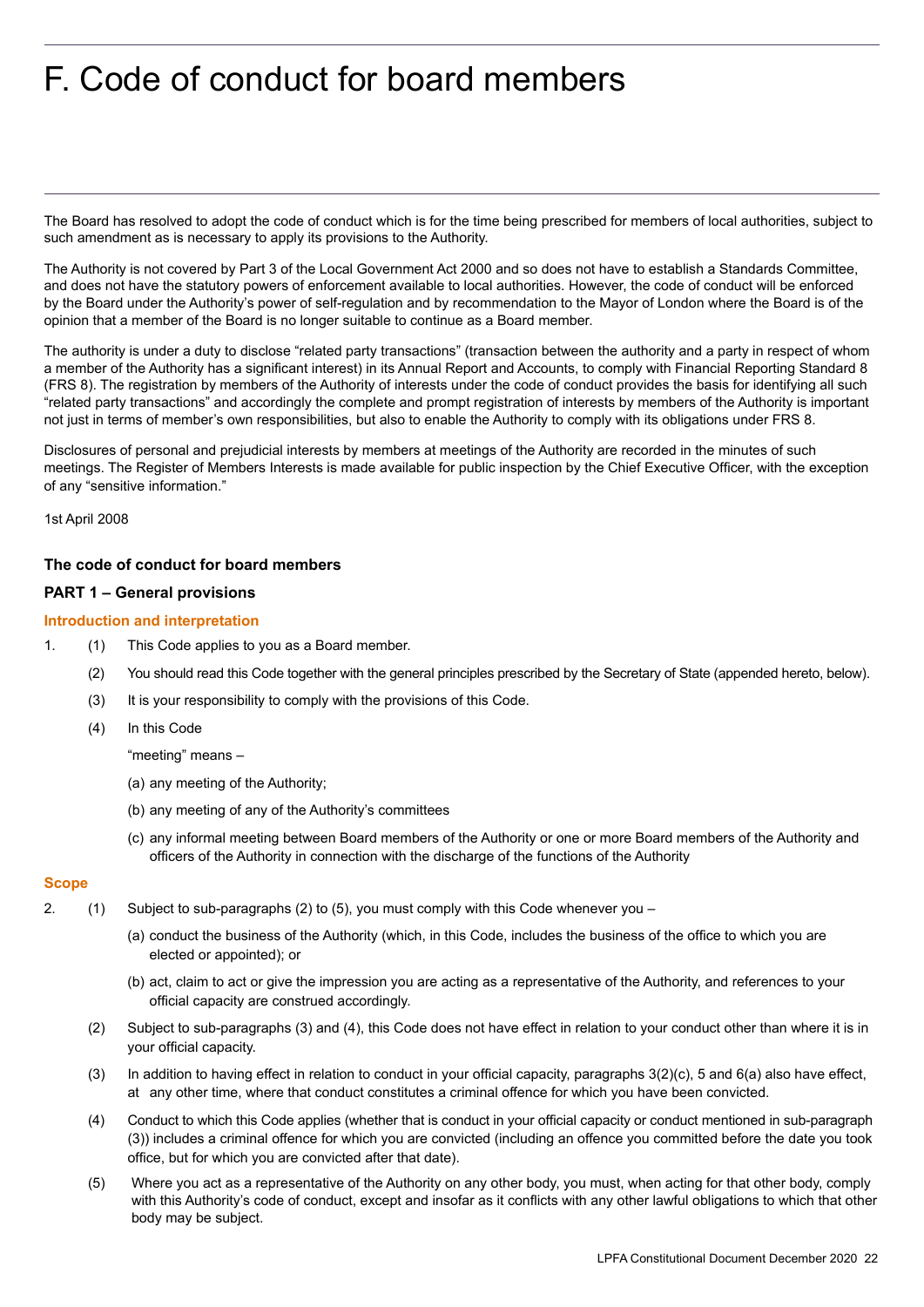#### **General obligations**

- 3. (1) You must treat others with respect.
	- (2) You must not
		- (a) do anything which may cause the Authority to breach any of the equality enactments (as defined in part two, chapter one of the Equality Act 2010);
		- (b) bully any person;
		- (c) intimidate or attempt to intimidate any person who is or is likely to be—
			- (i) a complainant,
			- (ii) a witness, or
			- (iii) involved in the administration of any investigation or proceedings,

 in relation to an allegation that a member (including yourself) has failed to comply with his or her authority's code of conduct; or

- (d) do anything which compromises or is likely to compromise the impartiality of those who work for, or on behalf of, the Authority.
- 4. You must not
	- (a) disclose information given to you in confidence by anyone, or information acquired by you which you believe, or ought reasonably to be aware, is of a confidential nature, except where –
		- (i) you have the consent of a person authorised to give it;
		- (ii) you are required by law to do so;
		- (iii) the disclosure is made to a third party for the purpose of obtaining professional advice provided that the third party agrees not to disclose the information to any other person; or
		- (iv) the disclosure is  $-$ 
			- (aa) reasonable and in the public interest; and
			- (bb) made in good faith and in compliance with the reasonable requirements of the Authority; or
	- (b) prevent another person from gaining access to information to which that person is entitled by law.
- 5. You must not conduct yourself in a manner which could reasonably be regarded as bringing your office or authority into disrepute.
- $6.$  You –

 (a) must not use or attempt to use your position as a member improperly to confer on or secure for yourself or any other person, an advantage or disadvantage; and

- (b) must, when using or authorising the use by others of the resources of the Authority
	- (i) act in accordance with the Authority's reasonable requirements;
	- (ii) ensure that such resources are not used improperly for political purposes (including party political purposes);
- (c) must have regard to any applicable Local Authority Code of Publicity made under the Local Government Act 1986.
- 7. (1) When reaching decisions on any matter you must have regard to any relevant advice provided to you by officers of the Authority, and particularly the Authority's Principal Officers.
	- (2) You must give reasons for all decisions in accordance with any statutory requirements and any reasonable additional requirements imposed by the Authority.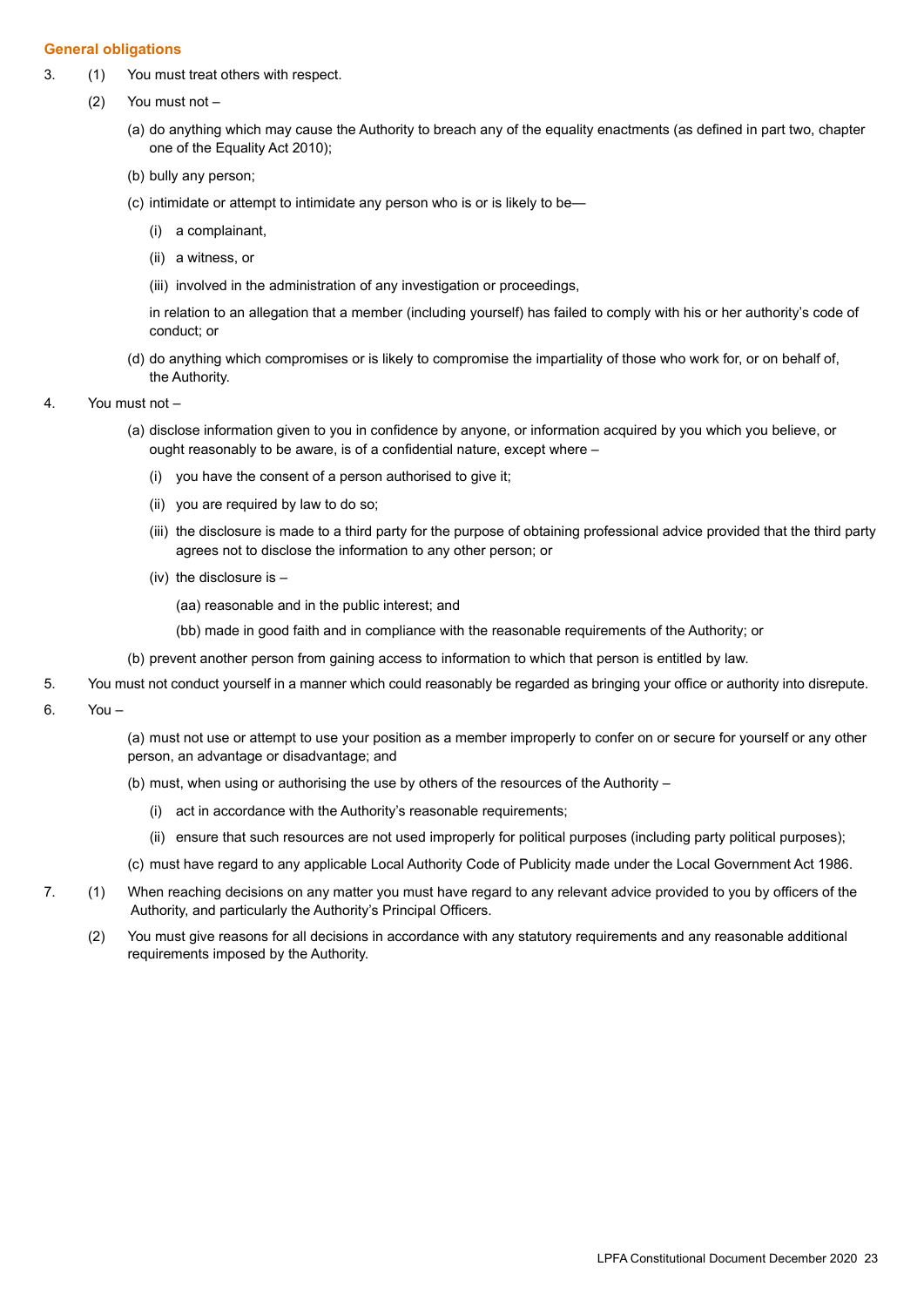#### **Part 2 – Interests**

#### **Personal interests**

- 8. (1) You have a personal interest in any business of the Authority where either
	- $(a)$  it relates to or is likely to affect
		- (i) any body of which you are a member or in a position of general control or management and to which you are appointed or nominated by the Authority;
		- (ii) any body
			- (aa) exercising functions of a public nature;
			- (bb)directed to charitable purposes; or
			- (cc) one of whose principal purposes includes the influence of public opinion or policy (including any political party or trade union), of which you are a member or in a position of general control or management;
		- (iii) any employment or business carried on by you;
		- (iv) any person or body who employs or has appointed you;
		- (v) any person or body, other than a relevant authority, who has made a payment to you in respect of your election or any expenses incurred by you in carrying out your duties;
		- (vi) any person or body who has a place of business or land in the area of Greater London or other area considered by the LPFA for investment, and in whom you have a beneficial interest in a class of securities of that person or body that exceeds the nominal value of £25,000 or one hundredth of the total issued share capital (whichever is the lower);
		- (vii) any contract for goods, services or works made between the Authority and you or a firm in which you are a partner, a company of which you are a remunerated director, or a person or body of the description specified in paragraph (vi);
		- (viii) the interests of any person from whom you have received a gift or hospitality with an estimated value of at least £75;

 **Note:** Hospitality received in the normal course of investment or other Authority business should be recorded but need not be disclosed as a personal or prejudicial interest.

- (ix) any land in the area of Greater London or other area considered by the LPFA for investment in which you have a beneficial interest;
- (x) any land where the landlord is the Authority and you are, or a firm in which you are a partner, a company of which you are a remunerated director, or a person or body of the description specified in paragraph (vi) is, the tenant;
- (xi) any land in the area of Greater London or other area considered by the LPFA for investment for which you have a licence (alone or jointly with others) to occupy for 28 days or longer; or
- (b) a decision in relation to that business might reasonably be regarded as affecting your well- being or financial position or the well-being or financial position of a relevant person to a greater extent than the majority of other local council tax payers, ratepayers or inhabitants of the Greater London or other area considered by the LPFA for investment.
- (2) In sub-paragraph (1)(b), a relevant person is:
- (a) a member of your family or any person with whom you have a close association; or
- (b) any person or body who employs or has appointed such persons, any firm in which they are a partner, or any company of which they are directors;
- (c) any person or body in whom such persons have a beneficial interest in a class of securities exceeding the nominal value of £25,000; or
- (d) any body of a type described in sub-paragraph  $(1)(a)(i)$  or  $(ii)$ .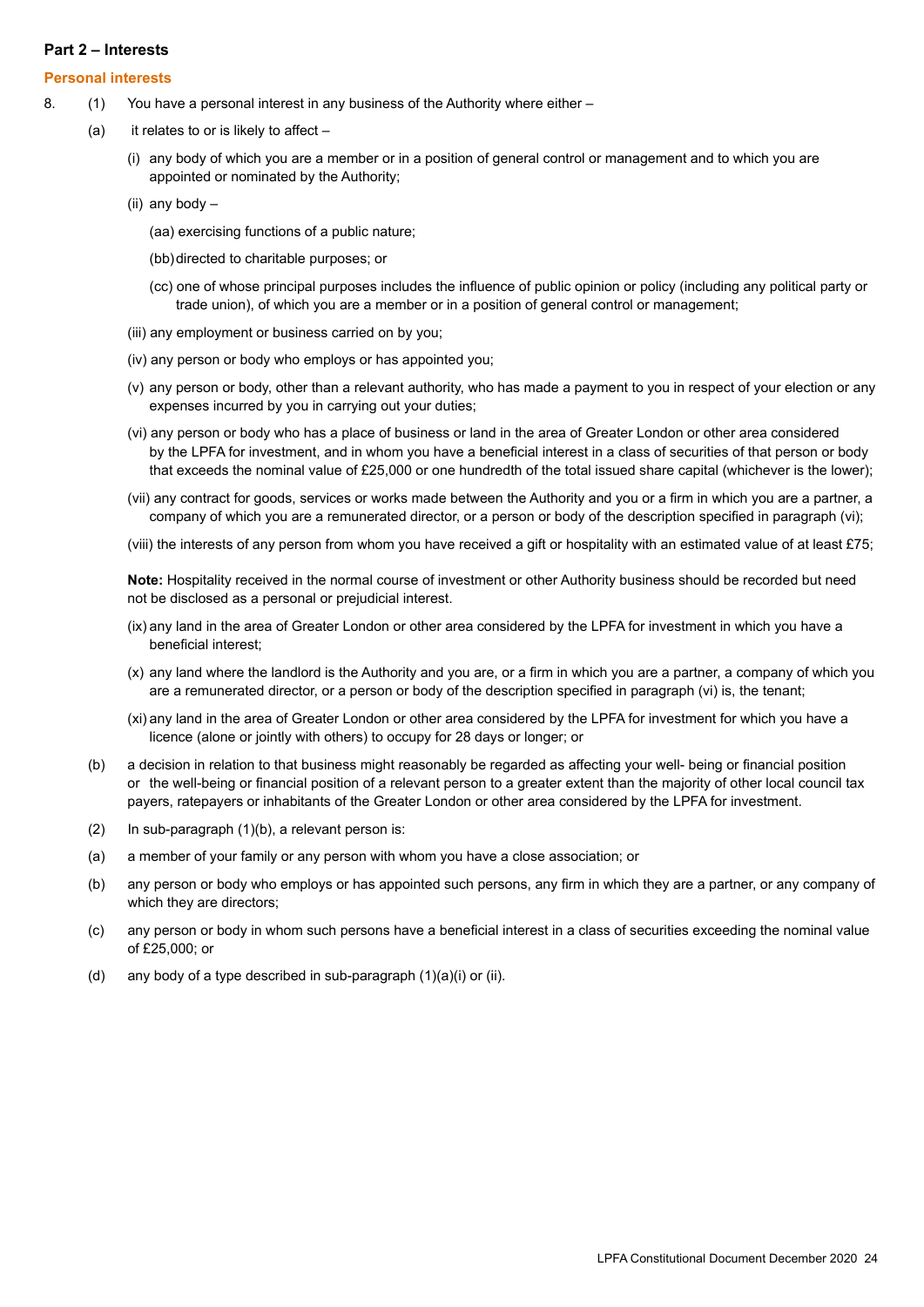#### **Disclosure of personal interests**

- 9. (1) Subject to sub-paragraphs (2) to (7), where you have a personal interest in any business of the Authority and you attend a meeting of the Authority at which the business is considered, you must disclose to that meeting the existence and nature of that interest at the commencement of that consideration, or when the interest becomes apparent.
	- (2) Where you have a personal interest in any business of the Authority which relates to or is likely to affect a person described in paragraph 8(1)(a)(i) or 8(1)(a)(ii)(aa), you need only disclose to the meeting the existence and nature of that interest when you address the meeting on that business.
	- (3) Where you have a personal interest in any business of the authority of the type mentioned in paragraph  $8(1)(a)(viii)$ , you need not disclose the nature or existence of that interest to the meeting if the interest was registered more than three years before the date of the meeting.
	- (4) Sub-paragraph (1) only applies where you are aware or ought reasonably to be aware of the existence of the personal interest.
	- (5) Where you have a personal interest but, by virtue of paragraph 14, sensitive information relating to it is not registered in the Authority's register of members' interests, you must indicate to the meeting that you have a personal interest, but need not disclose the sensitive information to the meeting.
	- (6) Subject to paragraph 12(1)(b), where you have a personal interest in any business of the Authority and you have made an executive decision in relation to that business, you must ensure that any written statement of that decision records the existence and nature of that interest.
	- (7) In this paragraph, "executive decision" is to be construed in accordance with any regulations made by the Secretary of State under section 22 of the Local Government Act 2000.

#### **Prejudicial interest generally**

- 10. (1) Subject to sub-paragraph (2), where you have a personal interest in any business of the Authority you also have a prejudicial interest in that business where the interest is one which a member of the public with knowledge of the relevant facts would reasonably regard as so significant that it is likely to prejudice your judgement of the public interest.
	- (2) You do not have a prejudicial interest in any business of the authority where that business
		- (a) does not affect your financial position or the financial position of a person or body described in paragraph 8;
		- (b) does not relate to the determining of any approval, consent, licence, permission or registration in relation to you or any person or body described in paragraph 8; or
		- (c) relates to the functions of the Authority in respect of
			- (i) statutory sick pay under Part XI of the Social Security Contributions and Benefits Act 1992, where you are in receipt of, or are entitled to the receipt of, such pay;
			- (ii) an allowance, payment or indemnity given to members;
			- (iii) setting a levy upon a local authority.

#### **Effect of prejudicial interests on participation**

- 11. (1) Subject to sub-paragraph (2), where you have a prejudicial interest in any business of the Authority
	- (a) you must withdraw from the room or chamber where a meeting considering the business is being held
		- (i) in a case where sub-paragraph (2) applies, immediately after making representations, answering questions or giving evidence;
		- (ii) in any other case, whenever it becomes apparent that the business is being considered at that meeting;

unless you have obtained a dispensation from the Authority;

- (b) you must not exercise executive functions in relation to that business; and
- (c) you must not seek improperly to influence a decision about that business.
- (2) Where you have a prejudicial interest in any business of the Authority, you may attend a meeting but only for the purpose of making representations, answering questions or giving evidence relating to the business, provided that the public are also allowed to attend the meeting for the same purpose, whether under a statutory right or otherwise.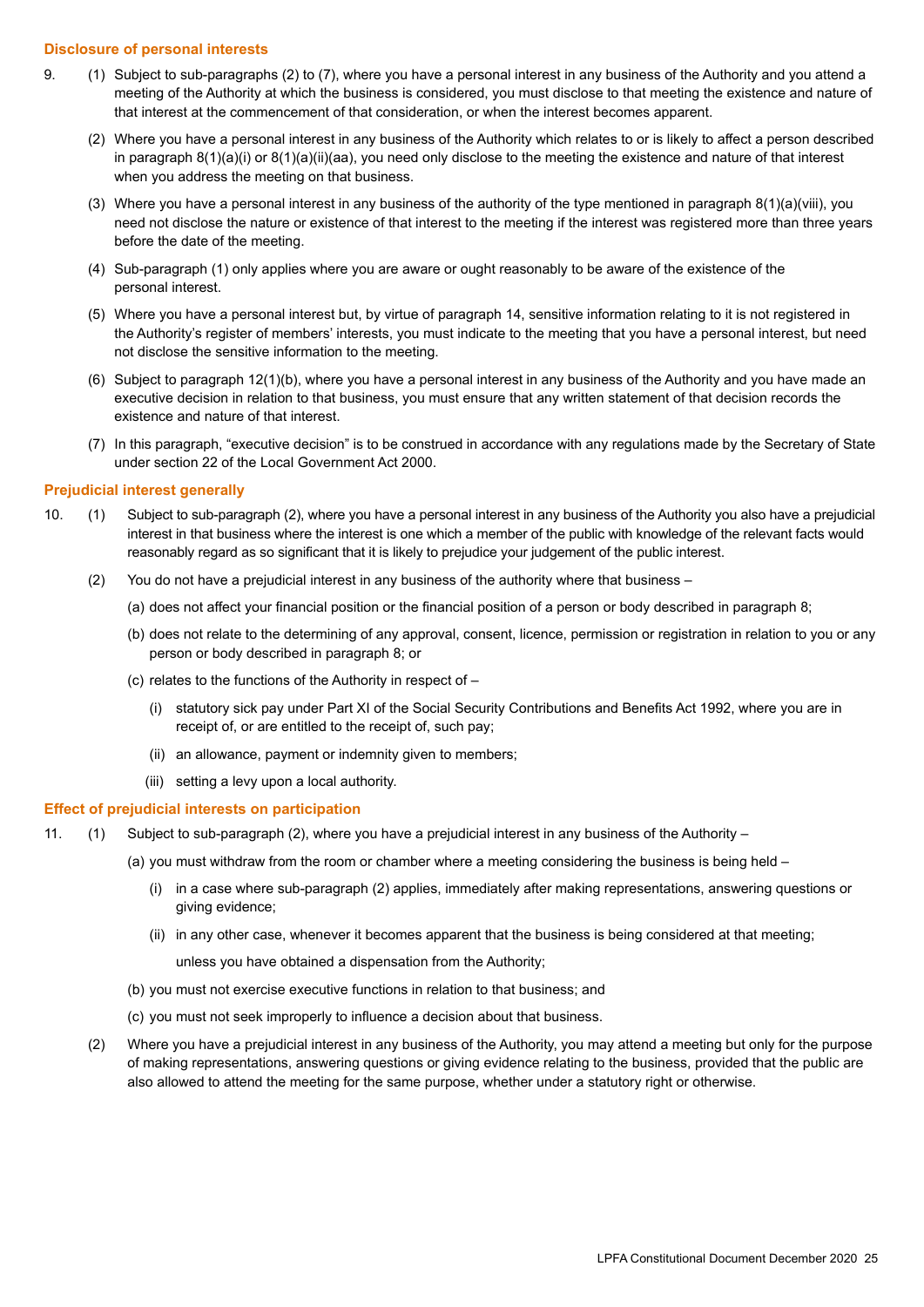# **Registration of members' iInterests**

#### **Registration of members' interests**

2. (1) Subject to paragraph 13, you must, within 28 days of –

(a) this Code being adopted by the Authority; or

(b) your election or appointment to office (where that is later),

 register in the Authority's register of members' interests (maintained under section 81(1) of the Local Government Act 2000) details of your personal interests where they fall within a category mentioned in paragraph 8(1)(a), by providing written notification to the Authority's monitoring officer.

(2) Subject to paragraph 13, you must, within 28 days of becoming aware of any new personal interest or change to any personal interest registered under paragraph (1), register details of that new personal interest or change by providing written notification to the Authority's monitoring officer.

#### **Sensitive information**

- 13. (1) Where you consider that the information relating to any of your personal interests is sensitive information, and the Authority's monitoring officer agrees, you need not include that information when registering that interest, or, as the case may be, a change to that interest under paragraph 12.
	- (2) You must, within 28 days of becoming aware of any change of circumstances which means that information excluded under paragraph (1) is no longer sensitive information, notify the Authority's monitoring officer asking that the information be included in the Authority's register of members' interests.
	- (3) In this Code, "sensitive information" means information whose availability for inspection by the public creates, or is likely to create, a serious risk that you or a person who lives with you may be subjected to violence or intimidation.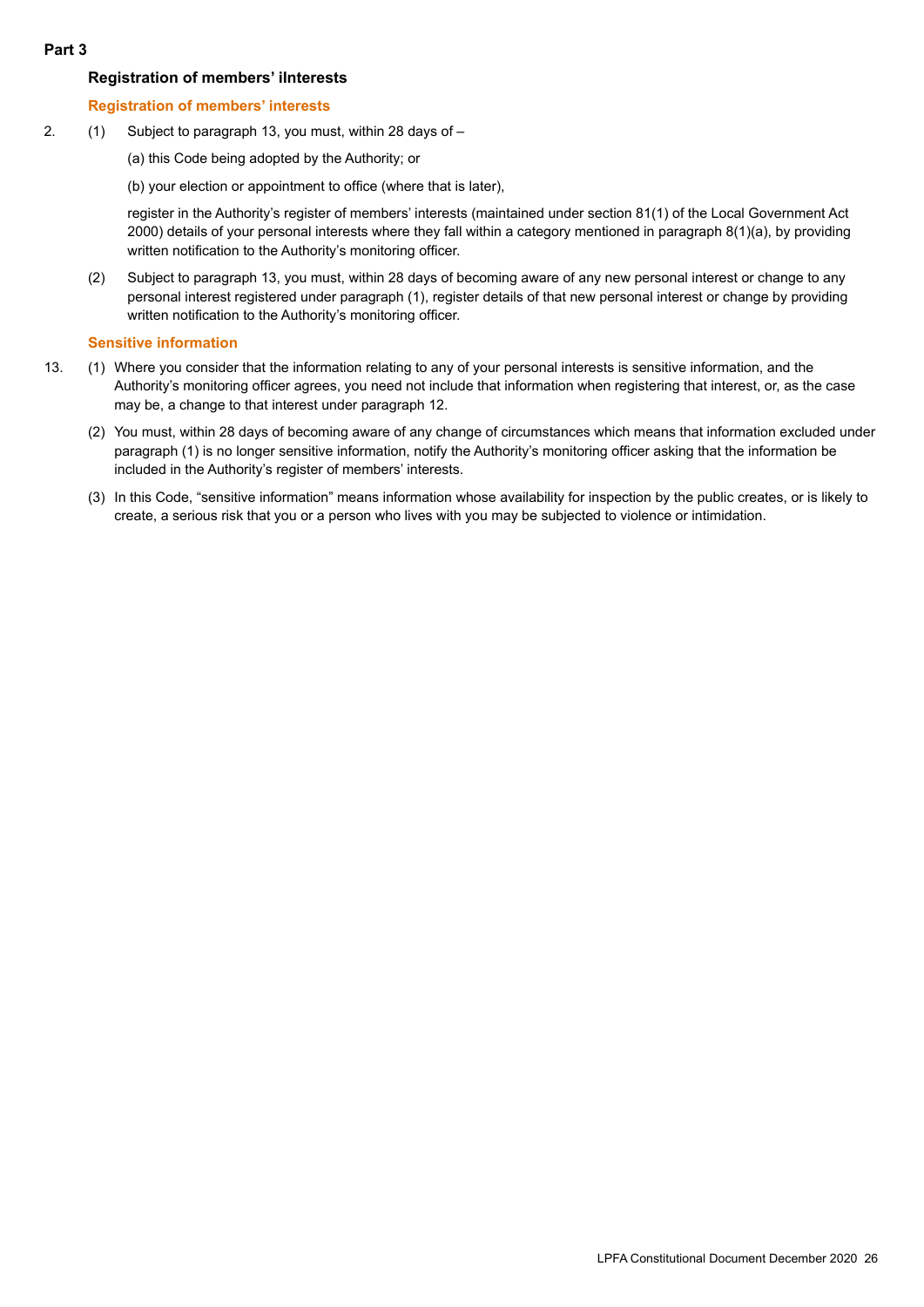# **Standards of Conduct for Members**

### **The general principles1**

**Selflessness** – members should serve only the public interest and should never improperly confer an advantage or disadvantage on any person.

**Honesty and integrity** – members should not place themselves in situations where their honesty and integrity may be questioned, should not behave improperly and should on all occasions avoid the appearance of such behaviour.

**Objectivity** – members should make decisions on merit, including when making appointments, awarding contracts, or recommending individuals for rewards or benefits.

**Accountability** – members should be accountable to the public for their actions and the manner in which they carry out their responsibilities, and should co-operate fully and honestly with any scrutiny appropriate to their particular office.

**Openness** – members should be as open as possible about their actions and those of their authority, and should be prepared to give reasons for those actions.

**Personal judgement** – members may take account of the views of others, including their political groups, but should reach their own conclusions on the issues before them and act in accordance with those conclusions.

**Respect for others** – members should promote equality by not discriminating unlawfully against any person, and by treating people with respect, regardless of their race, age, religion, gender, sexual orientation or disability. They should respect the impartiality and integrity of the authority's statutory officers and its other employees.

**Duty to uphold the law** – members should uphold the law and, on all occasions, act in accordance with the trust that the public is entitled to place in them

**Stewardship** – members should do whatever they are able to do to ensure that their authorities use their resources prudently and in accordance with the law.

**Leadership** – members should promote and support these principles by leadership, and by example, and should act in a way that secures or preserves public confidence.

<sup>1</sup> Extracted from the Relevant Authorities (General Principles) Order 2001 and which specifies the principles which govern the conduct of members and co-opted members of relevant authorities in England in accordance with section 49(1) of the Local Government Act 2000.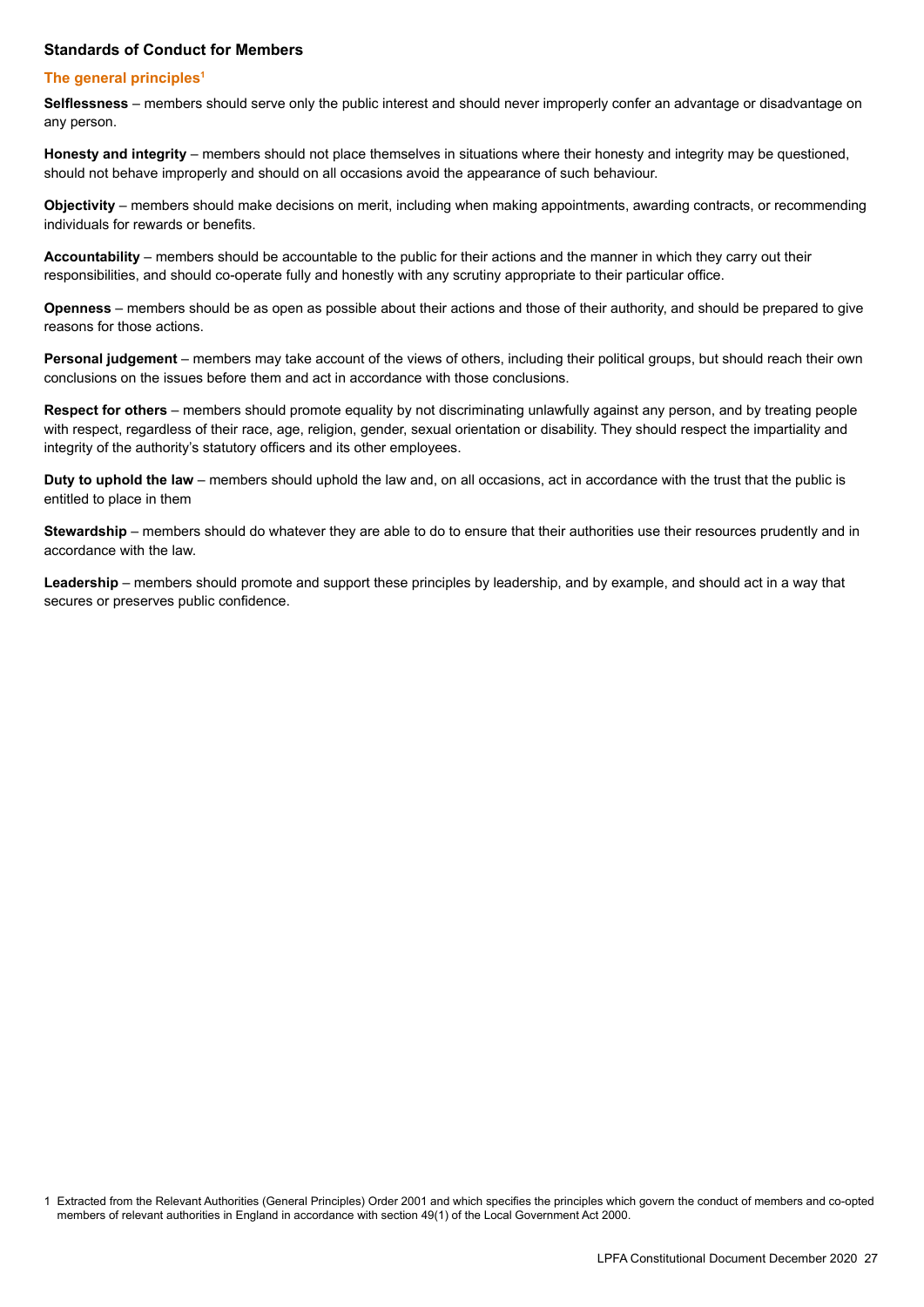# G. The authority's code of best practice

The following Code has been adopted by the Authority to define the respective roles and responsibilities of the members and officers of the Authority.

#### **1. Public service values**

The Authority and its board members shall at all times:

(a) promote and support the principles of public life as set out in the Annex to this Code, by leadership and example;

and, as regards **openness**,

(b) comply with all reasonable requests for information from the Mayor and the London Assembly, users of services and individual citizens;

and, as regards **accountability**,

(c) be accountable to the Mayor, users of services, individual citizens and staff for all the Authority's activities, their stewardship of public funds and the extent to which key performance targets and objectives have been met;

and seek to

(d) maximise **value for money** through ensuring that services are delivered in the most efficient and economical way, within available resources, and with independent validation of performance achieved wherever practicable.

#### **2. Role of the Chair**

- (a) Communications between the Board and the Mayor will normally be through the Chair except where the Board has agreed that an individual member should act on their behalf. Nevertheless, individual members have the right of access to the Mayor on any other matter which they believe raises important issues relating to their duties as a member of the Board. In such cases the agreement of the rest of the Board would normally be sought.
- (b) The main point of contact between the Authority and the GLA on day-to-day matters will normally be the Chief Executive Officer or a Principal Officer, or another person who is authorised specifically to act on behalf of the Authority.
- (c) The Chair should ensure that all members of the Board, when taking up office, are fully briefed on the terms of their appointment, and on their duties and responsibilities. They should also be given a copy of the Authority's Constitutional document, the latest Strategy and Budget Statements and Annual Reports and Accounts; the Investment Strategy Statement and Funding Strategy Statement and relevant background material such as notes describing the body's organisational structure and statutory basis of operation.
- (d) The Chair should discuss with each Board member whether they would find it helpful to attend an induction course on the duties of Board members of public bodies or some other suitable form of training related to their new responsibilities, and their continuing training requirements as the Authority's Board members.
- (e) The Chair has particular responsibility for providing effective strategic leadership on matters such as:
	- formulating the Board's strategy for discharging its statutory duties;
	- representing the views of the Board to the general public;
	- ensuring that the Board, in reaching decisions, takes proper account of the Mayor's strategies and views;
	- encouraging high standards of propriety, and promoting efficient and effective use of staff and other resources throughout the organisation; and
	- providing an assessment of performance of individual Board members, on request, when they are being considered for reappointment to the Board or appointment to the Board of some other public body.
	- Declaring recommendations carried or lost.
- (f) The Chair should ensure that the Board meets at regular intervals throughout the year; and that minutes of meetings accurately record decisions taken and, where appropriate, the views of individual Board members. [S.O.2]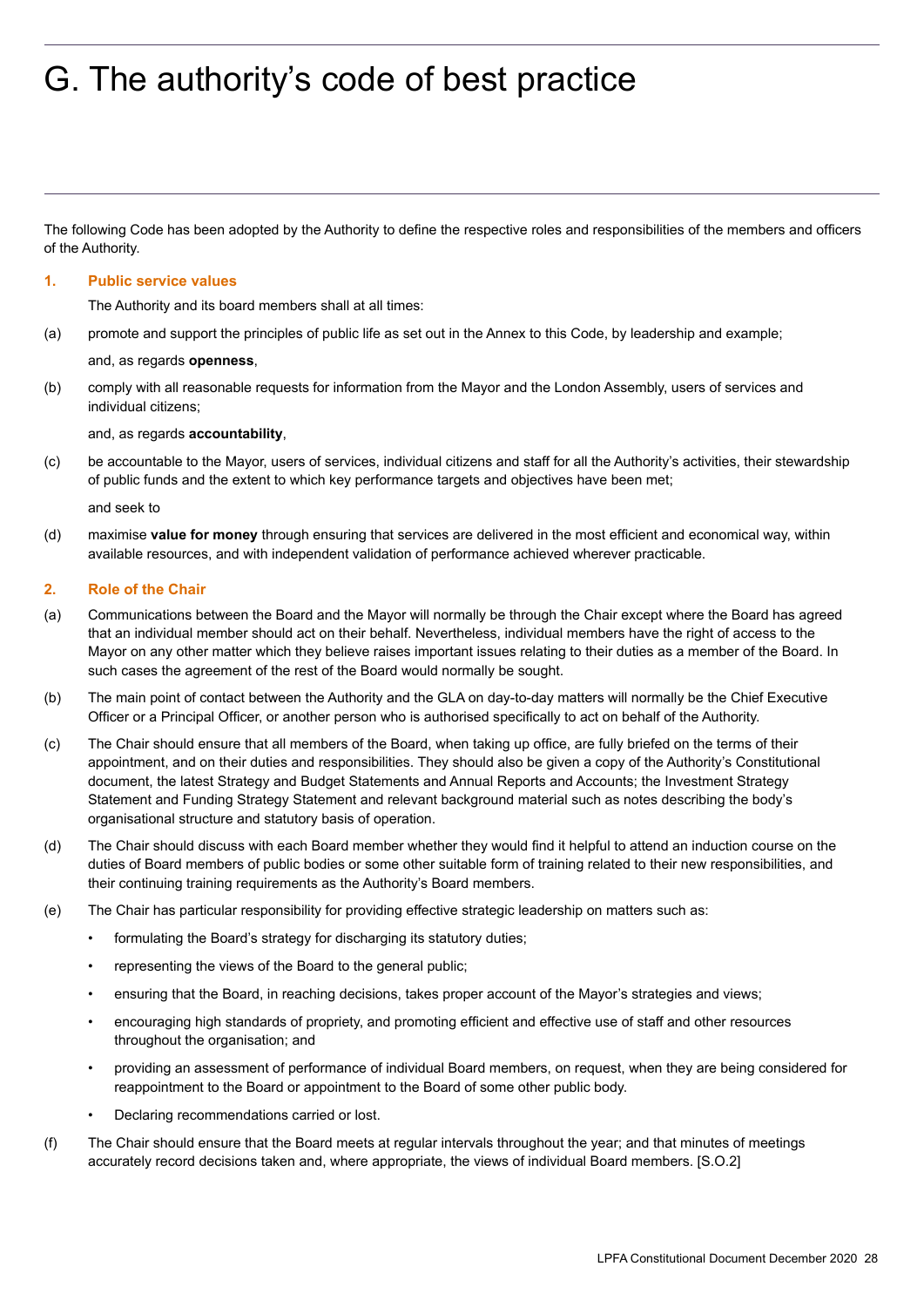#### **3. Responsibilities of Chairs of the Board and of Committees**

- (a) Chairs of the Board and of Committees are responsible for the conduct of meetings, ensuring the orderly discharge of business, ensuring that all members have an opportunity to participate, and that any members of the public present can understand the process.
- (b) Chairs should liaise regularly with the appropriate officers to identify priorities for the business of the Board or Committee, and should be available for consultation by appropriate officers in connection with the discharge of such business.

#### **4. Corporate responsibilities of Board members**

Members of the Board have corporate responsibility for ensuring that the Authority complies with any statutory or administrative requirements for the use of public funds. Other important responsibilities of Board members include:

- establishing the overall strategic direction of the organisation within the policy and resources framework agreed with the Mayor;
- formulating a strategy for implementing the Freedom of Information Scheme, including prompt responses to public requests for information;
- striving to operate sound environmental policies and practices in accordance with the Mayor's strategies and other relevant guidance;
- ensuring that high standards of corporate governance are observed at all times;
- overseeing the delivery of planned results by monitoring performance against agreed strategic objectives and targets;
- ensuring that, in reaching decisions, the Board has taken into account any guidance issued by the Mayor;
- ensuring that the Board operates within the limits of its statutory authority; and in accordance with any other conditions relating to the use of public funds.

#### **5. Responsibilities of individual board members**

- (a) Individual Board members should also be aware of their wider responsibilities as members of the Board. These include the duty to comply at all times with this Code of Best Practice (or any agreed modification of it) and with rules relating to the use of public funds; and to act in good faith and in the best interests of the public body. They should not use information gained in the course of their public service for personal gain; nor seek to use the opportunity of public service to promote their private interests. All Board members should ensure that they comply with the Board's rules on declaring personal interests and on the giving, receiving and recording of gifts and hospitality. (see paras.12 and 13 of the code of conduct).
- (b) Although any legal proceedings initiated by a third party are likely to be brought against the Board, in exceptional cases proceedings (civil or, in certain cases, criminal) may be brought against the Chair or other individual Board members. For example, a Board member may be personally liable if they make a fraudulent or negligent statement which results in loss to a third party. A Board member who misuses information gained by virtue of their position may be liable for breach of confidence under common law or under insider dealing legislation. The Board's agreed practice is that an individual Board member who has acted honestly, reasonably, in good faith and without negligence will not have to meet out of their own personal resources any personal civil liability which is incurred in execution or purported execution of Board functions.
- (c) The arrangements for appointing individual Board members normally make it possible to remove them from office if they fail to perform the duties required of a Board member to the standards expected of persons who hold public office. The Mayor's role in this respect is set out in each members' appointment letter.

#### **6. Financial and other interests of board members**

- (a) The Chair and other Board members should declare any personal or business interests which may conflict with their responsibilities as Board members. The register of interests of Board members should be open for public inspection and publicised each year. [S.O.5]
- (b) Board members should not give or accept hospitality or any material gift which might prejudice or conflict with their duties or responsibilities as set out in this Code. However, any such hospitality or gifts that are accepted in the course of undertaking the Authority's business should be notified to the Chief Executive Officer for recording in the register of interests. Any offer of a material gift or hospitality received in the course of undertaking the Authority's business which is refused should be notified to the Chief Executive Officer for recording in the register of interests.

#### **7. Delegation – matters reserved for Board**

- (a) Board members normally serve on a part-time basis. To the extent permitted by the originating legislation or other provisions under which the Authority is established, responsibility for day- to-day management matters should be delegated to staff so far as is practicable, within a clearly understood framework of strategic control.
- (b) The Board may also decide to delegate, where it has power to do so, responsibility for specified matters to committees of the Board, officers or authorised representatives (via contractual terms).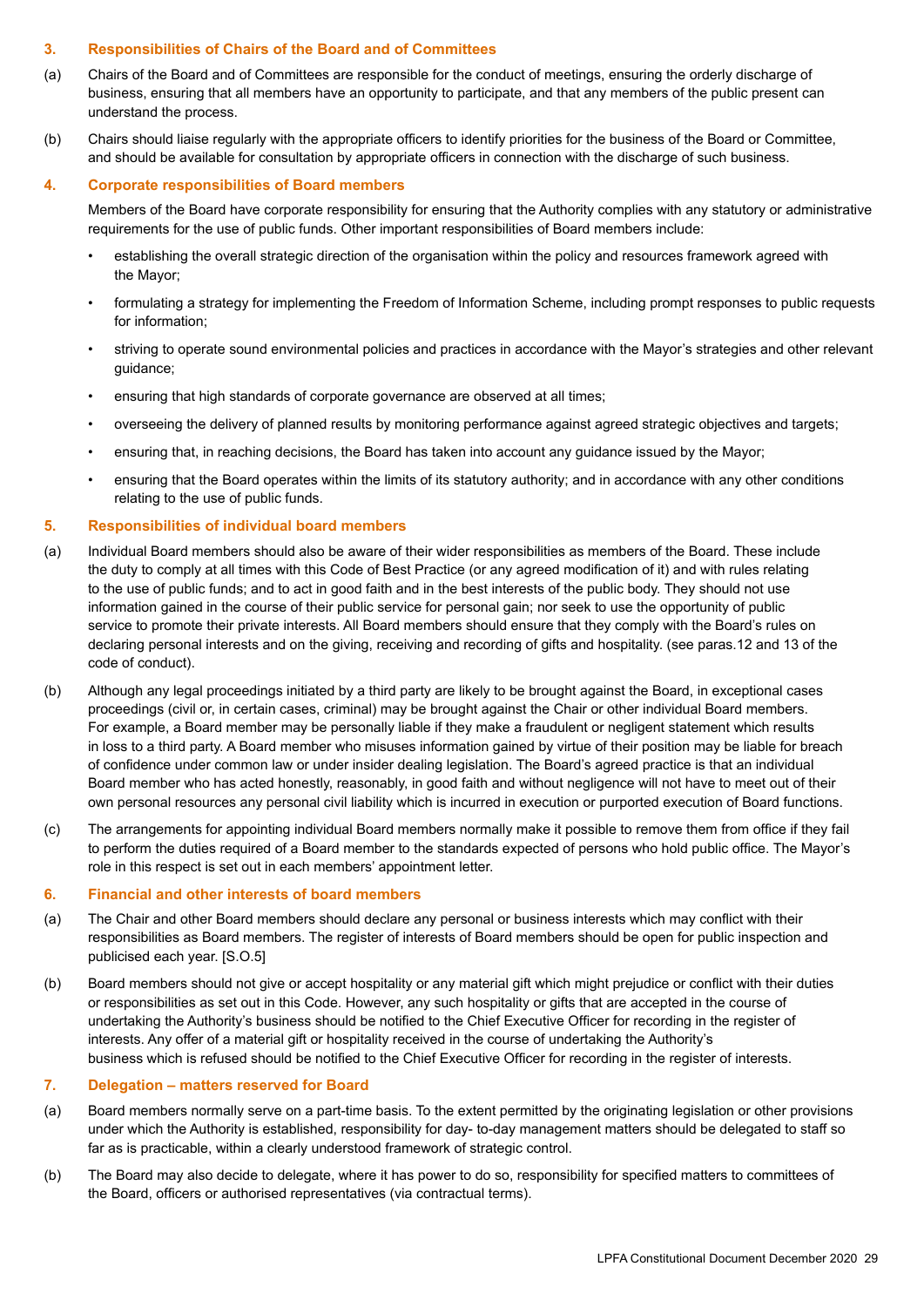#### **8. Strategic planning and control**

One of the main tasks of the Board is likely to be oversight of the production of a Strategy Statement and a Budget Statement in accordance with section 402 of the Greater London Authority Act 1999. The process of preparing such documents provides an opportunity for agreeing, with the Mayor, or officials, the policy and resources framework within which the Authority will discharge its duties; and for determining its key strategic objectives and targets. Such targets should normally cover areas such as the organisation's financial performance; the efficiency and effectiveness of its operations; and the quality of the services it provides.

#### **9. Openness and responsiveness**

Members of the Board are responsible for providing the Mayor and the public with as full information as may be requested concerning their policy decisions and actions. They should ensure they can demonstrate that they are using resources to good effect, with probity, and without grounds for criticism that public funds are being used for private, partisan or party political purposes. Board members and their staff should conduct all their dealings with the public in an open and responsible way, and ensure full compliance with the provisions of the Freedom of Information Act 2000.

#### **10. Accountability for public funds**

Members of the Board have a duty to ensure that public funds – which for this purpose should be taken to include all forms of receipts from fees, charges and other sources – are properly safeguarded; and

that, at all times, the Authority conducts its operations as economically, efficiently and effectively as possible, with full regard to the relevant statutory provisions.

Members of the Board are responsible for ensuring that the Authority does not exceed its powers or functions, whether defined in statute or otherwise, or through any limitations on its authority to incur expenditure. They are normally advised on these matters by the Principal Officers, authorised representatives (via contractual terms) and legal advisers.

#### **11. Annual Report and Accounts**

As part of its responsibilities for the stewardship of public funds, the Board must ensure that it includes a full statement of the use of such resources in its Annual Report and Accounts. Such accounts should be prepared in accordance with the statutory regulations and such other guidance as may be issued, from time to time.

The Annual Report should provide a full description of the Board's activities; state the extent to which key strategic objectives and agreed financial and other performance targets have been met; list the names of the current members of the Board and senior staff; and provide details of remuneration of Board members and senior staff within the range of prescribed salary bands.

#### **12. The role of the principal officers**

The principal officers have certain statutory roles with personal responsibilities to ensure that appropriate advice is given to the Board on all matters relating to financial propriety and regularity, for the keeping of proper accounts and for the efficient and effective use of resources.

#### **13. Audit**

All public bodies should establish an Audit Committee as a Committee of the Board. The Committee should consist primarily of Board members and should normally be chaired by a member of the Board, other than the Chair, who has experience of financial matters. Details of the role and appointment of the Committee is set out in their terms of reference.

#### **14. The Board as employer**

- (a) The Board should ensure that it complies with all relevant employment legislation and that it employs suitably qualified staff – for example, in key areas such as Finance – who will discharge their responsibilities in accordance with the high standards expected of staff employed by such bodies. All staff should be familiar with the Authority's corporate strategy, including its main aims and objectives, and the internal management and control systems which relate to their work. In filling senior staff appointments, the Board should satisfy itself that an adequate field of qualified candidates is considered, and should always consider the merits of full open competition, which should normally be used for recruitment of external candidates.
- (b) The Board should ensure that its members, and the organisation's staff, have access to expert advice and suitable training opportunities which they may require in order to exercise their responsibilities effectively.
- (c) The Board should ensure that the body's rules for the recruitment and management of employees provide for appointment and advancement on merit on the basis of equal opportunity for all applications and staff; and that the organisation adopts rules of conduct for its employees which reflect the public service values set out in paragraph 2 above and management practices which will use resources in the most efficient and economical manner.
- (d) The Chair and the Board have a responsibility to monitor the performance of the Chief Executive Officer and Principal Officers. Where the terms and conditions of employment of the Chief Executive Officer, and other senior members of staff, include an entitlement to be considered for performance-related pay, and where such payments are assessed by Board members, the Board should ensure that they have access to the information and advice required to make the necessary judgements.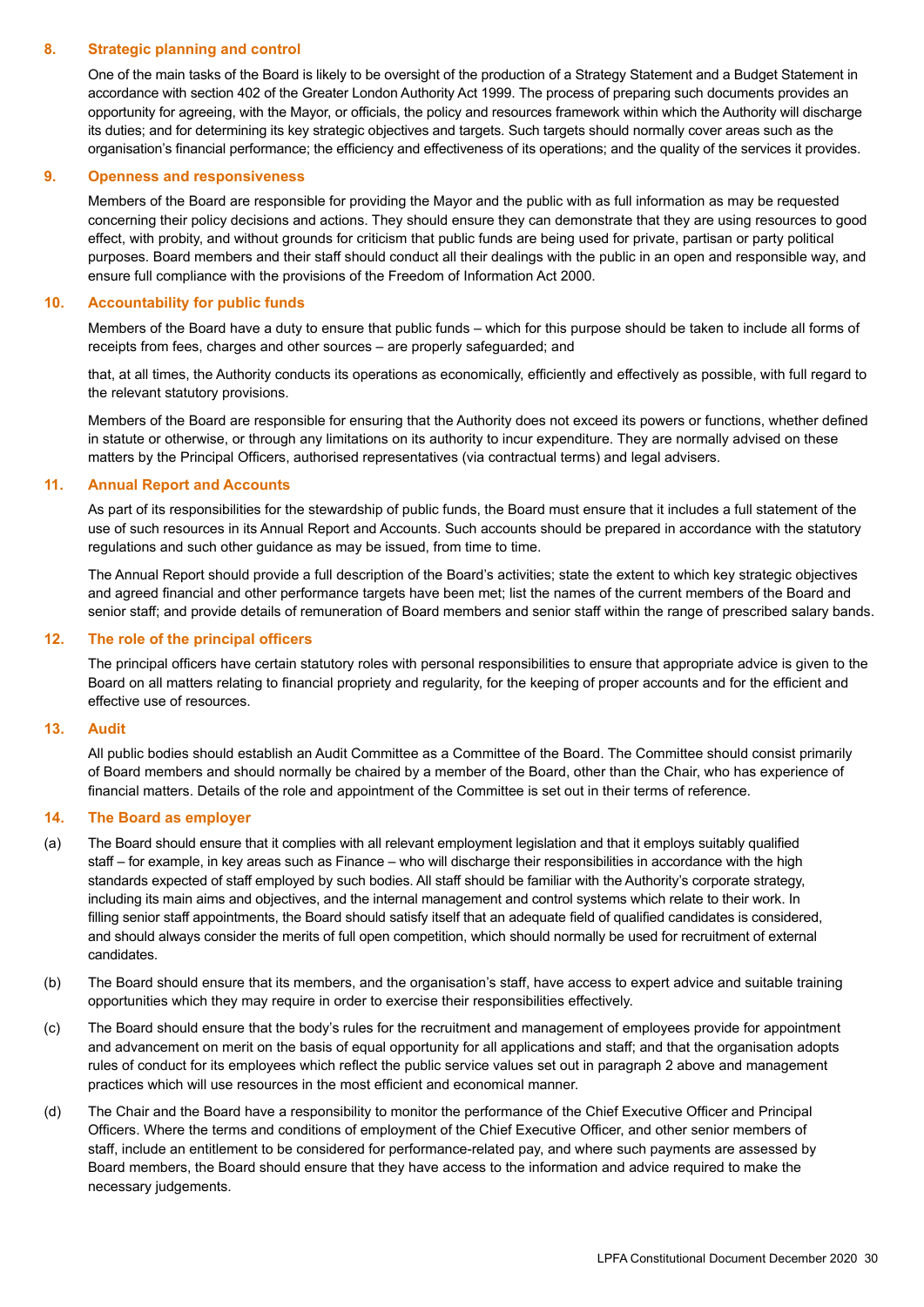# H. Scheme of delegation to officers

The Authority may delegate the discharge of its functions to officers of the Authority<sup>2</sup>. This Scheme of Delegations sets out the powers which have been delegated to officers. The Scheme provides for delegation of functions to Principal Officers via the Chief Executive Officer. Those officers may then in turn authorise other employees of the Authority to undertake actions on behalf of the Authority or authorised representatives (via contractual services). This scheme is subject to the statement of matters reserved for decision by the Board. This Scheme should be read with the Code of Practice for Officers, which sets out how such delegated powers are to be exercised.

#### **1. General criteria**

The following general criteria are to be applied by the Principal Officers in undertaking their responsibilities and in exercising the powers delegated under this Scheme:

- (a) The Board shall be responsible for the determination of the Authority's budget, policies, strategies and principles. Principal Officers are given very broad delegated powers but those delegated powers are to be operated and implemented strictly in accordance with the budget, policies, strategies and principles approved by the Board.
- (b) Delegated powers decisions are taken generally by the Principal Officers within such detailed arrangements as the Chief Executive Officer shall from time to time determine.
- (c) Principal Officers are responsible for reporting up to the Board for decision on any matter which is controversial, or where there is a known or suspected possibility of litigation, or which has policy or significant budget implications for the Authority. Where urgent action is required in circumstances which would otherwise require to be reported to the Board for decision in such circumstances, an emergency meeting to the Board should be called. Only in very exceptional circumstances, where it is necessary for the Authority to take a decision or action with such urgency as does not permit for the calling of the urgent meeting, should the Chief Executive Officer exercise their reserve emergency powers, in consultation where practicable with the Chair of the Board.
- (d) Some authorisations are specifically subject to consultation with the Chair. In other cases, the Principal Officers are responsible for informing the Chair, or a Member of the Board of the action to be taken where they consider that to be appropriate in the circumstances.
- (e) Where it is necessary for the Principal Officers to authorise other officers to act on their behalf, clear guidelines must be given to those officers, in a way which defines the delegated powers and the principles upon which they should be operated.

### **2. Specific functions**

The following Principal Officers have been given the specific functions set out below and shall have such powers as are necessary to enable them to carry out these functions

- (a) Chief Executive Officer
	- (i) "Head of the Paid Service"

To secure the proper co-ordination of the officers and resources of the Authority to secure the effective discharge of the Authority's functions and with a power to report to the Board as necessary to secure the discharge of their functions.

To re-allocate and review functions between Principal Officers as necessary to cover vacancies and absence.

(ii) "Emergency Powers"

 To take such action as may be necessary to protect the interests of the Authority or to secure the proper discharge of the Authority's functions in cases of exceptional urgency which would otherwise require a decision of the Board, and then only after such consultation as is practicable with the Chair of the Board.

(iii) "Adviser"

To advise the Board generally on all matters, particularly in relation to their statutory duties under the Regulations.

<sup>2</sup> Under Section 101 of the local Government Act 1972 as applied to the Authority by Paragraph 5 of Schedule 1 to the London Government Reorganisation (Pensions Etc.) Order 1989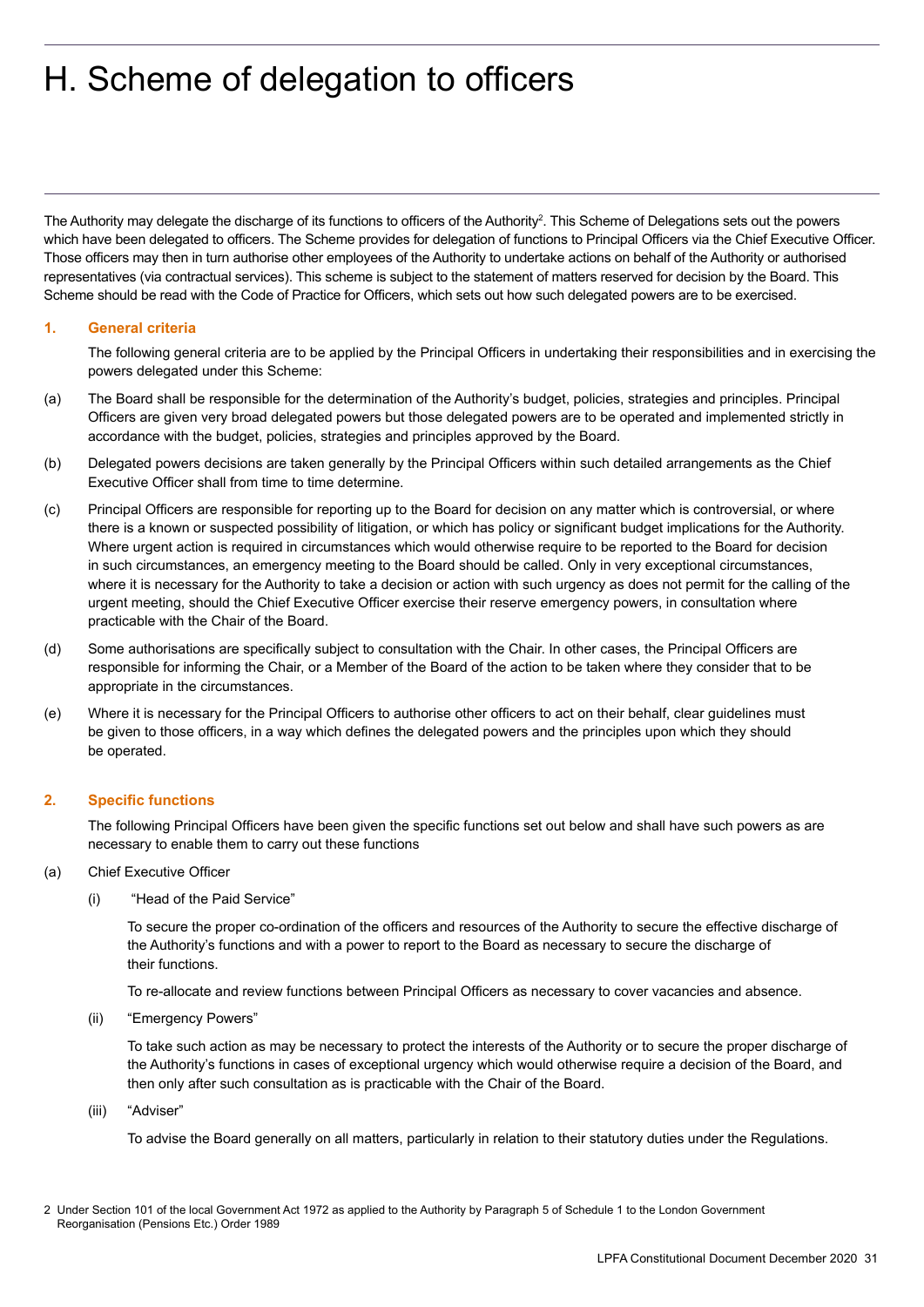#### (iv) "Authorised Officer"

There are certain specific duties assigned to the Chief Executive Officer by Standing Orders; these relate to such matters as recording a pecuniary interest, reporting staffing matters, preparation and publication of the Annual Report and Accounts and the Strategy Statement, formal requests for information, and legality.

#### (v) "Proper Officer"

 Appointed under S.2(2) and S.19 of the Local Government and Housing Act 1989, to maintain a list of politically restricted posts and a record of members' pecuniary interests.

(vi) "Transactional vehicles"

 Authorised to establish transactional vehicles (and the related directors and authorised representatives) which are limited in scope to the specific project. This should be reflected in the legal documentation.

#### (b) Section 151 Officer

(i) "Adviser"

To advise the Board on all financial and investment matters, and particularly in relation to their duties under the Regulations.

(ii) "Authorised Officer"

Specifically authorised by the Board to take executive action on their behalf in the administration of the Authority's functions.

In accordance with section 151 of the Local Government Act 1972, every local authority shall make arrangements for the proper administration of their financial affairs and shall secure that one of their officers has responsibility for the administration of those affairs.<sup>3</sup>

- (iii) In some legislations referred to as "Section 151 Officer"
- (iv) Under the Common Council and New Successor Bodies (Chief Finance Officer) Regulations 1991, the Section 151 Officer has a duty to report to the Board in respect of any unlawful expenditure
- (c) "Monitoring Officer"<sup>4</sup>

Designated by the Board to perform the functions of the Monitoring Officer under Section 5 of the Local Government and Housing Act 1989 with a duty to report to the Board in respect of any action or proposal of the Authority or any part of the Authority which in their opinion is or would be contrary to law, and to be responsible for the administration of the code of conduct for Members.

#### **3. Delegated powers**

The following powers have been delegated to the Principal Officers in respect only of the Authority's pension operations:

(a) Operational management<sup>5</sup>

To take all such actions as considered necessary and appropriate, at any time, for the proper management and administration of the affairs of the Authority as regards:

- (i) the operation of the pension scheme and any AVC arrangements including the calculation and payment of benefits and receipt of contributions (via the LPP contract);
- (ii) the calculation and payment of non-scheme benefits, including injury allowances, claims, gratuities, and detriment compensation (via the LPP contract);
- (iii) the investment of surplus Fund monies (via the LPP contract);
- (iv) The carry out the tactical implementation of the investment strategy
- (v) the borrowing and lending of monies related to cash management;
- (vi) the administration of former GLC loan stocks;
- (vii) accounting and accountancy matters (via the LPP contract);
- (viii ) the provision of agency services to other bodies (via the LPP contract/LCC shared services);
- (ix) such other matters involved in the discharge of their responsibilities (including those managed via the LPP contract).

4 Note that under the 1989 Act the Authority's Monitoring Officer cannot also be the Section 151 Officer.

<sup>3</sup> Note that under the Local Government and Housing Act 1989 section 6(4) in relation with 6(7), the officer responsible for the financial affairs of the Authority must have an appropriate professional qualification as defined in the Act and cannot be the Authority's Monitoring Officer.

<sup>5</sup> The majority of operational matters will be carried out by the LPP on behalf of LPFA. LPFA is a shareholder of LPP. Details of these arrangements are set out in the Shareholder Agreement, Services Agreement, Advisory and Management Agreement and the suite of documents between LPP and LPFA.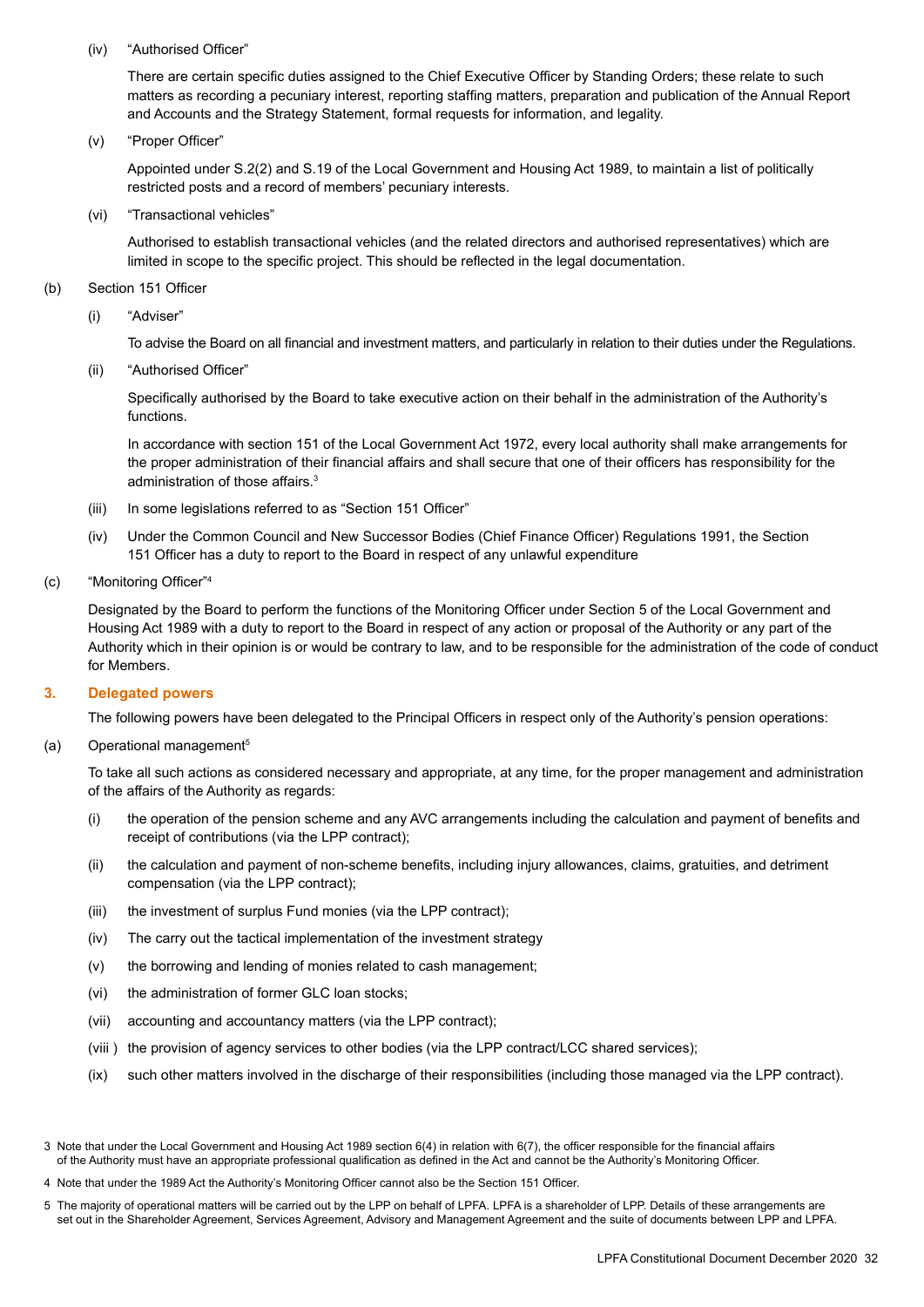#### (b) Expenditure and budgets

- (i) To incur expenditure chargeable to revenue account in respect of regular or recurring payments arising from statutory or contractual commitments (e.g. salaries, wages, pensions, loan repayments, gas, electricity, telephones, rates, rents, fees, etc.) subject to budget provision being available for the specific purpose.
- (ii) To incur expenditure chargeable to revenue account in respect of either new proposals or renewals of existing contracts, provided that specific budget provision is available.
- (iii) To agree variations, or increases in costs
	- A either in respect of increases in the cost of labour and materials payable under a contract,
	- B or, when the increased estimated or actual cost is within 5% or £50,000 of the approved estimate (or authorised expenditure) for the proposal, whichever be the less;

such action to be reported subsequently to the Board.

- (iv) To enable financial provision within a single budget head, subject to subsequent report to the Board.
- (v) To draw from the revenue contingency reserve and to supplement the estimates as necessary, subject to consultation with the Chair and subsequent report to the Board.
- (vi) To write-off losses involving;

Any monies due to the Authority that have become irrecoverable; or

- A the loss arising in respect of property belonging to the Authority which has been lost, stolen, damaged or destroyed, and the loss is not recoverable from insurance or other sources; or
- B the loss incurred on the disposal of damaged, obsolete, or redundant stock at less than the book value at the time of disposal.

The following levels of approval need to be requested for items:

- i. between £250 and £999 are to be referred to the LPFA Commercial and Finance Director (CFD) for approval;
- ii. between £1,000 and £49,999 must be referred to the CFD prior to secondary approval by the Section 151 Officer.
- iii. In respect of a loss of more than £50,000 related to any one item must be referred to the LPFA Chief Executive Officer or Section 151 Officer prior to a report being submitted to the Audit and Risk Committee for approval.

Final approval to write off any amount (s) is wholly the responsibility of the LPFA Chief Executive Officer.\*

- (vi) To pay such costs and disbursements as considered reasonable, incurred in taking authorised legal action or settling claims, and in respect of costs awarded against the Authority by any court or tribunal, subject to report to the appropriate Committee of the Authority in respect of any instance of costs exceeding £50,000 being awarded against the Authority.
- (c) Agency agreements
	- (i) To negotiate, enter into, modify and terminate agreements for the provision of services to, or the discharge of functions on behalf of, other bodies pursuant to the relevant legislation, subject to subsequent report to the Board.
	- (ii) To incur expenditure necessary to fulfil approved agency agreements, where no specific budgetary provision is available and subject to the terms of the agreement or otherwise to the client's prior agreement wholly to reimburse or directly meet all costs incurred.
- (d) Tenders and contracts

To invite tenders, enter into contracts, and take action in respect of contract matters for goods, works or services authorised either by the Board, or by a Committee thereof, or pursuant to these authorities, or otherwise subject to the terms of:-

- (i) The Authority's Standing Orders;
- (ii) Authorisations to Officers;
- (iii) any Code of Practice adopted by the Authority.

The only exception is any over-payments arising from a death with a value of up to £250, which is written of automatically with no need for approval. For sums greater than £250 (net) in value (where multiple records exist then this limit would be against the aggregate of all those records). Where this is an ongoing spouse's dependent pension benefit payable, any overpayment should be recovered from those on-going spouse's benefits.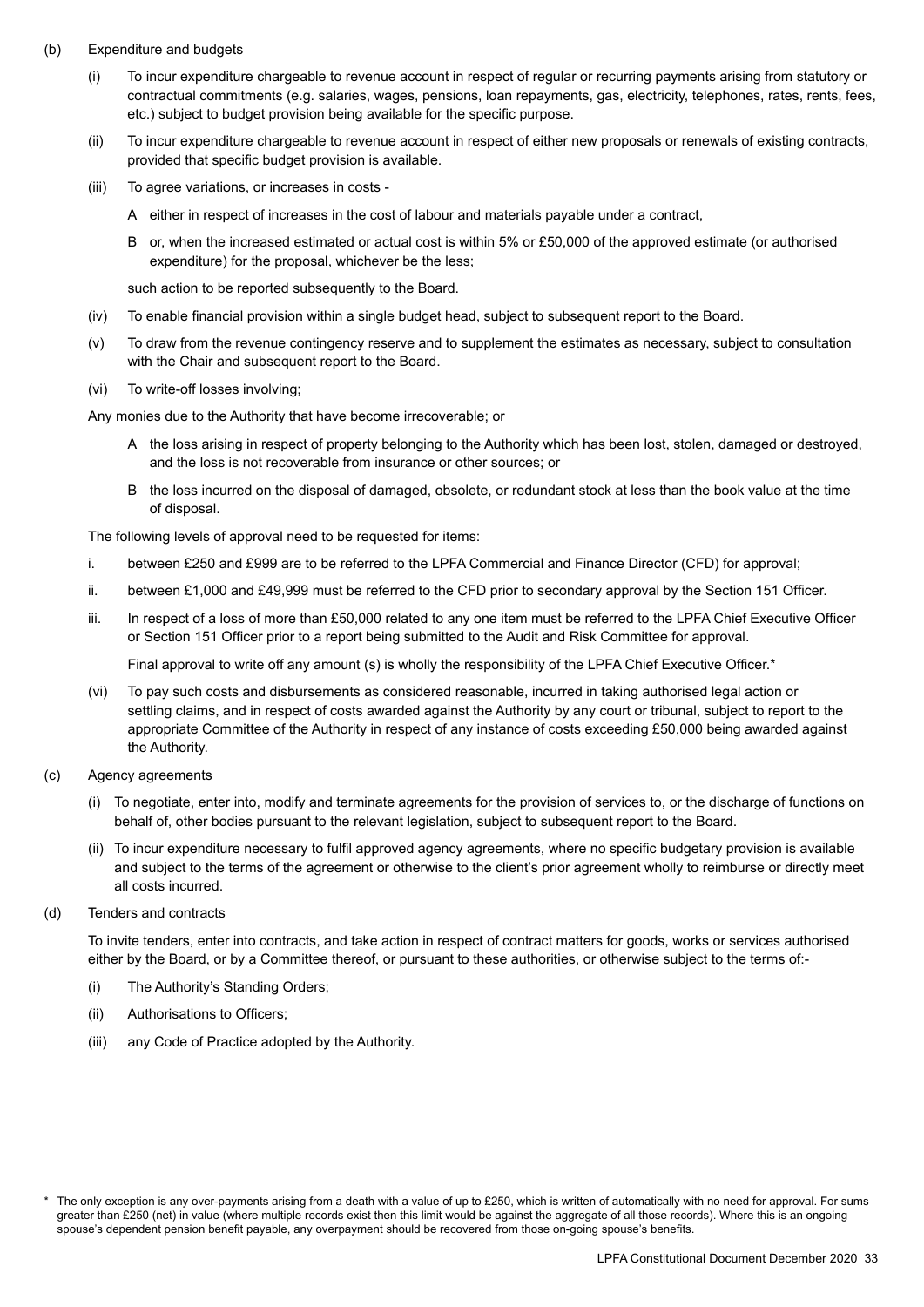- (e) Legal matters
	- (i) To take such action as may be necessary in order to protect the Authority's rights or interests in connection with claims by the Authority or against the Authority, its officers, servants or agents, or to settle such claims, or in connection with any legal or other proceedings before any Court or tribunal or matter likely to be heard by a Court or tribunal. Where it is foreseen that on-going legal costs are likely to be required, and are in excess of budget, a report should be presented to Audit and Risk Committee outlining the amount required from the reserves and the reasoning.
	- (ii) To employ Counsel, solicitors in private practice, shorthand writers, inquiry agents, consulting engineers, surveyors and other independent consultants and pay medical fees in relation to any other matter in which it is deemed necessary or expedient.
	- (iii) To make any affidavit, statement or other document which it is considered appropriate in relation to any court or tribunal proceedings, and this authority shall extend to any Member or officer of the Authority nominated to make any such affidavit, statement or other document.
	- [**N.B.** The Chair shall be notified of any action to be taken, or taken, under paragraphs (i) to
	- (iii) above and the Board notified as appropriate.]
	- (iv) To take such steps as may be necessary (including the institution or defence of legal proceedings, and the giving of notices) to protect the Authority's rights or interests in relation to land and other property held for the purposes of the Superannuation Fund.
	- (v) To take such steps (including legal action and proceedings) as may be necessary to protect the interests of the Authority as actual or potential owner, occupier, lessor, lessee, or covenantee.

#### (f) Personnel matters

- (i) To recruit, appoint or otherwise engage staff up to the approved complement.
- (ii) To engage and authorise payments to consultants, contractors or agency staff to fill shortfalls against the approved complement or to meet temporary increases in work loads.
- (iii) To determine rates of pay, grading and terms and conditions of service for individual employees, and to approve the granting of allowances, compensatory or other supplementary payments to individual employees in accordance with arrangements agreed by the Board.
- (iv) To take action in respect of staff in accordance with the provisions of the Staff Handbook including dismissing or otherwise terminating the contract of employment of individual staff, where there is reasonable cause to do so.
- (v) To summarily dismiss, (i.e. dismiss without notice and without delay for any appeals procedure), any employee whose misconduct is so serious that in their opinion, the normal processes of the discipline procedure should not apply.

#### (g) General administration

- (i) To engage consultants to advise upon matters falling within the scope of their responsibilities on management and organisation matters, subject to a limit of £50,000 on each occasion and to specific budget provision being available.
- (ii) To sign on behalf of the Authority, any agreement, contract notice or other document which the Authority is authorised or required to give, make or issue.
- (iii) To make proper arrangements for the identification, security, and disposal of surplus equipment, furniture, or other items of material value.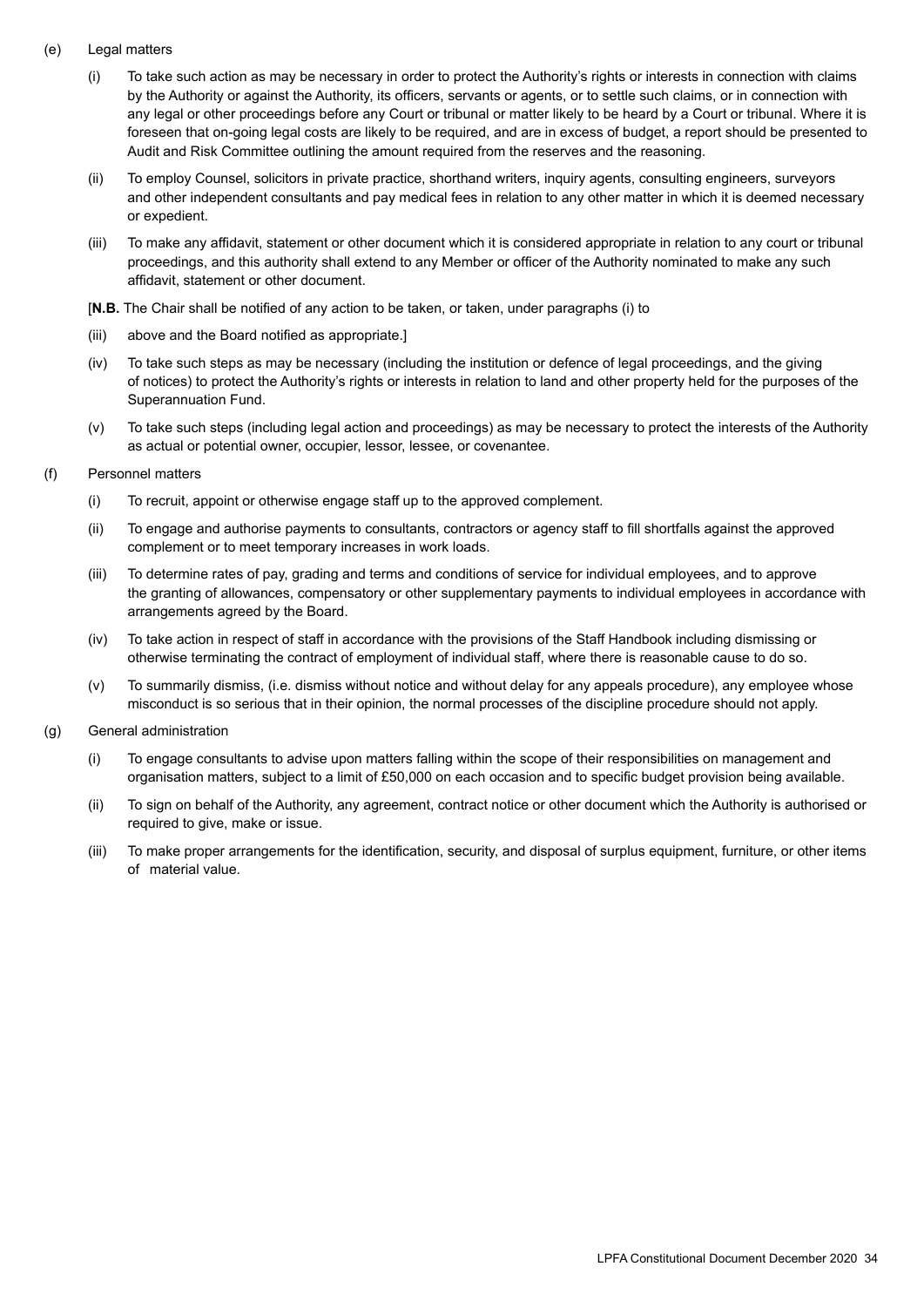# I. Code of practice on the delegation of powers from Principal Officers

## **1. Introduction**

- (a) No officer has any power to act in any way on behalf of the Authority unless granted specific discretion by a decision of the Board or, more usually, by a written direction from one of the designated Principal Officers.
- (b) Principal Officers are defined by approved Standing Orders as the Chief Executive Officer and such other officers, not exceeding 6, designated by the Chief Executive Officer as Principal Officers. Currently, the Principal Officers comprise the Chief Executive Officer, s151 Officer, and Monitoring Officer. The powers delegated to the Principal Officers are set out in the Scheme of Delegations to Officers. Where other officers or authorised representatives are authorised by a Principal Officer to act on their behalf, those persons are entitled to undertake those duties on the assumption that such authorisations are properly granted.
- (c) The proper application and discharge by those officers of any such authorisations, however, is a matter wholly reserved for the named individual. Accountability and responsibilities, therefore, are clearly delineated.
- (d) In addition, once granted there can be no passing-on, or "sub-delegation", of an authorisation under any circumstances.
- (e) Specific circumstances may arise at times where, with the prior agreement of the appropriate Principal Officer, temporary variations may be necessary. In any event managers may, when necessary, act on behalf of each other but only within a common expertise and ability.

### **2. General criteria**

The following general criteria are to be applied by the Authority's officers in undertaking their responsibilities and in exercising their authorities.

- (a) Authorisations are to be operated and implemented at all times in accordance with the budget, policies, strategies and principles laid down by the Board.
- (b) The Principal Officer issuing the instruction is responsible for ensuring that the officer to whom the instruction is given has the capability and resources to discharge the instruction effectively, and for specifying any requirements for consultation prior to action, and for the reporting and recording of the actions taken.
- (c) All decisions are deemed ultimately to be taken by the Principal Officers, acting corporately as the Authority's Management Team, and within such detailed arrangements as they shall from time to time determine. No officer should instigate action on any issue, except as they would otherwise recommend the Board or Management Team to take.
- (d) Any matter which is controversial, or where there is a known or suspected possibility of litigation, or which has significant budget or policy implications, should be reported to the relevant Principal Officer for decision.
- (e) Some authorisations are specifically subject to consultation with the Chair, a board member or one of the Principal Officers. In all other cases, officers should inform as appropriate, any of these persons of an action to be taken where they consider that appropriate in the circumstances.
- (f) All actions are taken in the name of the London Pensions Fund Authority and, therefore, must always be undertaken reasonably and with due care.
- (g) The basis on which all authorisations are exercised, as well as the financial conduct to be observed, are set out in the Financial Handbook.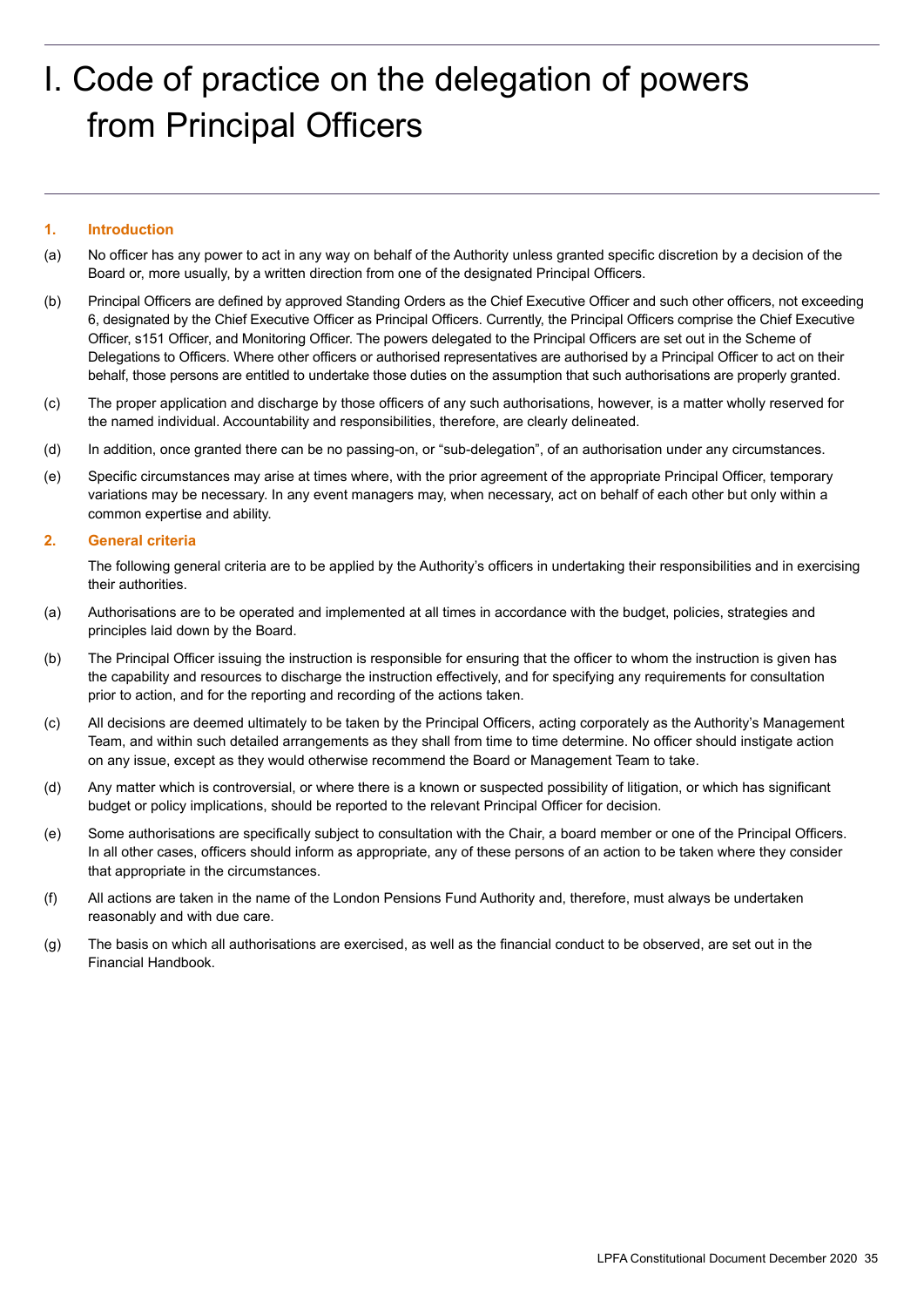### **3. Operational management**

- (a) The job description forms the basis of an individual's duties to be undertaken on behalf of the Authority. By itself, however, this does not represent any specific authorisation or instruction to act in respect of any particular matter; instead, only the general scope of an officer's responsibilities are highlighted and summarised (although, as such, this may indicate where specific authorisations may be required).
- (b) In turn, this document obliges the relevant member of staff to ensure suitable arrangements are in place to enable all such actions as are considered necessary and appropriate, to be undertaken on a timely basis for the proper discharge and administration of the affairs of the Authority.
- (c) This constitutes the general power to act, only (e.g. to pay a pension entitlement, where the original authority was exercised previously and elsewhere - in this specific instance, an Act of Parliament, of course).
- (d) It can be seen, therefore, that any action which arises consequently including the making of a payment is an executive action and, while subject still to the test of reasonableness does not of itself require specific authorisation. However, the Authority has determined as a matter of policy, that only Managers/ Directors generally can make payments.
- (e) It is imperative also that an appropriate separation of duties is maintained at all times. (For example, all payments executed on behalf of the Authority must involve three separate stages

– an initial certification / calculation, followed by a verification / check on input and, subsequently, a release action to enable that payment actually to proceed. No one officer can undertake all stages and operational instructions in each Team must clearly identify the circumstances in which any officers are able to undertake one, or more, of these processes).

(f) This is wholly an operational matter for a Manager to implement and Director to monitor within the relevant Team (and within any parameters set by a Principal Officer) so long as this process is both documented and communicated to all Team members, and suitable arrangements for "cover" are available and understood for periods of absence from the office.

#### **4. Specific authorisations granted**

(a) Authorisations normally are delegated to those specifically responsible for relevant and operational matters within the scope of their functions (where within LPFA or via contractual arrangements). Where other officers are involved, individuals must be clearly identified and notified to the Monitoring Officer and the execution of the authorisations granted remains identical. (There is no authority to act unless so identified).

#### **5. Individual responsibility**

- (a) It remains, at all times, the responsibility of an individual member of staff or authorised representative to satisfy him/herself that, before taking action, he/she has authority to undertake the action and that he/she understands the rules within which the action or decision must be taken.
- (b) If there is any doubt at any time regarding any matter relating to these rules (including their application in practice) these must be raised immediately with the relevant Principal Officer or the Chief Executive Officer, and prior to any action being undertaken.
- (c) **This Code forms part of the staff contract of employment and a breach will be viewed, at a minimum, as a breach of contract and appropriate disciplinary action will be taken.**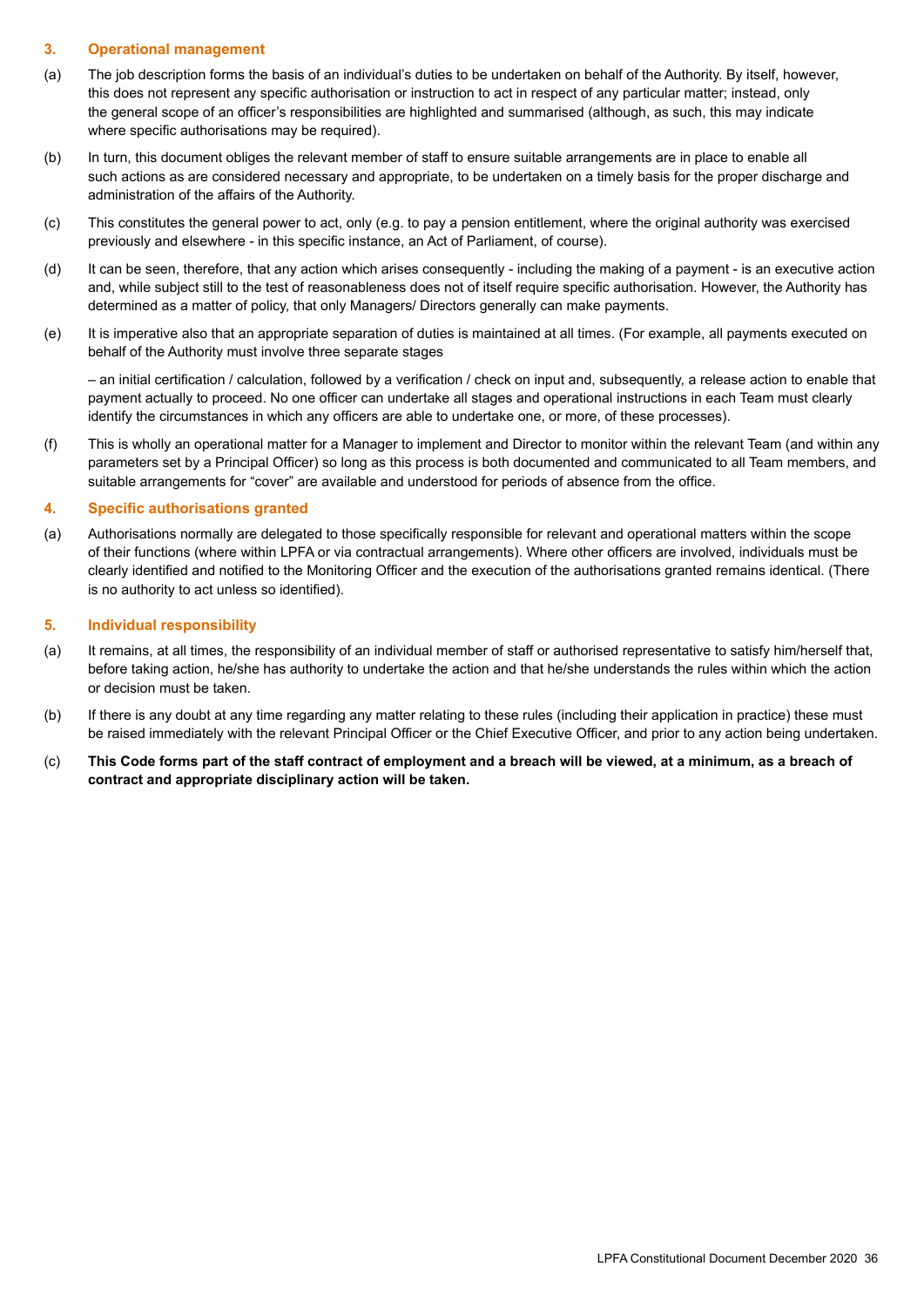# J. Contract standing orders

These Contract Standing Orders have been adopted by the Authority and operate as a standing instruction to all staff.

### **1. Introduction**

- (a) The purpose of these Contract Standing Orders is to supplement standing orders, provide guidance and establish a fair and common basis for contract practice. It is intended as a working document, which is to be updated to ensure compliance with the law, regulations and other requirements as they arise. It is the responsibility of the Principal Officers acting corporately as the Authority's Management Team to enforce the Code and ensure that all purchases of goods and services comply with legal requirements.
- (b) All contracts entered into by the Authority, with the exception of those listed below, should comply with the Standing Orders, Codes of Practice and Financial Procedures. Contracts exempt from the Code are (this list is not exhaustive):
	- (i) the purchase or sale of land
	- (ii) the sale of fixed assets
	- (iii) contracts of employment
	- (iv) indemnities; and
	- (v) publication of adverts in newspapers and periodicals.
- (c) Named selection panels should make all the key judgements in OJEU selection procedures including final recommendations. How panels reach decisions and how their working documentation is presented needs to be agreed in advance. Panels have to decide what evidence they need to ask for in order to judge whether firms are eligible and meet the minimum requirements (financial standing and capacity to do the work). The make-up of the panel in OJEU tender situations should be approved by Board in advance. Board will need to ratify the final decision since entry into contracts in excess of the European threshold is a matter reserved for Board.

Entry into investment related contracts, e.g. for the appointment of Fund Managers, is a matter delegated via the Advisory and Management Agreement with LPP Investment.

However, where the threshold dictates, OJEU procedures need to be followed and the Board must apply the principles of transparency and fairness of competition when appointing Fund Managers.

#### **2. Considerations**

- (a) In dealing with any matter related directly or indirectly to any contract, staff should act in the best interests of the Authority (consider the specifications, secure the best possible terms, act in a proper manner, maintain strict impartiality). All orders should be confirmed in writing and obligations expressed in an agreed set of contract documents. Before the Authority is committed to any contract, appropriate authorisation is needed to sign documentation.
- (b) The following financial limits apply for the purposes of the Code. These limits should be applied on the basis of the estimated cost to the authority over the life of the contract, the thresholds are inclusive of VAT:

|            | Below £10,000                                                                            | A contract can be entered on the basis of a single quote, not necessarily in writing,<br>provided that the officer is satisfied that it secures value for money for the Authority |
|------------|------------------------------------------------------------------------------------------|-----------------------------------------------------------------------------------------------------------------------------------------------------------------------------------|
| $\sqrt{2}$ | £10,000 to £49,999                                                                       | Obtain at least three written quotes                                                                                                                                              |
| $\sqrt{3}$ | £50,000 to European Tender threshold                                                     | Invite tenders or use Government Portals. Applicants should be sought by public notice.                                                                                           |
| $\vert$ 4  | Goods, supplies, services, and works above<br>the European Tender threshold <sup>6</sup> | Competitive procurement in accordance with the Public Contracts Regulations 2015                                                                                                  |

- (c) EU directives impose procedures on the advertising of contracts, the rejection of suppliers, technical specification and award criteria. These requirements are implemented in the UK by the Public Contracts Regulations 2 for contracts in excess of the threshold values set out in the last row of the above table. For tenders above these European (OJEU) limits, specialist advice is required and strict adherence to the process outlined in the Public Contracts Regulations 2015 (as amended) is required.
- (d) As an exception to the above, where it is in the interests of the Authority, officers may procure contracts from existing framework agreements entered into by other public authorities following procurement processes at least as rigorous as that which would be required by the Authority for the purpose
- 6 The threshold values for competitive tendering for the Public Contracts Regulations 2015 are recalculated periodically, based on the sterling value of values expressed in Euros. See http://www.ojec.com/Threshholds.aspx for more details of the current threshold values.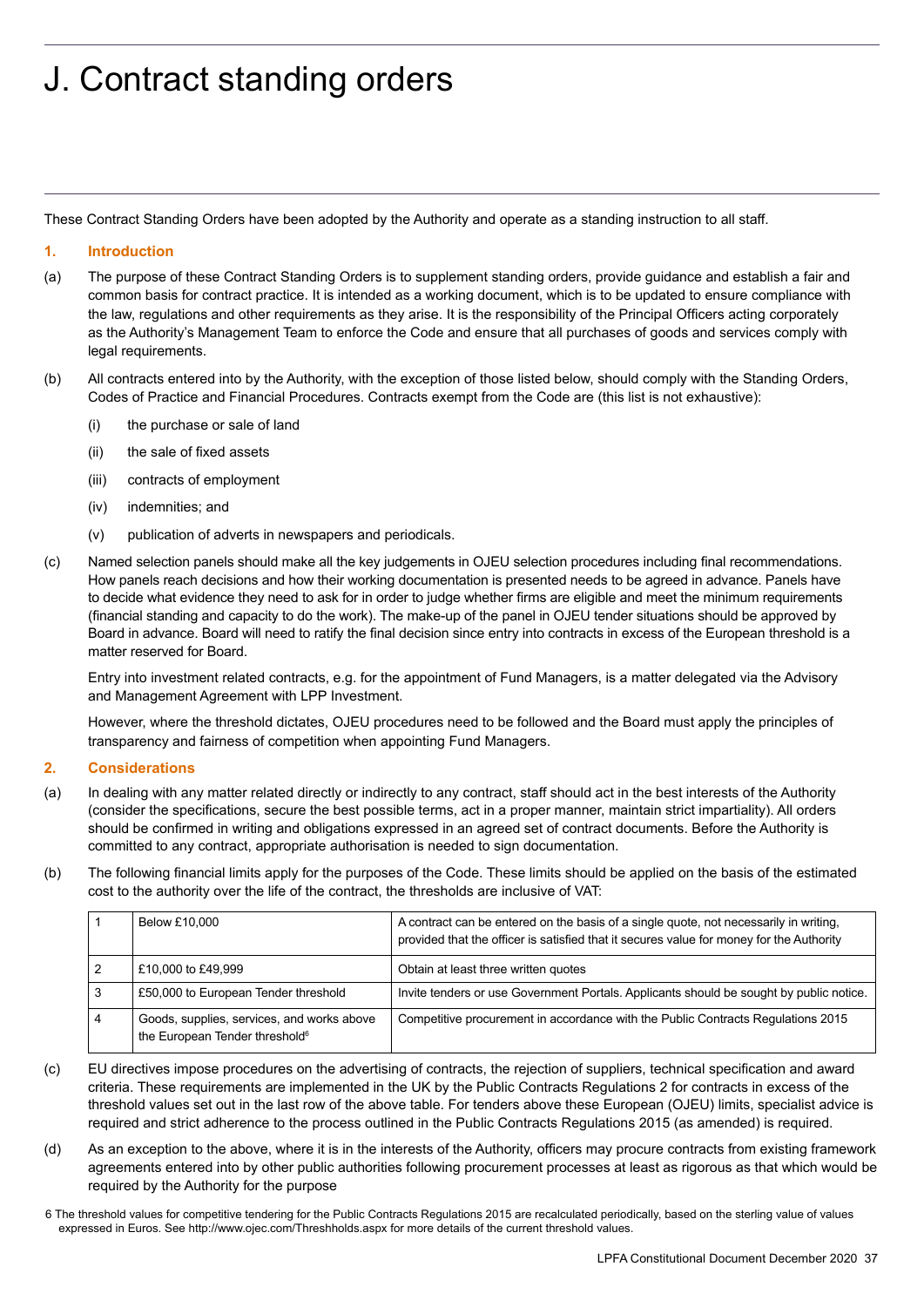- (e) For all procurements of works, goods or services it is necessary to specify in advance as precisely as possible what is to be procured, to assess the competence of the proposed supplier(s), to obtain a clear statement of the supplier's proposal, to undertake an evaluation of alternative proposals, to make clear acceptance of the terms of the contract and to document the resultant contract. The degree of detail appropriate is dependent upon the value of the contract and the risks associated for the Authority in accordance with the following provisions. Note that these are minimum requirements and should be exceeded where the circumstances justify:
	- (i) Contracts below a value of £10,000 may be entered on an exchange of correspondence, provided that the correspondence is sufficient to record the exact nature of the contract.
	- (ii) Contracts with a value of between £10,000 and £49,999 must be set out in a specific form of agreement setting out the terms of the contract.
- (f) Acceptance and Signature of Contracts
	- (i) Principal Officers may authorise officers to accept and to sign contracts up to a value of £20,000
	- (ii) Contracts with a value of £20,000 or more can only be accepted and signed by Principal Officers
	- (iii) Contracts with a value above the European threshold can only be accepted by a Principal Officer with the prior approval in writing of the Section 151 Officer [subject to matters reserved for decision by the Board].
- (g) All contract and procurements processes shall comply with the Authority's equalities approach as set out in the budget holder's guidance notes. Purchasing should take into consideration the Mayor of London's Green Procurement Code, and credit will be given to bidders that demonstrate positive environmental policies are in operation.
- (h) In exceptional circumstances, Principal Officers may enter contracts without compliance with the procurement requirements set out above, but only where the contract is so urgent that compliance is not practicable, or where there is specific statutory authority for departing from these requirements, or where the prior consent of the Chief Executive Officer has been obtained. Any urgent contract entered into under this provision must be reported to the Section 151 Officer as soon as practicable after entry.
- (i) No officer shall enter any contract unless and until he/she has established that provision has been made by the Authority for any payments required under the contract, or in the case of urgency, that the Section 151 Officer has given prior approval for entry into the contract.

#### **3. Approved suppliers**

- (a) Those suppliers who have satisfied the procurement requirements set out above will be added to the Authority's approved supplier list.
- (b) Organisations on the approved supplier list will not have to prove compliance with requirements (subject to the review process set out below) for each subsequent contract.
- (c) The approved supplier list is to be reviewed annually to ensure continued compliance by all those listed. Any supplier who cannot prove compliance with requirements will be removed from the list. Suppliers can be removed from the list at any time should;
	- (i) Performance deteriorates to an unacceptable level
	- (ii) Non compliance be proven.
- (d) When using suppliers from the list officers should ensure an effective balance between the use of a number of suppliers for similar purposes in order to obtain competitive bids and the use of a single supplier in order to obtain preferential rates.

### **4. Contract conditions**

- (a) Wherever practicable, the conditions of the contract shall be based on the standard form issued by a recognised regulatory body. A contractor's own conditions may only be accepted if the relevant officer is satisfied that they are not prejudicial to Authority.
- (b) Provision must be made for the contractor to take out adequate insurance to cover any liability to the Authority and to third parties arising from the performance of the contract, and the officer responsible for authorising entry to the contract must ensure that such insurance is in place prior to the commencement of the contract and remains in place for the duration of the contract.
- (c) Price review clauses or price fluctuation clauses may be included if the Chief Executive Officer considers that it is in the Authority's best interests to do so.
- (d) Wherever late/non-performance by contractor would cause a loss to the Authority, the contract shall provide for payment of appropriate liquidated and ascertained damages.
- (e) Every contract shall specify that the contractor shall not transfer or assign to any person, firm, or party or sub-let the whole or part of the contract without written permission of the Authority.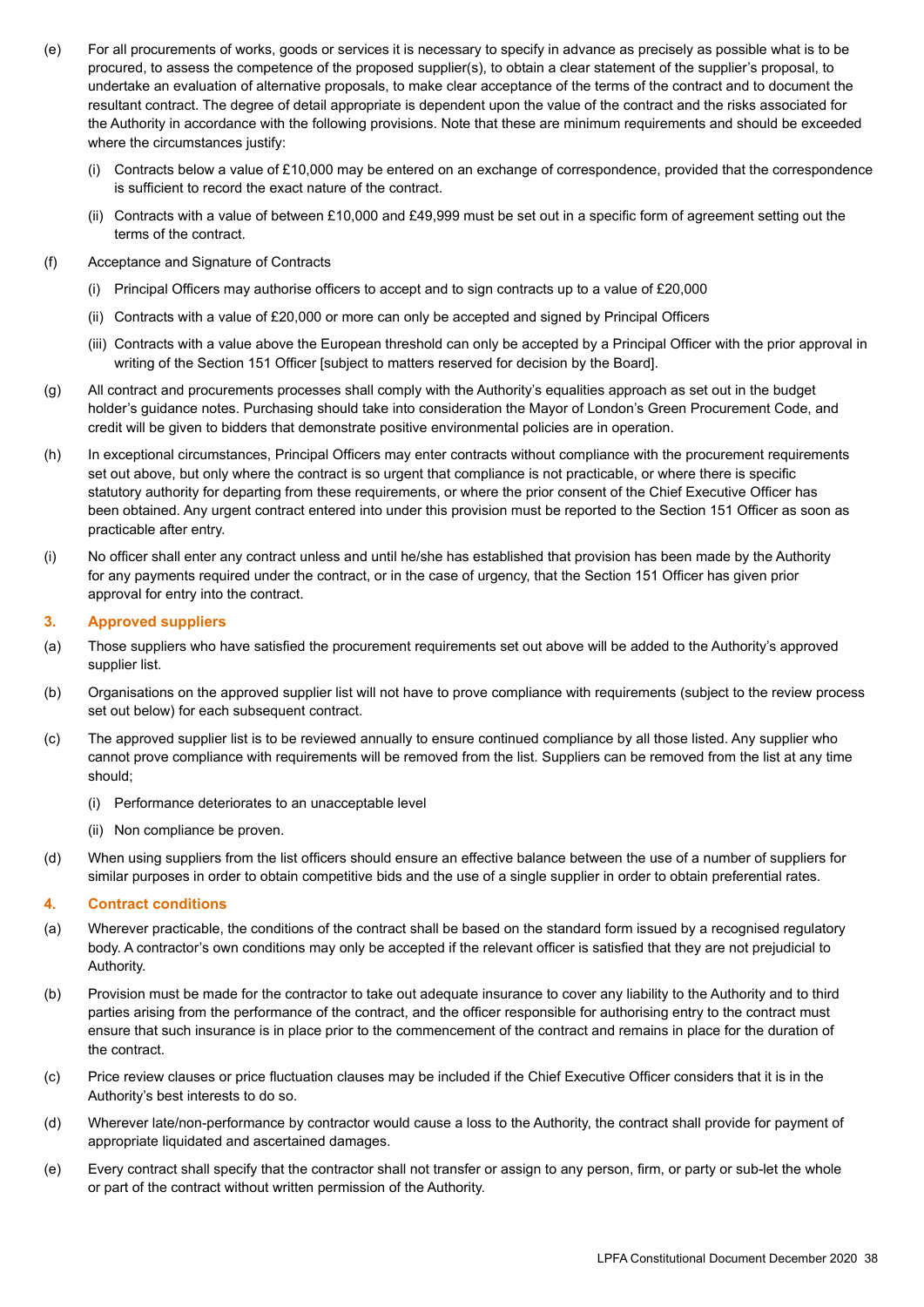### **5. Obtaining quotes (NON-OJEU)**

- (a) The requirement for at least three quotes is seen as balancing the cost of the procurement process against the requirement to secure value for money for the Authority. Where it appears to be appropriate to do so, a greater number of quotes may be obtained.
- (b) Where a particular type of goods, services or works are likely to be obtained on more than one occasion, the Authority should establish lists of preferred firms from whom quotes will be obtained. Firms are selected by taking into account the locality and the nature of the requirement, past performance, and recent competitiveness in quoting, applying the requirements set out in Paragraph 2(b) above. The Authority will build up its own approved lists, from their own experience, that of other clients with whom they have contact or recommendations. Where the particular goods, services or works to be ordered from one supplier under such an arrangement are likely to have a cost exceeding £10,000, the requirement for obtaining at least three quotes in the compiling of such lists applies. The role of lists is to save some of the usual selection enquiries but not to act as the sole source of quotes.

# **6. Advertise tender (NON-OJEU)**

- (a) Applicants should be sought by public notice. At least four weeks' notice is normally given from the latest time fixed by the submission for documentation by the tenderer. The invitation to tender should:
	- (i) set out the criteria which LPFA will apply in the evaluation of tenders;
	- (ii) state the period for which the tender is to be open to acceptance by the Authority;
	- (iii) indicate the form in which the tenders should be submitted;
	- (iv) wherever practicable, require tenders to be submitted in an envelope with a label identifying it as a tender for the specific goods, services or works, stating the place of delivery, date and time for receipt, but with no external indication from which the identity of the tenderer can be ascertained;
	- (v) Advise tenderers that a tender will be treated as invalid if the tender is not properly signed on behalf of the tenderer, the words and figures do not agree, the tender price is not ascertainable from documents, the document been altered without consent, requested documents are not enclosed, or if the tender is not compliant with the Authority's invitation to tender or seeks to impose the tenderer's own conditions of contract or late tenders; and
	- (vi) States that a tender will be disqualified if any attempt is made by or on behalf of the tenderer to canvass the Authority in favour of the tender.
- (b) Tenders submitted in competition should be received, stored in a secure place until the due date for the opening of tenders. Where a single tender has been invited, it can be opened as soon as it is received. After tenders are opened, an evaluation should be completed which includes checks of prices and rates and an evaluation of differences between tenders to determine any technical and financial consequences, which may arise.
- (c) As soon as possible after opening and examining the tenders, each tenderer must be notified that their tender has been received and whether or not it is under consideration. After the selection process has been completed (in normal circumstances to take no more than 5 working days) tenderers are to be notified in writing if unsuccessful. In the case of tenders subject to the Public Contracts Regulations, such notification shall be notification of the intention to enter the contract, followed by notice of entry into the contract no less than 10 working days later, in the event that no objection to such entry has been received. Where less than three tenders are submitted, the most favourable may be accepted provided the sum is within the approved budget or the nature and urgency of work commands it. Tenders are accepted by a formal letter of acceptance or, where appropriate, by entry into a formal contract documentation.

### **7. Contracting**

- (a) Each officer authorising entry into a contract shall be responsible for ensuring that the contract is properly documented and that the performance of the contract by the contractor is properly monitored and managed.
- (b) The appropriate officer shall, as soon as practicable after entry into a contract with a value over £20,000, inform the Section 151 Officer in writing of entry into the contract together with such supporting information as the Section 151 Officer may require. The Section 151 Officer shall maintain a register of all such contracts entered into by the Authority, to permit any suspected irregularities to be investigated. The Internal Auditor must be notified where necessary and any checks are to be conducted by Internal Audit.
- (c) Contract award documents, variations and final account documentation, and other supporting documentation should be kept for a minimum of 12 years and be consulted with the Data Protection Officer from the date of the issue of the final certificate or completion of the works or services required under the contract as appropriate. Documents other than the above are kept for a minimum of six years.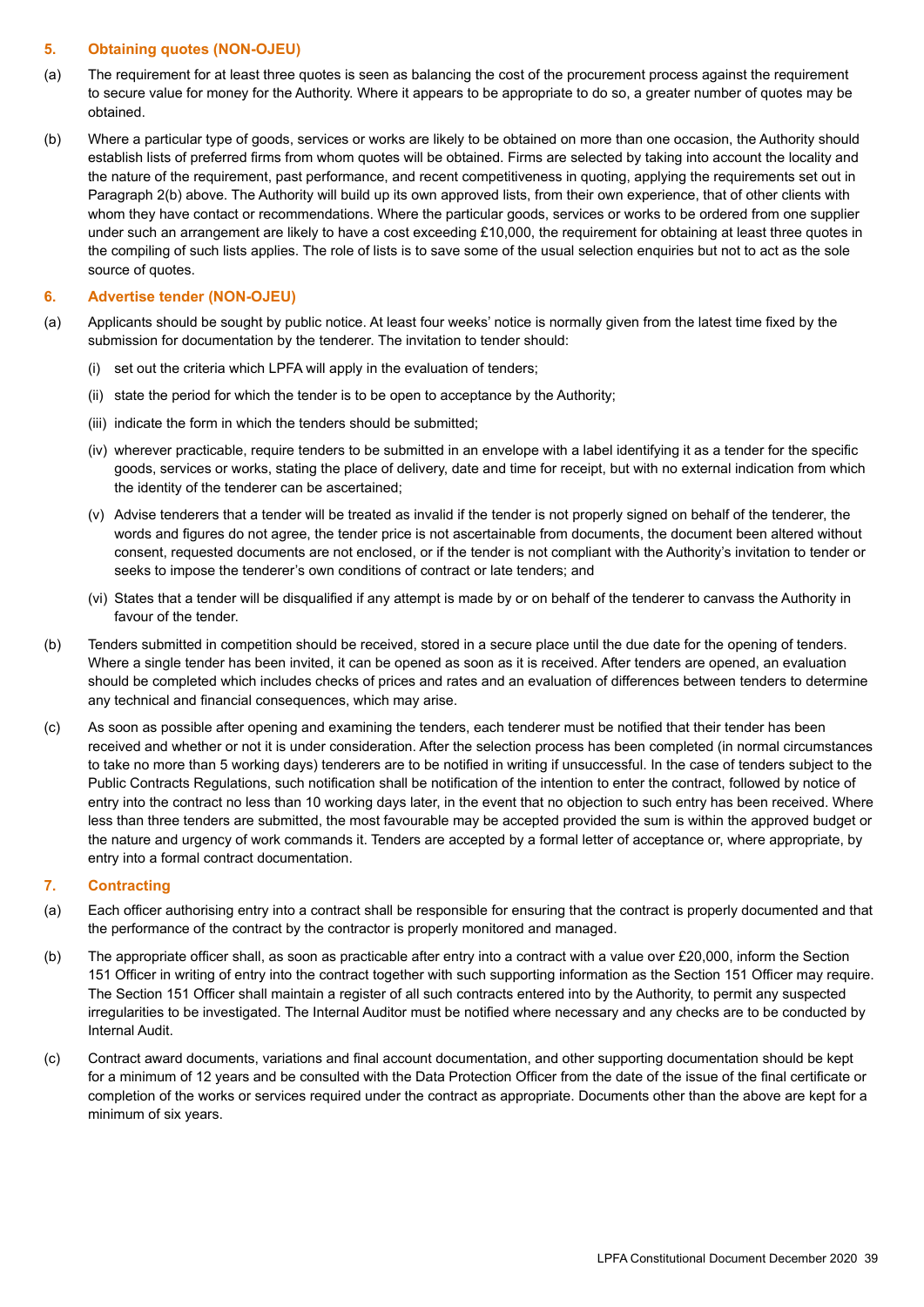# K. Code of conduct for staff

## **1. Introduction**

- (a) Staff appointed to the Authority are required to undertake their duties and responsibilities in accordance with:
	- this code of conduct;
	- the Authority's Standing Orders;
	- the Scheme of Delegations to Officers;
	- any Codes of Practice and Procedure Notes issued; and
	- the policies, strategies and principles laid down from time-to-time by the Board.
- (b) All staff should be familiar with the Authority's corporate strategy, including its main aims and objectives, and the internal management and control systems which relate to their work and ensure that they are fully aware of the requirements placed upon them. Failure to comply with this Code will be investigated and may result in disciplinary action being taken.

#### **2. Public service values**

- (a) Staff shall at all times:
	- promote and support the principles of public life as set out in the Annex to this Code as set out on page XX, by leadership and example;

#### and, as regards **openness**,

• comply with all reasonable requests for information from Parliament, users of services and individual citizens in accordance with the Code of Openness;

#### and, as regards **accountability**,

• be accountable to users of services, individual citizens and staff for the activities of the bodies concerned, their stewardship of public funds and the extent to which key performance targets and objectives have been met;

and seek to

• maximise **value for money** through ensuring that services are delivered in the most efficient and economical way, within available resources, and with independent validation of performance achieved wherever practicable.

#### **3. Relationships**

- (a) Employees should always remember their responsibilities to service users and ensure courteous, efficient and impartial service delivery to all groups and individuals as defined by the policies of the Authority.
- (b) All relationships of a business or private nature with external contractors, or potential contractors, should be made known to the Chief Executive Officer. Orders and contracts must be awarded on merit, by fair competition against other tenders, and no special favour should be shown to businesses run by, for example, friends, partners or relatives in the tendering process.
- (c) Employees who engage or supervise contractors or have any other official relationship with contractors and have previously had or currently have a relationship in a private or domestic capacity with contractors, should declare that relationship to the Chief Executive Officer.<sup>7</sup>

#### **4. Responsibilities of individual members of staff**

- (a) Individual members of staff should also be aware of their wider responsibilities as employees of the Authority. These include
	- (i) the duty to comply at all times with this code of conduct (or any agreed modification of it) and with rules relating to the use of public funds;
	- (ii) the duty to act in good faith, and in the best interests of the public body.
	- (iii) They should not use information gained in the course of their public service for personal gain;
	- (iv) They should not seek to use the opportunity of public service to promote their private interests<sup>8</sup>. [See also the In-House Investment Rules, CP 13]
- 7 All staff are under a duty under Section 117 of the Local Government Act 1972 to disclose to the Authority any interest which they may have in any contract which the Authority has entered or proposes to enter.
- 8 Note that it is a criminal offence for an employee of the Authority to misuse his/her position for personal advantage, or knowingly to solicit or accept any gift or advantage from a third party as an inducement or reward for anything which the employee does or forebears to do in the course his/her employment.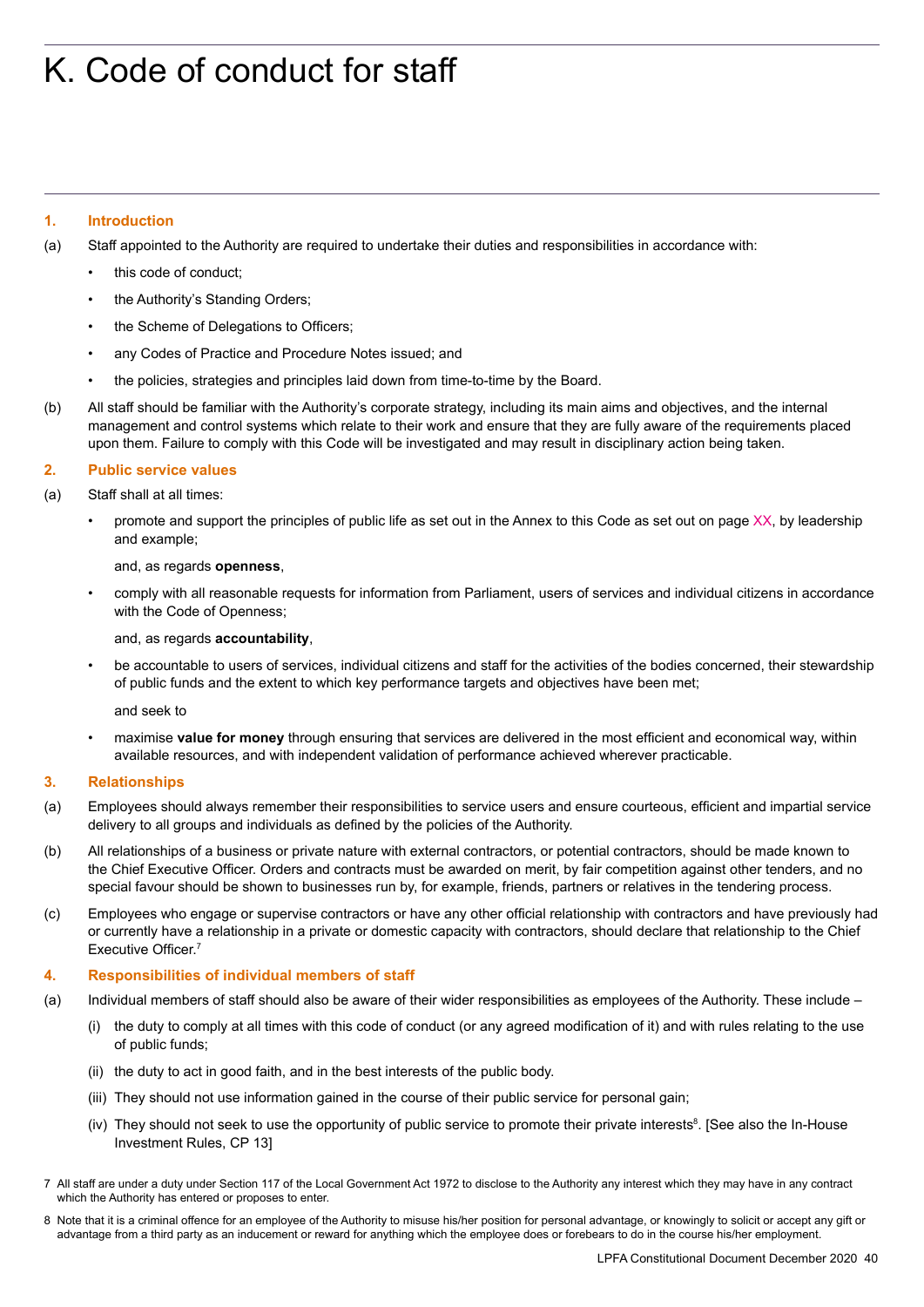(b) Although any legal proceedings initiated by a third party are likely to be brought against the Board, in exceptional cases proceedings (civil or, in certain cases, criminal) may be brought against individual members of staff. For example, a member of staff may be personally liable if he or she makes a fraudulent or negligent statement which results in loss to a third party. Staff who misuse information gained by virtue of their position may be liable legally for breach of confidence or under insider dealing legislation. However, individual members of staff who act honestly, reasonably and in good faith should not normally incur any liability in an individual capacity.<sup>9</sup>

#### **5. Financial and other interests**

- (a) Employees must declare to the Chief Executive Officer, or Monitoring Officer any non-financial or financial interests which could conflict with the Authority's interests
- (b) Employees should not usually accept offers of gifts or hospitality unless there is a genuine need to represent the Authority.

Offers to attend purely social or sporting functions should be declined. However in limited circumstances where there is a business need or where the Authority should be seen to be represented they may be accepted. Any hospitality received must be reasonable and have a value of under £75. However, in line with (b) above there must be a genuine need to represent the Authority.

If the hospitality is in excess of £75 special consent rules apply and the monitoring officer should be consulted in advance.

They should be properly authorised and recorded. Examples of acceptable and unacceptable hospitality are included in the Gifts, Hospitality and Expenses Framework. Any uncertainty as to whether an invitation is in line with this Framework should be referred to the Monitoring Officer or his team.

(c) For the purposes of this Staff code of conduct the disclosable level is £25. This means that any gifts or hospitality in excess of this amount must be referred to the Monitoring Officer for recording.

Employees should not accept material personal gifts from contractors, outside suppliers and fund members, although they may keep insignificant items of token value such as pens, diaries, etc.

- (d) When hospitality or gifts have to be declined those making the offer should be courteously but firmly informed of the procedures and standards operating within the Authority.
- (e) When receiving authorised hospitality employees should be particularly sensitive as to its timing in relation to decisions which the Authority may be taking affecting those providing the hospitality.
- (f) Acceptance by employees of hospitality through attendance at relevant conferences and courses is acceptable where it is clear the hospitality is corporate rather than personal, where the Authority gives consent in advance and where the Authority is satisfied that any purchasing decisions are not compromised. Where visits to inspect equipment, etc are required, employees should ensure that the Authority meets the cost of such visits to avoid jeopardising the integrity of subsequent purchasing decisions.
- (g) Any decisions as to the acceptance of gifts and hospitality shall be referred to the Monitoring Officer and any such hospitality or gifts that are accepted in the course of undertaking the Authority's business in excess of the £25 limit should be notified to the Monitoring Officer for recording in the register of interests.
- (h) Where an outside organisation wishes to sponsor or is seeking to sponsor an Authority activity, whether by invitation, tender, negotiation or voluntarily, the basic conventions concerning acceptance of gifts or hospitality apply. Particular care must be taken when dealing with contractors or potential contractors. A sponsorship is essentially a contract and should be subject to the normal rules on contracts.
- (i) Where the Authority wishes to sponsor an event or service, neither an employee nor any partner, spouse or relative must benefit from such sponsorship in a direct way without there being full disclosure to the Monitoring Officer of any such interest.

### **6. Openness and responsiveness**

(a) Staff should at all times ensure they can demonstrate that they are using resources to good effect, with probity, and without grounds for criticism that public funds are being used for private, partisan or party political purposes. Staff should conduct all their dealings with the public in an open and responsible way, and ensure full compliance with the principles of the Citizen's Charter and the Code of Openness.

### **7. Accountability for public funds**

- (a) Staff have a duty to ensure that public funds, which for this purpose should be taken to include all forms of receipts from fees, charges, and other sources - are properly safeguarded; and that, at all times, the Authority conducts its operations as economically, efficiently and effectively as possible, with full regard to the relevant statutory provisions.
- (b) Staff have a duty to ensure that appropriate records are maintained of their actions to ensure that their actions can be audited and verified.

<sup>9</sup> Officers of the Authority have statutory immunity from suit under Section 265 of the Public Health Act 1875 for any actions which they take in good faith and within the powers of the authority. However, they can be personally liable where they act dishonestly or recklessly and cause loss to the Authority or to a third party. Misuse of their position for personal advantage can give rise to both civil and criminal personal liability.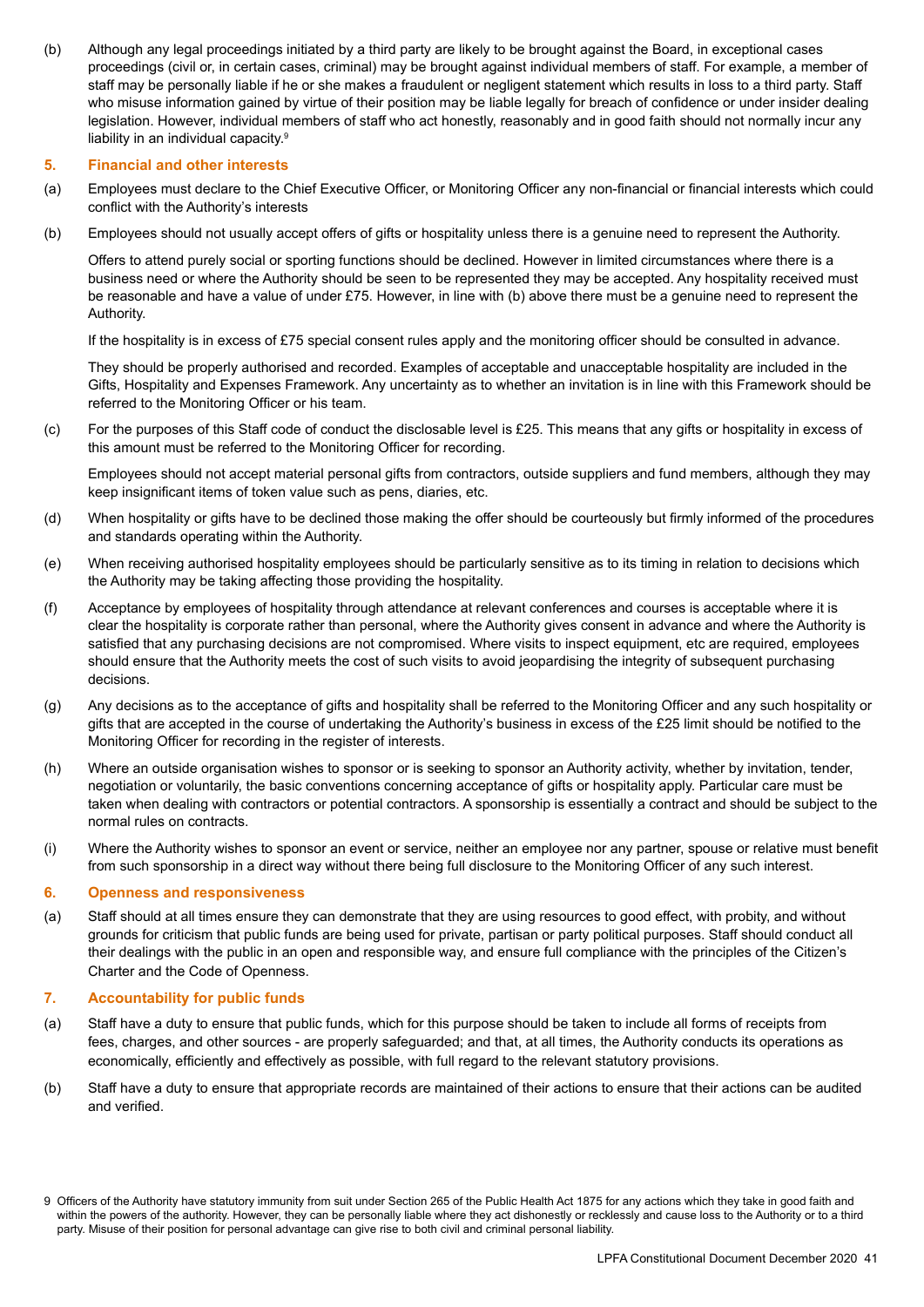#### **8. Political neutrality**

(a) Employees serve the Authority as a whole and, whether or not politically restricted, must follow every lawful expressed policy of the Authority and must not allow their own personal or political opinions to interfere with their work.

#### **9. Equality issues**

(a) All employees should ensure that policies relating to equality issues as agreed by the Authority are complied with in addition to the requirements of the law. All members of the local community, customers and other employees have a right to be treated with fairness and equity.

#### **10. Appointment and other employment matters**

- (a) Employees involved in appointments should ensure that these are made on the basis of merit. It would be unlawful for an employee to make an appointment which was based on anything other than the ability of the candidate to undertake the duties of the post. In order to avoid any possible accusation of bias, employees should not be involved in an appointment where they are related to an applicant, or have a close personal relationship outside work with him or her.
- (b) Similarly, employees should not be involved in decisions relating to discipline, promotion or pay adjustments for any other employee who is a relative, partner, etc.

#### **11. Outside commitments**

(a) All employees should be clear about their contractual obligations and should not take outside employment which conflicts with the Authority's interests. Employees should follow the Authority's rules on the ownership of intellectual property or copyright created during their employment.

You should at all times conduct yourself in a professional manner and treat others how you would like to be treated. Always remember that you are representing the Authority, and conduct yourself accordingly. There is an extensive booklet available if you need to reference any queries you may have. Here are some guidelines for you:

#### **The Seven Principles of Public Life**

| <b>Selflessness</b>   | Holders of public office should take decisions solely in terms of the public interest. They should not do so in order to<br>gain financial or other benefits for themselves, their family or their friends.                              |
|-----------------------|------------------------------------------------------------------------------------------------------------------------------------------------------------------------------------------------------------------------------------------|
| Integrity             | Holders of public office should not place themselves under any financial or other obligation to outside individuals or<br>organisations that might influence them in the performance of their duties.                                    |
| <b>Objectivity</b>    | In carrying out public business, including making public appointments, awarding contracts, or<br>recommending individuals for rewards and benefits, holders of public office should make choices of merit.                               |
| <b>Accountability</b> | Holders of public office are accountable for their decisions and actions to the public and must submit themselves to<br>whatever scrutiny is appropriate to their office.                                                                |
| <b>Openness</b>       | Holders of public office should be as open as possible about all the decisions and actions that they take. They should<br>give reasons for their decisions and restrict information only when the wider public interest clearly demands. |
| <b>Honesty</b>        | Holders of public office have a duty to declare any private interest relating to their public duties and to take steps to<br>resolve any conflicts arising in a way that protects the public interest.                                   |
| Leadership            | Holders of public office should promote and support these principles by leadership and example.                                                                                                                                          |

The Committee on Standards in Public Life was established in 1994 and they agreed the 'Seven Principles of Public Life' which it believes should apply to all in the public service and all who serve the public in any way.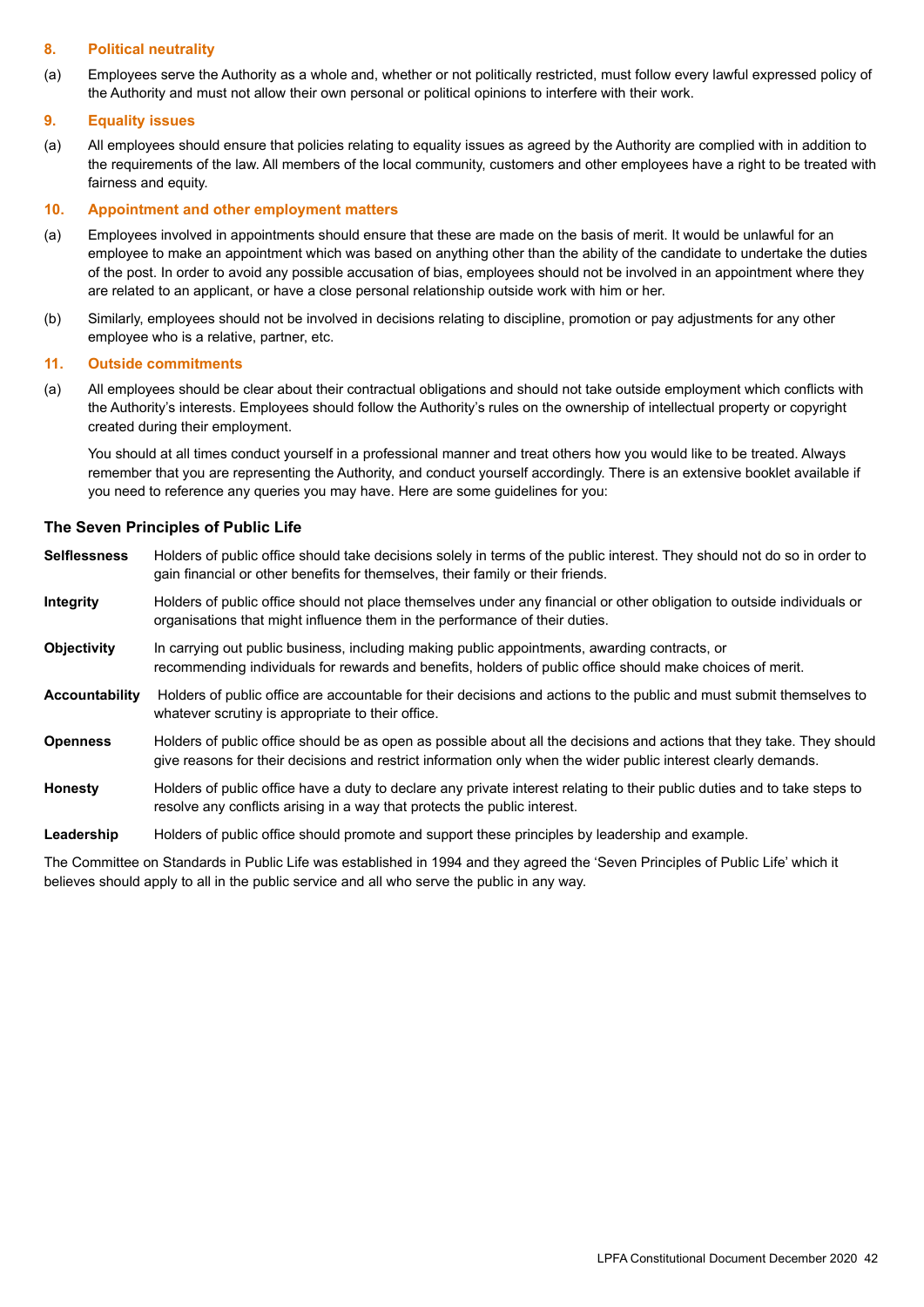# L. Policies and Codes of Practice (COP)

LPFA publishes a series of Public Policy Statements. In the main, these statements are published to satisfy legislative requirements. Other 'non-statutory' statements are published as best practice and serve to strengthen our commitment to the three principles of good corporate governance: Accountability ~ Integrity ~ Openness and Inclusivity. The statements are required.

- Investment Strategy Statement
- Funding Strategy Statement
- LGPS Governance Policy Statement
- Communications Policy Statement
- Fraud Control Framework
- Risk Management
- Equality and Diversity Policy
- Environmental Policy
- Health & Safety Policy
- Freedom of Information Policy
- Independent Dispute Resolution Procedure

At the LPFA, Codes of Practice and other staff related policies are a systematic collection of rules, standards and other information relating to the practices and procedures followed in a particular area. Generally, they are designed to provide practical guidance and should be followed by all staff. In most cases, non-compliance with a Code of Practice or a policy may result in disciplinary action.

Compliance with the Codes and policies is monitored by the Governance and Performance Team, Principal Officers and the Audit and Risk Committee. The making or amending of a Code or policy is a matter reserved for Board. The current policies and Codes of Practice are:

- Code of conduct for staff
- Conflicts of interest policy
- Computer usage and policies manual
- Contract standing orders
- Business continuity plan

| • Treasury management                       | COP 1            |
|---------------------------------------------|------------------|
| Execution of instruments and documents      | COP <sub>2</sub> |
| Confidentiality and data protection         | COP <sub>3</sub> |
| Disposal of surplus furniture and equipment | COP 4            |
| Officer authorisations $\sim$ 'write offs'  | COP <sub>5</sub> |
| • Environmental policy                      | COP 6            |
| Whistleblowing and fraud prevention         | COP 7            |
| Security principles                         | COP 8            |
|                                             |                  |

Copies of the Codes of Practice and policies are available upon request from the Governance Team. Please email corporate@lpfa.org.uk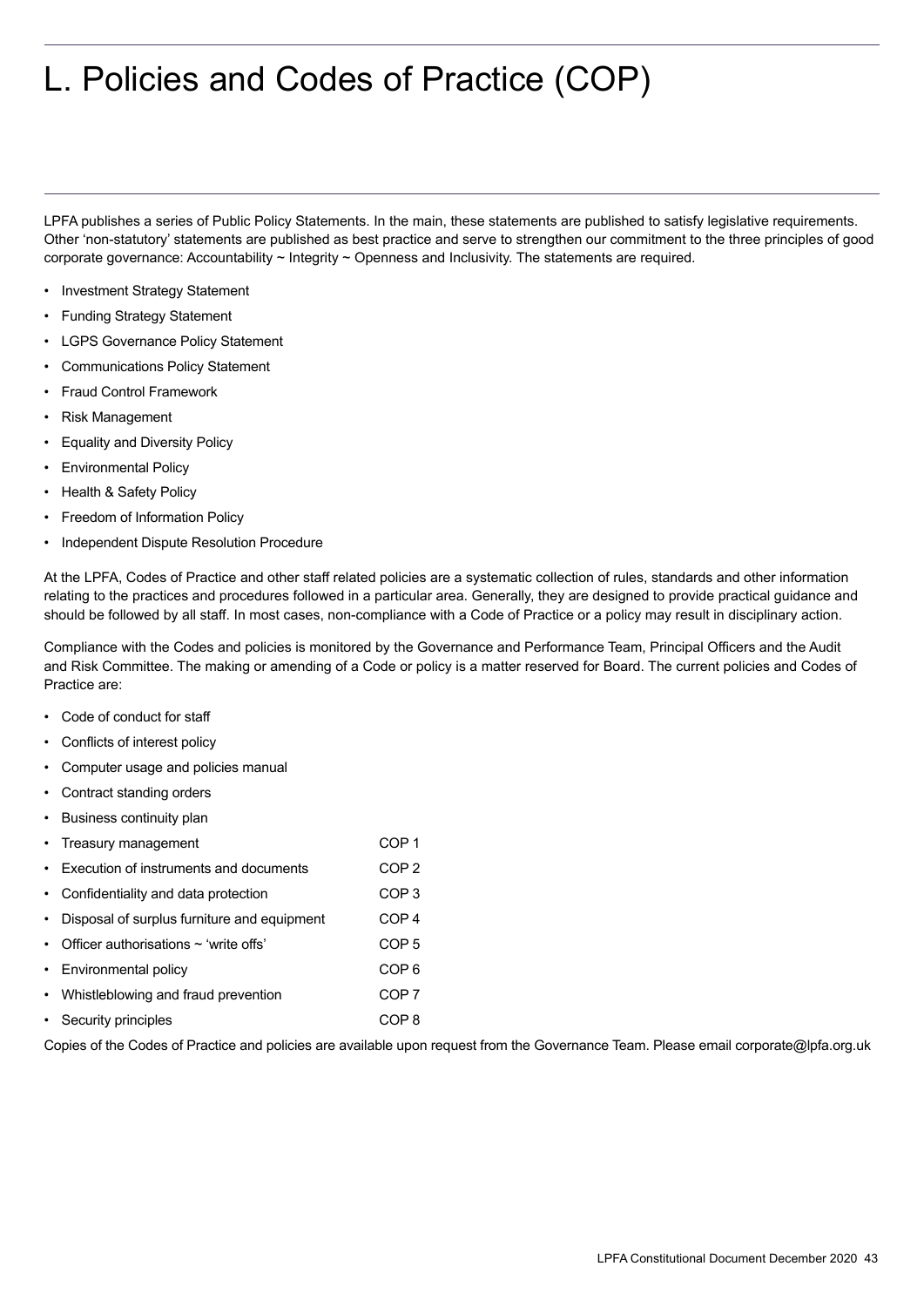# Appendix 1

# **Local guidance on gifts and hospitality for LPFA board members**

(This guidance should be read in conjunction with the Authority's code of conduct for board members which refer to Members acting in the course of undertaking the authority's business.)

The acceptance of gifts and hospitality by board members does not simply result in the administrative exercise of declaration and registration; it can influence the public perception of Members and of the Authority. By following this local guidance, along with the general principal of full declaration, Members will be seen to be acting in the public interest rather than for personal gain.

The law on the acceptance of gifts and hospitality is set out in the Authority's code of conduct for Members and in the Prevention of Corruption Acts. These requirements are then supplemented by the procedures which have been adopted by this Authority, to provide a clear set of rules for the protection of both board members and the Authority. Acceptance of a gift or hospitality in breach of the Code, or failure to declare receipt of such a gift or hospitality, can lead to disqualification from holding any public officer for a period of up to five years. Corrupt acceptance of a gift or hospitality can lead to a heavy fine or up to seven years' imprisonment.

This code of conduct sets out:

- (a) the principles which you should apply whenever you have to decide whether it would be proper to accept any gift or hospitality
- (b) a procedure for obtaining consent to accept a gift or hospitality, when you consider that it would be proper to accept it
- (c) a procedure for declaring any gift or hospitality which you receive and for accounting for any gift to the Authority

This Code does not apply to the acceptance of any facilities or hospitality which may be provided to you by this Authority.

### **1. General principles**

In deciding whether it is proper to accept any gift or hospitality, you should apply the following principles. Even if the gift or hospitality comes within one of the general consents set out below, you should not accept it if to do so would be in breach of one or more of these principles:

#### **(a) Never accept a gift or hospitality as an inducement or reward for anything you do as a board member**

As a board member, you must act in the public interest and must not be swayed in the discharge of your duties by the offer, prospect of an offer, or the non-offer of any inducement or reward for discharging those duties in a particular manner.

The Public Bodies (Corrupt Offences) Act 1889 provides that if you accept any gift, loan, fee, reward or advantage whatsoever as an inducement to or reward for doing or forbearing to do anything in respect of any matter or transaction in which the Authority is concerned, you commit a criminal offence carrying a maximum term of imprisonment of seven years.

Further, the Authority's code of conduct for Members provides that you must act in the public interest, serving the Authority and the whole community, rather than acting in the interests of any particular individual or section of the community, and that it is a breach of the Code to improperly confer any advantage or disadvantage on any person, including yourself.

#### (b) You should only accept a specific gift or hospitality if there is a commensurate benefit to the Authority

The only proper reason for accepting any gift or hospitality is that there is a commensurate benefit for the Authority which would not have been available but for the acceptance of that gift or hospitality.

Acceptance of hospitality can confer an advantage on the Authority, such as an opportunity to progress the business of the Authority expeditiously through a working lunch, or to canvass the interests of the Authority and its area at a meeting. Acceptance of a gift is much less likely to confer such an advantage. However, unless the benefit to the Authority is clear, and is commensurate with the value of the gift or hospitality, the presumption must be that the gift or hospitality is purely for your personal benefit.

As set out above, the Authority's code provides that you must not improperly confer any advantage on anyone, including yourself. Acceptance as a board member of a gift or hospitality for your own benefit or advantage, rather than for the benefit to the Authority, would be a breach of the Code.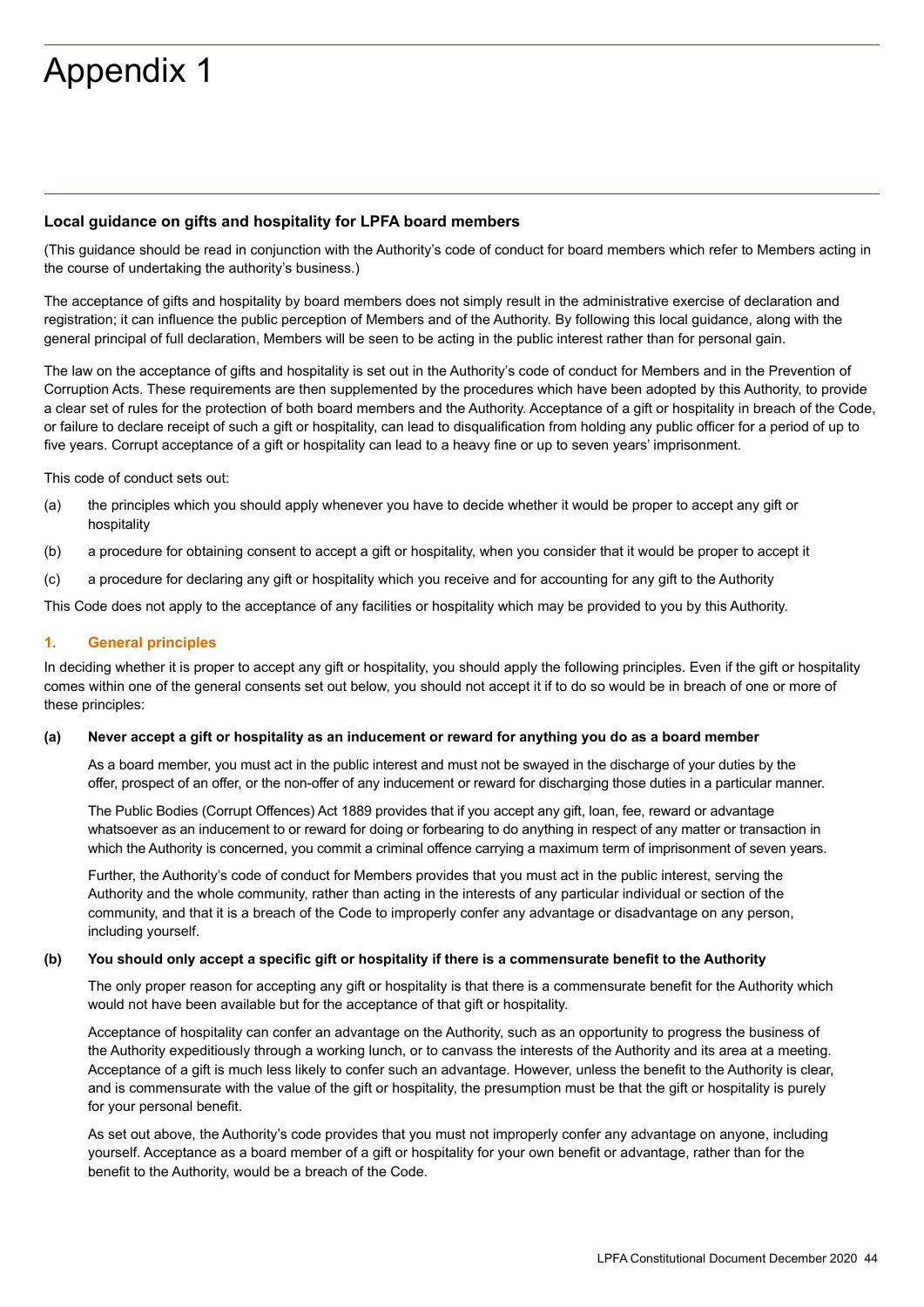#### **(c) Never accept a gift or hospitality if acceptance might be open to misinterpretation**

The appearance of impropriety can be just as damaging to the Authority and to you as a board member as actual impropriety. The Authority's ability to govern rests upon its reputation for acting fairly and in the public interest. You must therefore consider whether the acceptance of the gift or hospitality is capable of being interpreted as a sign that you or the Authority favours any particular person, company or section of the community or as placing you under any improper obligation to any person or organisation. If there is any possibility that it might be so interpreted, you must either refuse the gift or hospitality, or take appropriate steps to ensure that such a misunderstanding cannot arise.

Certain occasions are particularly sensitive and require the avoidance of any opportunity for such misunderstanding. These include:

(i) occasions when the Authority is going through a competitive procurement process, in respect of any indication of favour for a particular tenderer.

#### **(d) Never accept a gift or hospitality which puts you under an improper obligation**

Recognise that some commercial organisations and private individuals see the provision of gifts and hospitality as a means of buying influence. If you accept a gift or hospitality improperly, it is possible that they may seek to use this fact to persuade you to determine an issue in their favour. Equally, if others note that you have been prepared to accept a gift or hospitality improperly, they may feel that they will no longer be able to secure impartial consideration from the Authority.

#### **(e) Never solicit a gift or hospitality**

You must never solicit or invite an offer of a gift or hospitality in connection with your position as a board member. You should also take care to avoid giving any indication that you might be open to such any improper offer.

#### **Article I.**

### **2. Consent regimes**

#### **(a) General consent provisions**

For clarity, the Authority has agreed that you may accept gifts and hospitality in the following circumstances:

- (i) civic hospitality provided by another public Authority
- (ii) modest refreshment in connection with any meeting in the ordinary course of your work, such as tea, coffee, soft drinks and biscuits
- $(iii)$  small gifts of low intrinsic value below £25, branded with the individual name of the company or organisation making the gift, such as pens, pencils, mouse pads, calendars and diaries. However, you should take care not to display any such branded items when this might be taken as an indication of favour to a particular supplier or contractor, for example in the course of a procurement exercise
- (iv) a modest alcoholic or soft drink such as a pint of beer from an employee of a contractor. In such cases, you should make reasonable efforts to return the offer where this is practicable
- (v) a working lunch not exceeding £75
- (vii) modest souvenir gifts with a value below £75 from another public Authority given on the occasion of a visit by or to the Authority
- (viii) Hospitality received in the course of an external visit or meeting which has been duly authorised by the Authority. board members should not make such arrangements themselves, but request officers to settle the detailed arrangements
- (ix) other unsolicited gifts, where it is impracticable to return them to the person or organisation making the gift, provided that the board member declares it

#### **(b) Special consent provisions**

If you wish to accept any gift or hospitality which is in accordance with the General Principles set out in Paragraph 1, but is not within any of the general consents set out in Paragraph 2(a), you may only do so in accordance with the following procedure:

You must notify the Monitoring Officer in writing, setting out:

- (i) the nature and your estimate of the market value of the gift or hospitality
- (ii) who the invitation or offer has been made by or on behalf of
- (iii) the connection which you have with the person or organisation making the offer or invitation, such as any work which you have undertaken for the Authority in which they have been involved
- (iv) any work, permission, concession or facility which you are aware that the person or organisation making the offer or invitation may seek from the Authority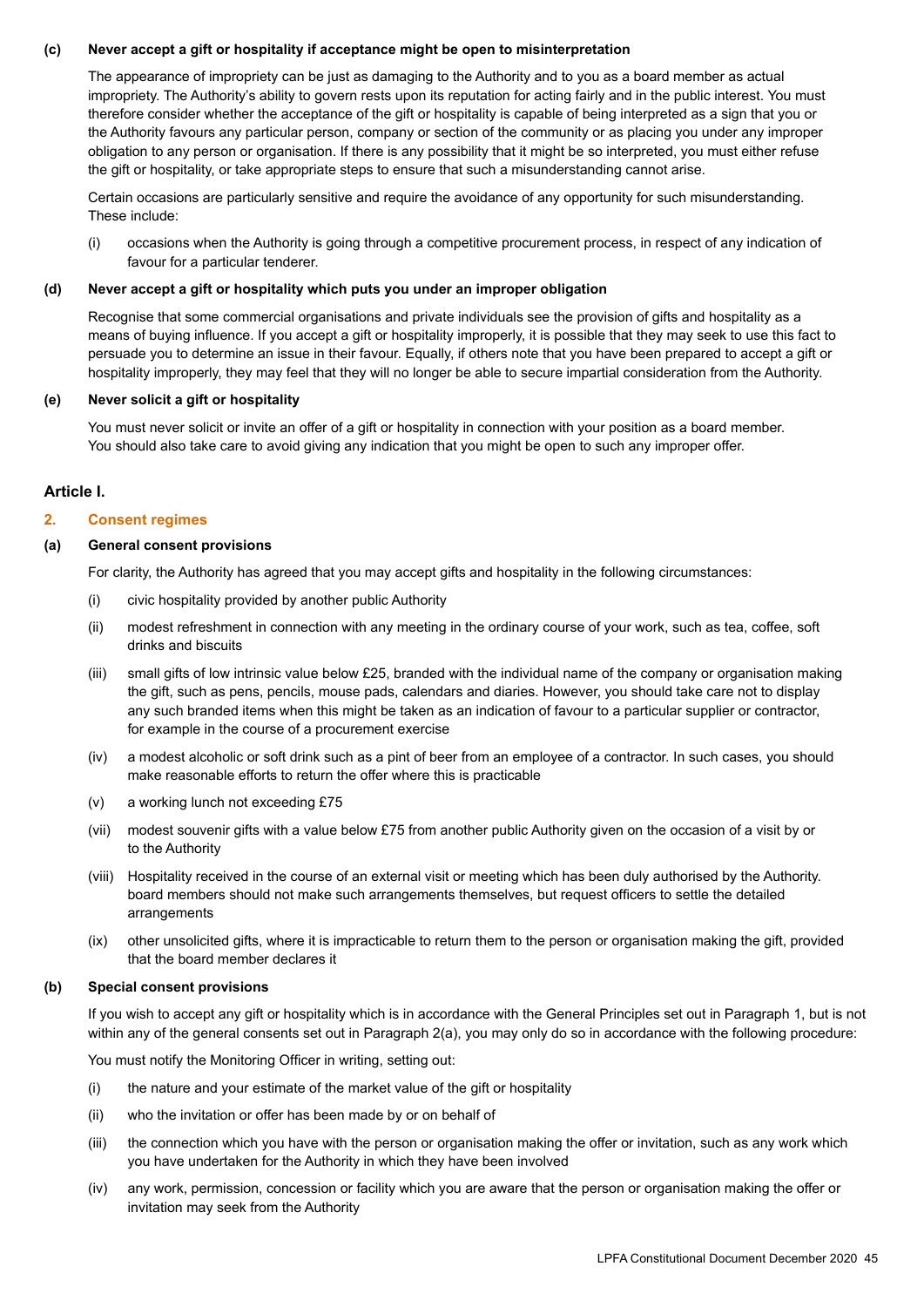The Monitoring Officer will enter details of any approval in a register which will be available for public inspection on the occasion of the public inspection of the Authority's accounts for the relevant year. Please note that this does not relieve you of the obligation to register the receipt of gifts and hospitality in accordance with Paragraph 3 below.

# **3. Reporting**

Where you accept any gift or hospitality which you estimate to have a market value or cost of provision of £25 or greater, you must, as soon as possible after receipt of the gift or hospitality, make a declaration in writing to the Monitoring Officer, providing information set out in Paragraph 2(b) above. A form for this purpose is attached to this Code, although you can send the same information by any convenient means. The Monitoring Officer will retain a copy of any such declaration in a register which will be available for public inspection until the approval of the Authority's accounts for the year in question.

Even if the value of the gift or hospitality is less than £25, if you are concerned that its acceptance might be misinterpreted, and particularly where it comes from a contractor or tenderer, you may make a voluntary declaration in the same manner to ensure that there is nothing secret or underhand about the gift or hospitality.

### **4. Gifts to the Authority**

Gifts to the Authority may take the form of the provision of land, goods or services, either to keep or to test with a view to future acquisition, an offer to carry out works or sponsorship of a function which is organised or supported by the Authority. You should not solicit any such gift on behalf of the Authority except where the Authority has formally identified the opportunity for participation by an external party and how that participation is to be secured. If you receive such an offer on behalf of the Authority, you must first consider whether it is appropriate for the Authority to accept the offer (in terms of whether the acceptance of the gift might be seen as putting the Authority under any improper obligation, whether there is a real benefit to the Authority which would outweigh any dis-benefits). Gifts and the offer of a gift should be reported to the Monitoring Officer. The Monitoring Officer will then write back to the person or organisation making the offer, to record the acceptance or non-acceptance of the gift, record the gift for audit purposes and ensure that the gift is properly applied for the benefit of the Authority. If you have any concerns about the motives of the person or organisation making the offer, or whether it would be proper for the Authority to accept the gift, you should consult the Monitoring Officer directly.

## **5. Definitions**

### **(a) "Gift or hospitality" includes any:**

- (i) the free gift of any goods or services
- (ii) the opportunity to acquire any goods or services at a discount or on terms which are more advantageous than those which are available to the general public
- (iii) the opportunity to obtain any goods or services which are not available to the general public
- (iv) the offer of food, drink, accommodation or entertainment, or the opportunity to attend any cultural, sporting or entertainment event
- (b) References to the "value" or "cost" of any gift or hospitality are references to the higher of:
- (i) your estimate of the cost to the person or organisation of providing the gift or consideration
- (ii) the open market price which a member of the public would have to pay for the gift or hospitality, if it were made available commercially to the public, less the cash sum of any contribution which you would be required to make toward that price to the person or organisation providing or offering the gift or hospitality.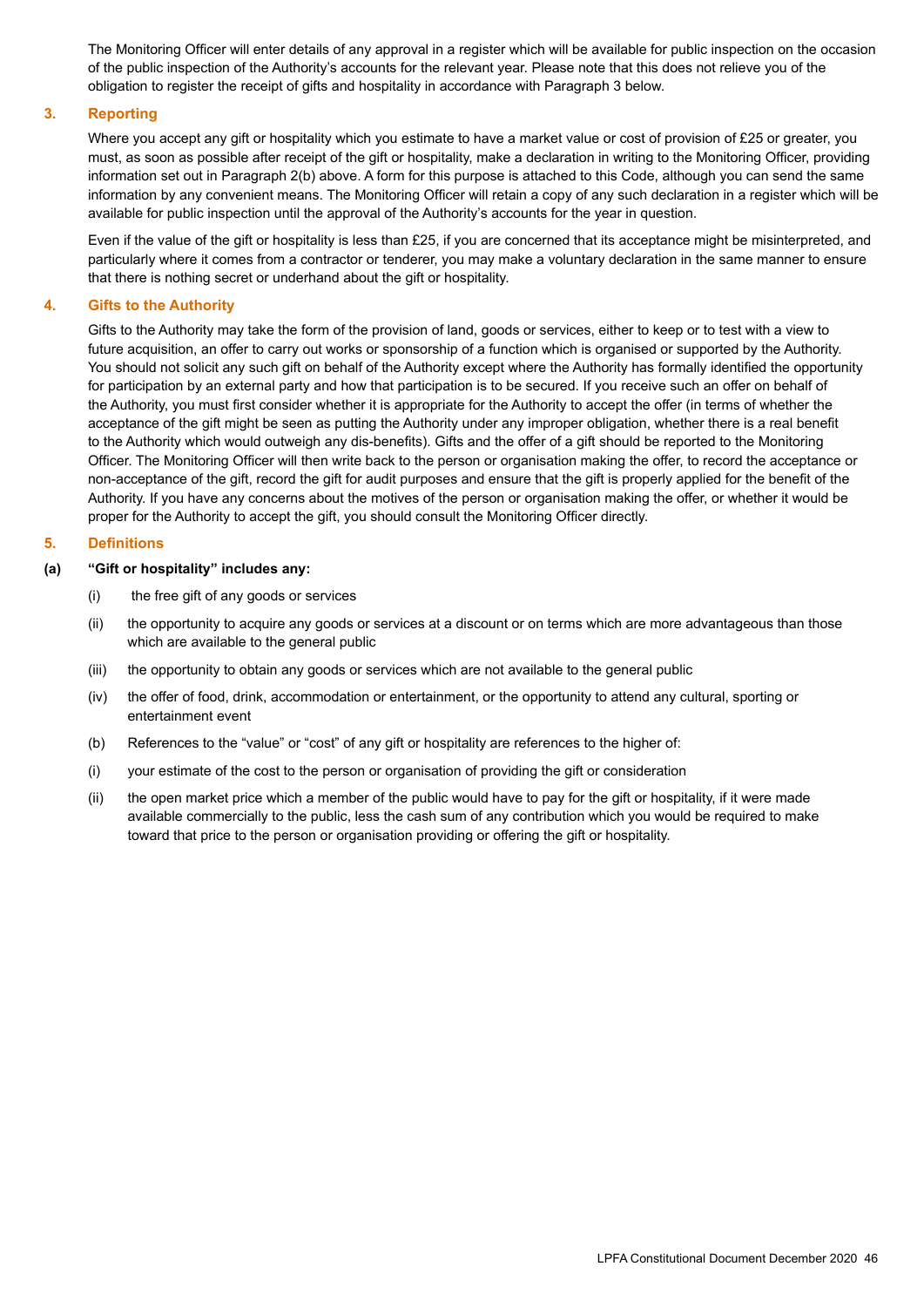## **The LGPS context: Status and Legal Frameworks – extract from a 2006 CLG consultation.**

As a statutory, public service scheme, the LGPS has a different legal status compared with trust based schemes in the private sector. Matters of governance in the LGPS therefore need to be considered on their own merits and with a proper regard to the legal status of the scheme. This includes how and where it fits in with the local democratic process through local government law and locally elected councillors who have the final responsibility for its stewardship and management.

The LGPS is also different in the respect that unlike most private sector schemes where scheme members bear some, if not all, of the investment risk, the benefits paid by local authorities are guaranteed by statute and, perhaps more importantly, are paid out of local authority revenue and not from the pension funds themselves.

On this basis, it is the local authority itself, and local council tax payers, who are the final guarantors of the scheme. In coming forward with these proposals, the paper recognises the particular status in law of local authorities in comparison with non-statutory bodies and institutions, and flowing from that, the constraints arising from the statutory nature of the LGPS, compared with trust based schemes in the private sector, and the body of law that dictates the composition of local authority committees and the status of lay members on such committees.

### **What is a "trustee"?**

The word "trustee" is often used in a very general sense to mean somebody who acts on behalf of other people but in pensions law it has a more specific meaning. Certain occupational pension schemes, primarily in the private sector, are established under trust law. Under a trust, named people ("trustees") hold property on behalf of other people (called beneficiaries).

Trustees owe a duty of care to their beneficiaries and are required to act in their best interests, particularly in terms of their investment decisions.

Although those entrusted to make statutory decisions under the LGPS are, in many ways, required to act in the same way as trustees in terms of their duty of care, they are subject to a different legal framework and to all the normal duties and responsibilities of local authority councillors. **However, they are not trustees in the strict legal sense of that word.**

#### **Why are trustees required in the private sector but not in statutory schemes like the LGPS?**

Trustees are needed in the private sector to help ensure better scheme security by compliance with the necessary legislation; prevent employer-led actions which could undermine a scheme's solvency and to ensure that investment decisions are not in any way imprudent. However, in a statutory scheme like the LGPS, benefits are quaranteed by statute, regardless of investment **performance and scheme members in the LGPS bear none of the investment risk**. The entitlements and benefits payable to scheme members in trust based schemes are, potentially at least, more volatile and dependent ultimately on the effectiveness and stewardship of their trustees. It is because of this greater risk to security that the Pensions Act 1995 first introduced the concept of member nominated trustees to ensure that scheme beneficiaries are part of the decision making process and a raft of other legislation. But even member nominated trustees must act in the interest of the fund/scheme and must not take decisions out of self-interest. The Pensions Act 2004 extends that status.

### **Who is responsible for the stewardship of the LGPS?**

Elected councillors have legal responsibilities for the prudent and effective stewardship of LGPS funds and in more general terms, have a clear fiduciary duty in the performance of their functions. Although there is no one single model in operation throughout the 89 LGPS fund authorities in England and Wales, most funds are managed by a formal committee representing the political balance of that particular authority. Under section 101 of the Local Government Act 1972, a local authority can delegate their pension investment functions to the Council, committees, sub-committees or officers, but there are a small number of LGPS fund authorities which are not local authorities and therefore have their own, distinct arrangements.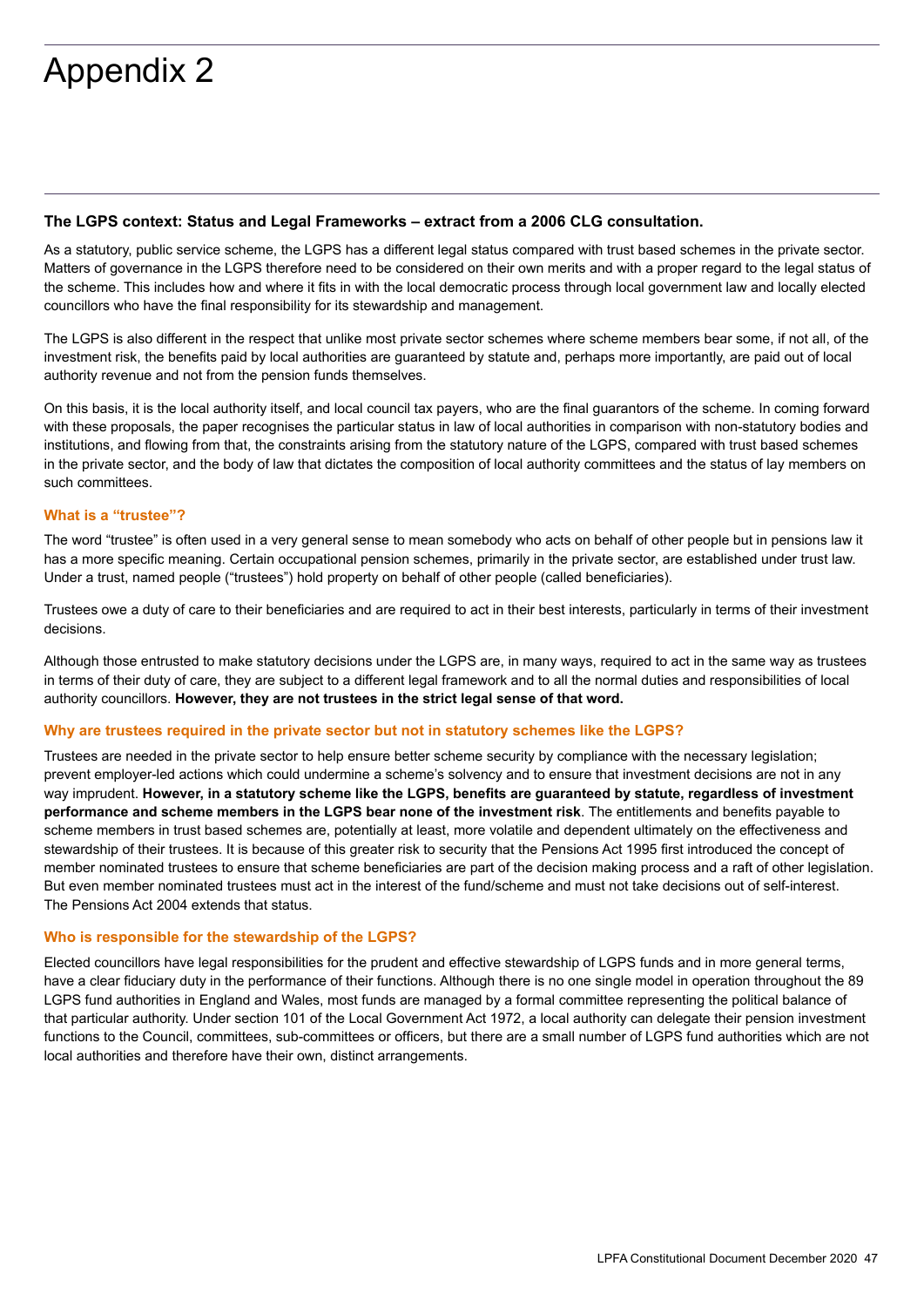# Appendix 3

# **Conflicts of interest policy to govern investment**

### **Contents**

- 1. Introduction
- 2. Interpretation
- 3. Application of the policy
- 4. Identifying conflicts of interest
- 5. Disclosure of interests: General requirements
- 6. Managing conflicts of interest: General requirements
- 7. Managing conflicts of interest: Co-investment
- 8. Managing conflicts of interest: Introducing investment opportunities
- 9. Professional advisers
- 10. Evaluating conflicts of interest
- 11. Other relevant policies and guidance
	- Annex 1 Examples of conflicts of interests
	- Annex 2 Code of conduct for board members (see page XX of the Constitutional Document)
	- Annex 3 Co-investment principles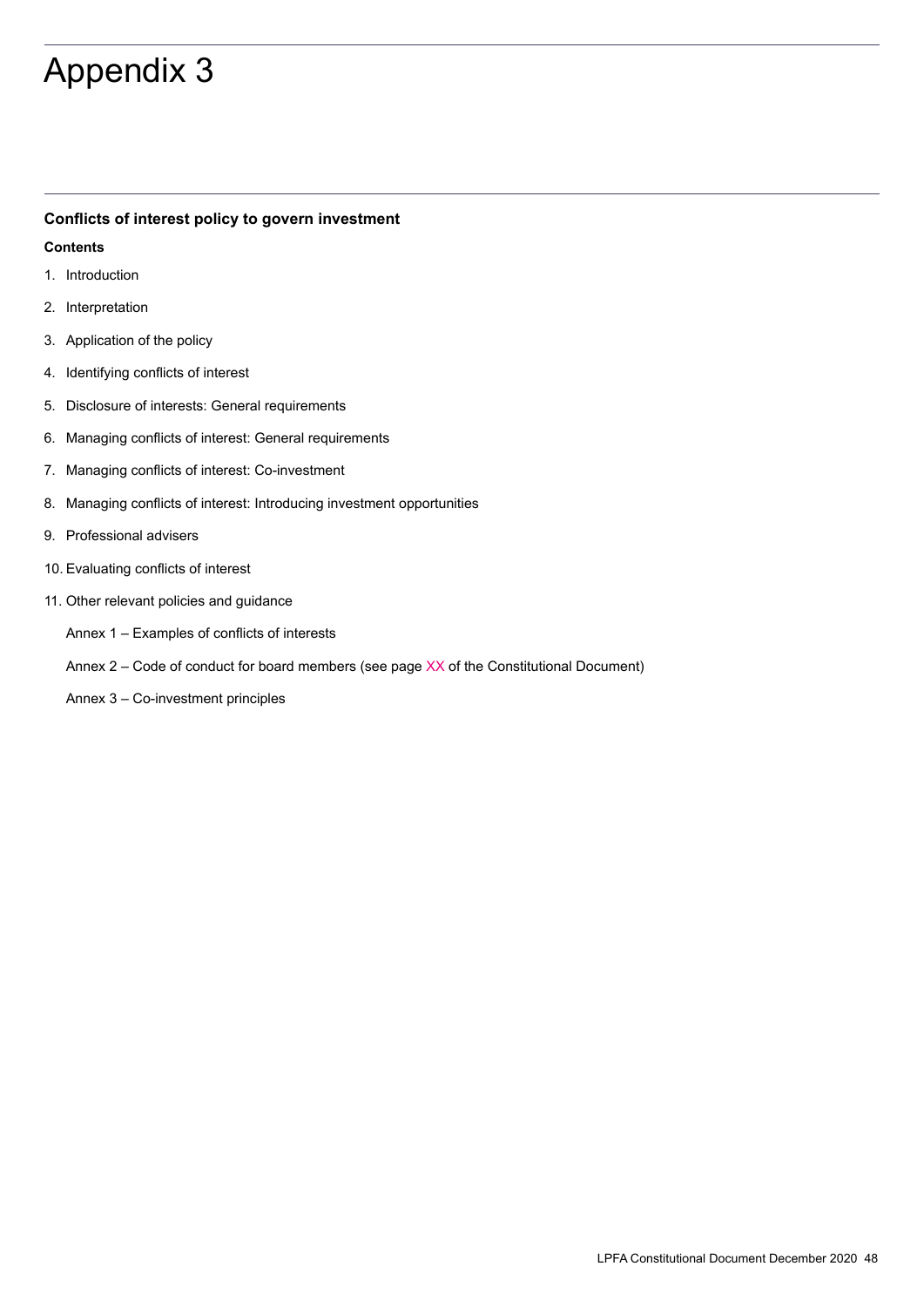# **1. Introduction**

- 1.1 Conflicts of interest need to be identified and managed as a matter of transparency and good governance of the LPFA. This policy is concerned with the management of conflicts of interest arising as a result of the LPFA's investment activity.
- 1.2 Individuals subject to this policy will take all reasonable steps to disclose interests and manage conflicts as they arise and at all times to act in accordance with the seven principles of public life which are:
	- Selflessness
	- **Integrity**
	- **Objectivity**
	- **Accountability**
	- **Openness**
	- **Honesty**
	- Leadership
- 1.3 It is recognised that the way in which conflicts may arise may evolve over time. Individuals are expected to adhere to both the spirit and content of this policy to ensure that conflicts of interest are identified and disclosed in a timely fashion and managed appropriately.
- 1.4 Paragraph 11 below explains the way in which this policy sits with other parts of the LPFA's constitutional and policy framework.

### **2. Interpretation**

In this policy:

| Co-investment                   | Occurs where two or more investors share ownership of an asset                                                                                                                                                                                                                                                                                                                                                                                                                                                                                                                                                |
|---------------------------------|---------------------------------------------------------------------------------------------------------------------------------------------------------------------------------------------------------------------------------------------------------------------------------------------------------------------------------------------------------------------------------------------------------------------------------------------------------------------------------------------------------------------------------------------------------------------------------------------------------------|
| <b>Conflicted co-investment</b> | A situation in which LPFA has invested in (or is considering investing in) an investment which is also held by<br>(or which is under consideration as an investment for) an individual who is subject to this policy pursuant to<br>paragraph 3.1;                                                                                                                                                                                                                                                                                                                                                            |
| <b>Conflict of interest</b>     | Is any interest or relationship that an individual or a Related Party (as defined below) has that a member of the<br>public with knowledge of the relevant facts would reasonably regard as giving rise to a conflict of interest between<br>that interest or relationship and the interests of the LPFA;                                                                                                                                                                                                                                                                                                     |
| <b>Material conflict</b>        | Exists where an individual has an interest in relation to an investment which is being proposed to; is under<br>consideration by or has been made by the LPFA which a member of the public with knowledge of the relevant<br>facts would reasonably regard as so significant that it is might prejudice that individual's judgment so far as his<br>role within or connection to LPFA is concerned                                                                                                                                                                                                            |
| <b>Professional advisers</b>    | In paragraph 9 means any legal advisers, accountants, investment managers or others providing advice to the<br>LPFA in connection with the management, monitoring or selection of the LPFA's investments;                                                                                                                                                                                                                                                                                                                                                                                                     |
| <b>Proper advice</b>            | Is the advice of a person:<br>(a) who is reasonably believed by the LPFA Board to be qualified by their ability in and practical experience of<br>investment matters; and<br>(b) who has no financial interest in relation to the investment with which the advice is given; and such advice<br>may constitute proper advice for these purposes even though the person giving the advice is an employee,<br>consultant or contractor of LPFA;                                                                                                                                                                 |
| <b>Related Party</b>            | and means:<br>(a) a family member of or any person or entity with whom an individual to whom this policy applies has a<br>close association; The Monitoring Officer should be consulted if there is doubt as to the nature of a close<br>association. This may include business partners, companies and limited liability partnerships, fellow trustees<br>and may extend to divorced partners with continuing joint financial interests; and<br>(b) any relationship an individual has that may be relevant in the context of an investment that is under<br>consideration by LPFA or has been made by LPFA. |

### **3. Application of the policy**

- (a) all board members;
- (b) all Principal Officers of the LPFA;
- (c) any other person performing a role within LPFA (whether as a committee member or employee) who has a significant role in managing, monitoring or selecting the LPFA's investments.
- 3.2 Each individual to whom this policy applies is responsible for complying with the terms of this policy and making all necessary disclosures and the intention is for training on conflicts of interest to be provided when an individual first becomes subject to this policy and at 3 yearly intervals thereafter.
- 3.3 Professional Advisers to the LPFA who have a significant role in managing, monitoring or selecting the LPFA's investments are subject to this policy, but only to the extent specified in paragraph 9 (Professional Advisers).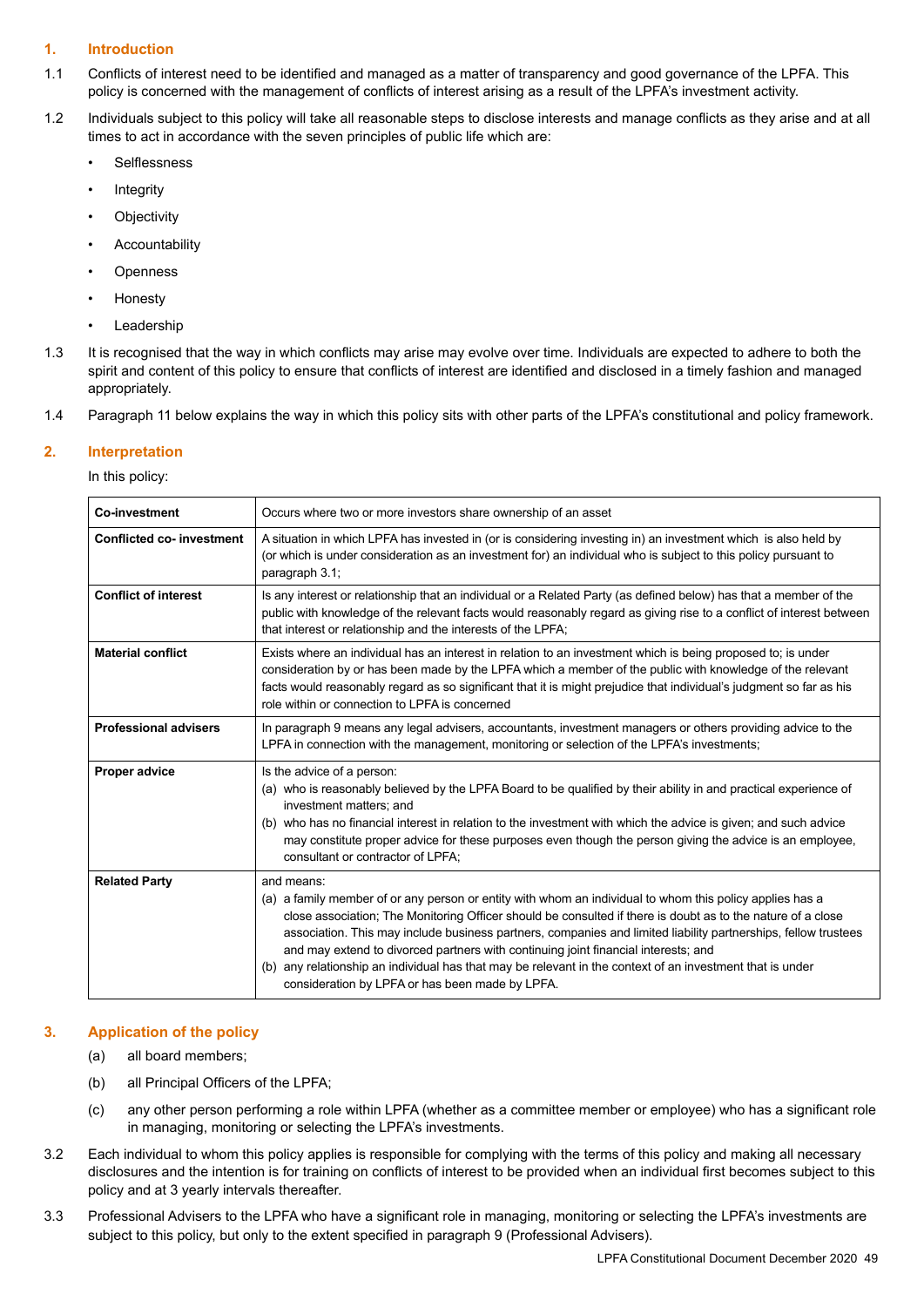#### **4. Identifying conflicts of interest**

Individuals should consider at every stage of their involvement in the investment process whether they have a direct or indirect interest that conflicts, or possibly may conflict or be perceived to conflict with the interests of the LPFA. Examples of where a potential conflict of interest may arise in the investment context are set out at Annex 1 page 53.

#### **5. Disclosure of interests: General requirements**

- 5.1 A Disclosure of Interests Statement should be completed on an annual basis by individuals subject to this policy, except for board members who register their interests with the LPFA in accordance with paragraph 12 of the code of conduct for board members (see Annex 2 'code of conduct for board members').
- 5.2 The Disclosure of Interests Statement will require disclose of interests an individual has including:
	- (a) executive and non-executive directorships;
	- (b) paid or unpaid employment or self-employment (including partnerships);
	- (c) consultancies, advisory posts and other positions of responsibility (whether remunerated or not);
	- (d) public or voluntary sector appointments;
	- (e) holdings in land;
	- (f) substantial shareholdings and beneficial interests (where the shareholding or beneficial interest has an interest of at least 1% of the issued share capital in the company or other entity) held by the individual and/or a Related Party in a company or other entity
	- (g) any other interest that he or she considers should be disclosed because of the potential for that interest to conflict or be perceived to conflict with the interests of the LPFA having considered the examples of conflicts of interest in Annex 1.
- 5.3 Within 28 days of an individual becoming aware of any new interest or any change to any interest registered in accordance with paragraph 5.2, the details of the new interest or change should be provided by written notification to the LPFA's Monitoring Officer.
- 5.4 Immediately upon an individual becoming aware of a conflict of interest in relation to a specific investment that arise as a result of an individual's relationship with a Related Party, a disclosure of interests statement shall be completed by the individual in relation to that Related Party.
- 5.5 Should this policy require an individual to disclose a market sensitive matter then the advice of the Chair of Audit and Risk Committee should be sought.
- 5.6 The Monitoring Officer will make available on the website public declarations of interests. However, the Monitoring Officer will not publish any market sensitive declarations or any "sensitive information" in line with Part 3 of the code of conduct for board members.

### **6. Managing conflicts of interest: General requirements**

- 6.1 Whenever an individual becomes aware of an actual or a potential conflict of interest (or an interest that might be perceived as a conflict of interest) that he or she has in a proposed or current investment of LPFA that individual should inform the Monitoring Officer of the interest, the nature of the interest and any other relevant information at the earliest opportunity. Such disclosure should also be made in the event of any doubt as to whether it is required. Individuals may also seek the advice of the Chair of Audit or his nominated deputy as appropriate.
- 6.2 Where a material conflict arises the individual with the material conflict must not participate (in any capacity) in the decisionmaking process regarding the investment that is the subject of the material conflict and in particular that individual:
	- (a) should not be involved in preparing any papers to review the proposed investment or proposed dealing in an investment held by the LPFA;
	- (b) should not be provided with any internal papers or documents relating to the proposed investment or dealing in the investment;
	- (c) should not be involved in any capacity in the selection of professional advisers appointed in relation to advising on that investment;
	- (d) must follow the procedure in paragraph 6.3 in any meeting at which the proposed investment is considered and where any decision is taken as to whether the investment is made by the LPFA;
	- (e) must follow the procedure in paragraph 6.3 at any meeting at which the performance of an investment is reviewed or evaluated and where any decision is taken as to whether to sell the investment.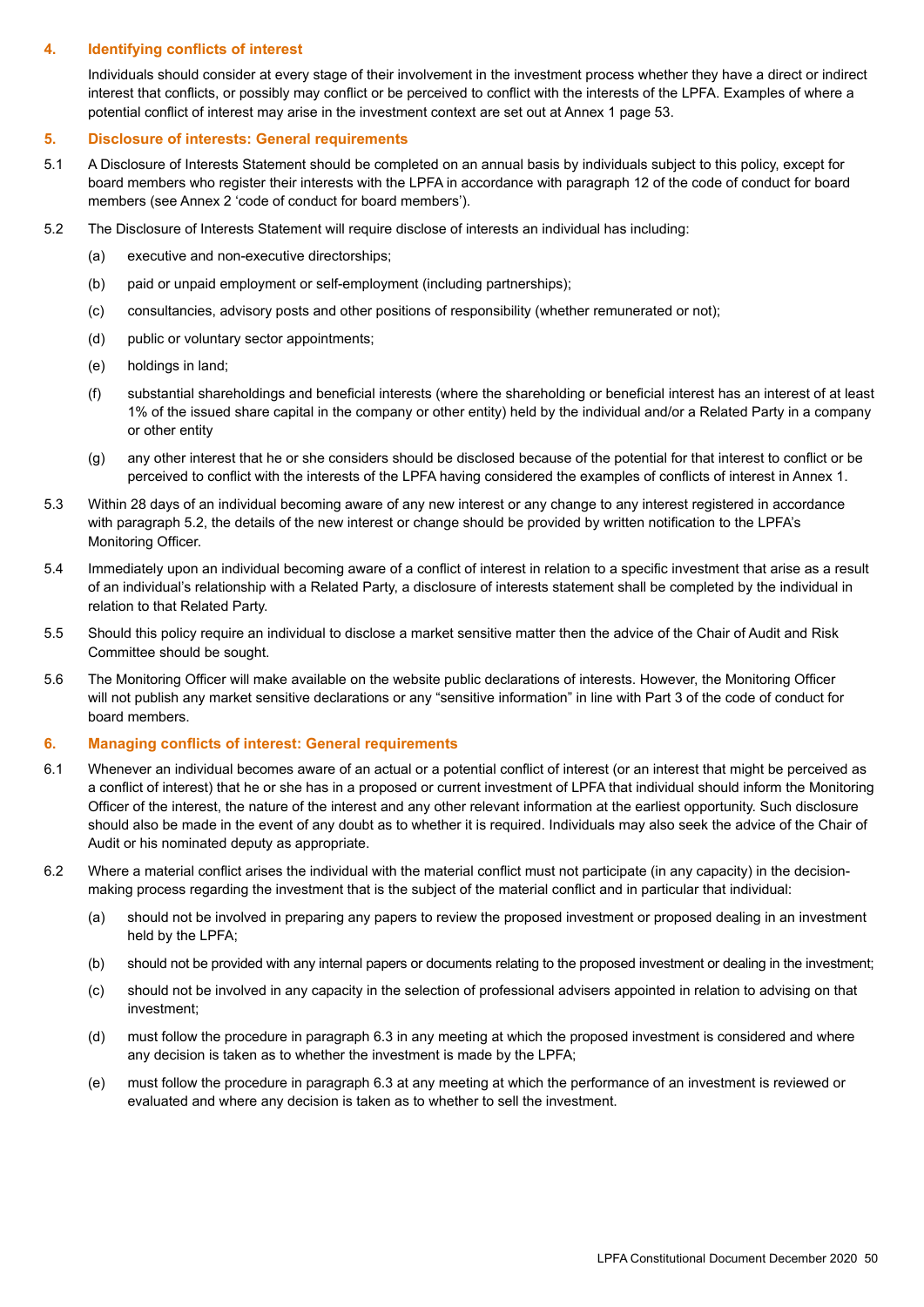- 6.3 Board members and other individuals participating (in whatever capacity) in any meeting must declare at the beginning of the relevant item of business any matter in which he or she has a conflict of interest (or in which a Related Party has a conflict of interest), and in the event that he or she (or a Related Party) has a material conflict of interest, the individual shall:
	- (a) withdraw from the meeting for that item (including any voting on the matter); and
	- (b) not be counted in the quorum for that part of the meeting.
- 6.4 All conflicts of interest declared will be recorded in the minutes of the meeting.
- 6.5 Independent advice will be sought where conflicts cannot be resolved through the usual procedures. In the case of grave or repeated conflicts of interest between an individual who is subject to this policy and the LPFA, that individual shall consider whether it may be that, in the best interests of the LPFA, he or she should stand down from his or her position in relation to investment at the LPFA.

#### **7. Managing conflicts of interest: Co-investment and conflicted co-investments**

- 7.1 Co-investment can only be undertaken in accordance with the co-investment principles set by the Board as part of the Investment policy and strategy.
- 7.2 An individual subject to this policy who is a prospective co-investor with the LPFA must:
	- (a) adhere to the conflict management provisions in paragraph 6; and
	- (b) make an enhanced disclosure in accordance with paragraph 7.3.
- 7.3 The enhanced disclosure required from an individual subject to this policy who is a prospective co- investor with LPFA is a disclosure of their interest or potential interest in the co-investment opportunity that provides details of the following:
	- (a) what is the nature of the current or prospective interest in the investment to include details of any percentage shareholding or other details about the nature and extent of the interest, the financial value of the proposed investment and any options to acquire further shares or be issued new shares;
	- (b) any benefits available to the individual in consequence of the LPFA co-investing whether arising before, during or after the co-investment and whether or not the benefit is financial; and
	- (c) whether the individual would invest if the LPFA did not co-invest.
- 7.4 Proper advice should be obtained on every co-investment opportunity in which an individual has a material conflict of interest before a final decision is taken by the LPFA as to whether to proceed with the co-investment that considers:
	- (a) whether the terms of the investment are reasonable in the circumstances; and
	- (b) the key representations made in relation to the proposed investment.
- 7.5 All co-investment in which an individual has a material conflict of interest should be approved by the LPFA Board (after having considered the proper advice). The number of un-conflicted board members participating in approving the investment must be at least four.

### **8. Managing conflicts of interest: Introducing investment opportunities**

- 8.1 Any investment opportunity introduced by a person to whom this policy applies must fit within the investment policy and strategy set by the Board.
- 8.2 An individual who introduces an investment opportunity to the LPFA must adhere to the conflict management provisions in paragraph 6 as if he or she has a conflict of interest in the investment opportunity that he or she introduces.
- 8.3 An individual introducing an investment opportunity must make an enhanced disclosure that provides details of the following:
	- (a) any direct or indirect interest that (i) he or she or (ii) a Related Party, has in the subject matter of the investment opportunity and any entities that are related to that investment opportunity; and
	- (b) any additional benefits available to the individual if the LPFA invests in that investment opportunity whether arising before or after the investment is made and whether or not the benefit is financial.
- 8.4 Investment opportunities introduced by individuals who are subject to this policy should be approved at Board level.
- 8.5 Proper advice should be obtained on an investment opportunity introduced to the LPFA where the Board consider this to be appropriate in the circumstances before a decision is taken as to whether to proceed with the investment and the advice shall include:
- (a) whether the terms of the investment are reasonable in the circumstances;
- (b) the key representations made in relation to the proposed investment; and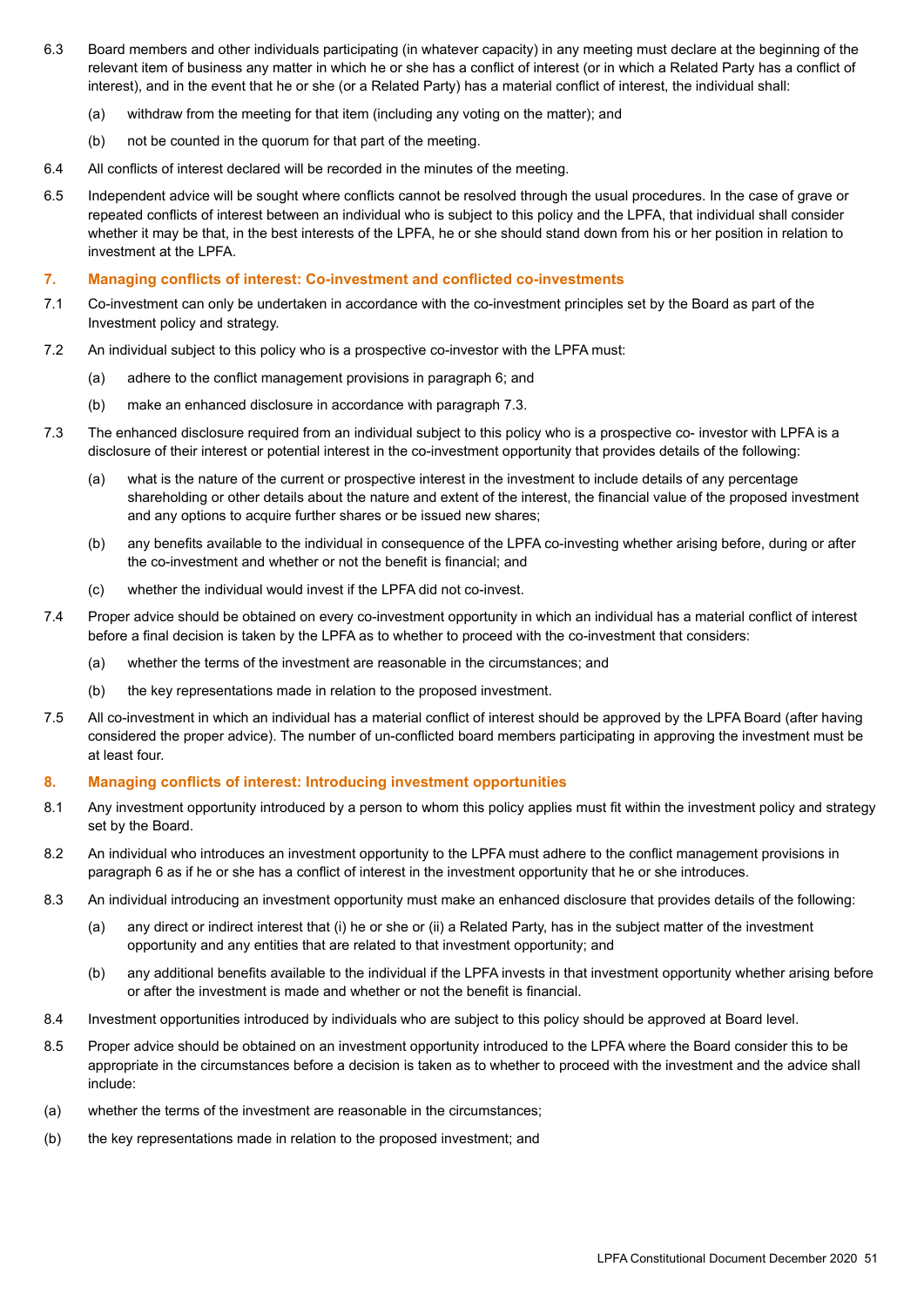#### **9. Professional advisers**

- 9.1 Individuals selecting or appointing professional advisers in relation to investments for the LPFA should require prospective professional advisers to disclose any conflicts of interest at the outset of the selection/appointment process.
- 9.2 Where a professional adviser has a conflict of interest it should be considered whether that professional adviser can manage conflicts of interest through the use of internal procedures (such as information barriers and the use of different teams to provide the advice) or whether in the circumstances alternative professional advisers should be appointed.
- 9.3 Where professional advice is sought on a conflicted co-investment opportunity the professional adviser appointed to review the opportunity must not be the same adviser that is advising the person co- investing with the LPFA.

#### **10. Evaluating conflicts of interest**

- 10.1 Compliance with this policy will be reviewed periodically and reported to the Audit and Risk Committee annually. A report on compliance will be provided to the Board, which shall detail any incidences of non-compliance identified.
- 10.2 The procedures set out in this policy must be monitored and may be amended from time to time. Notice of any changes will be provided promptly to all persons who are subject to this policy.

#### **11. Other relevant policies and guidance**

- 11.1 In the event of any conflict between this policy and the LPFA Constitution, the provisions of the LPFA Constitution take precedence.
- 11.2 This policy is solely concerned with investment. The LPFA Constitution and the other LPFA policies listed below may apply in relation to an individual's interests outside LPFA:
	- Code of conduct for board members
	- The Authority's code of best practice
	- Conflict policy (applicable to staff only).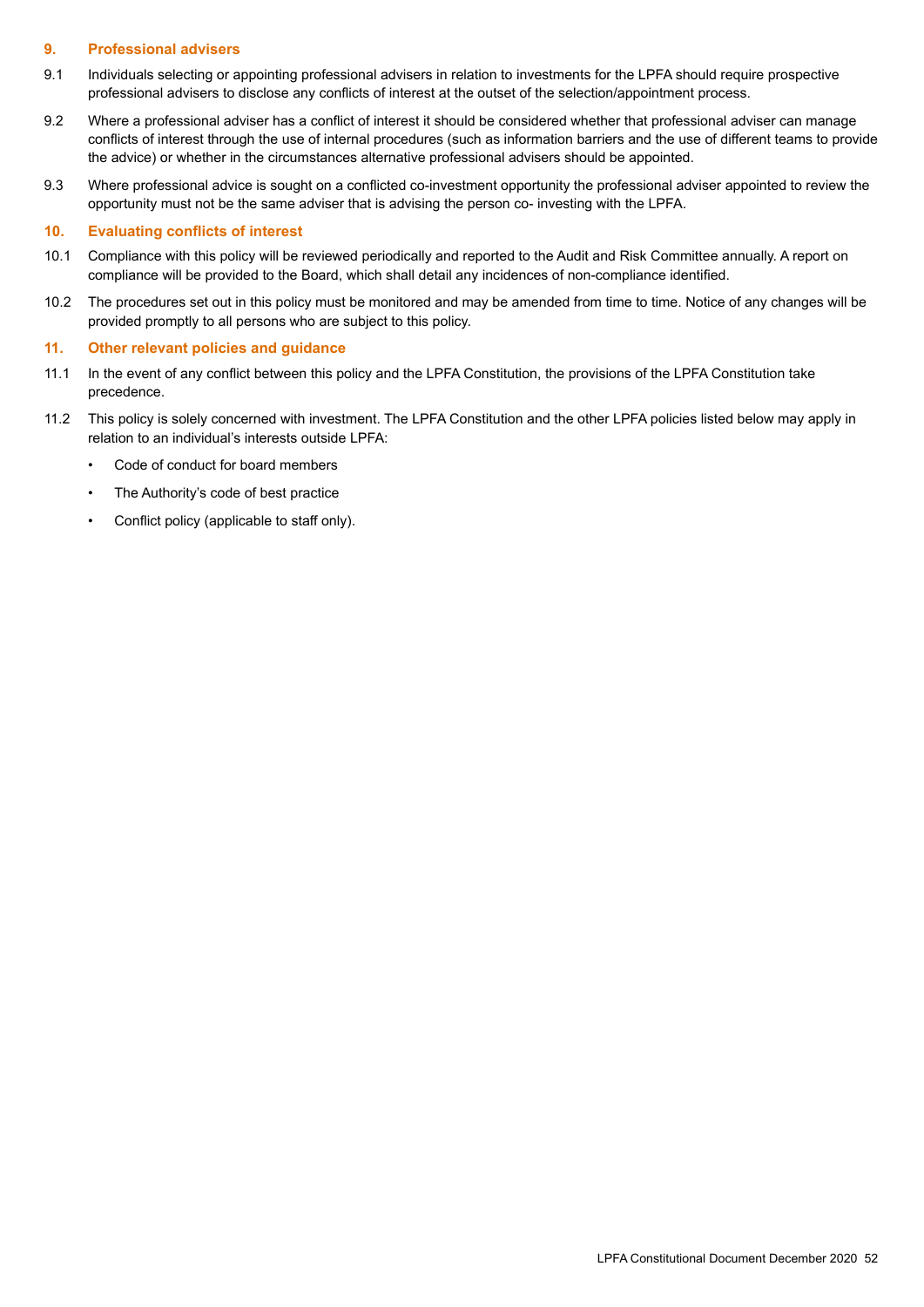# Annex 1

# **Examples of conflicts of interest**

Examples of where a conflict of interest may arise in the investment context includes where an individual or a Related Party has:

- (a) a direct or indirect interest in or relationship (whether as an employee, consultant or otherwise) with an entity that LPFA proposes to invest in by any means;
- (b) a direct or indirect interest in a fund manager overseeing LPFA's investments;
- (c) a direct or indirect interest or relationship (whether as an employee, consultant or client) with a professional adviser to the LPFA;
- (d) or may co-invest with the LPFA and other third parties; or
- (e) introduced (directly or indirectly) to the LPFA an investment opportunity by any means.

This list of examples is non-exhaustive and there are likely to be other scenarios where a conflict of interest may arise.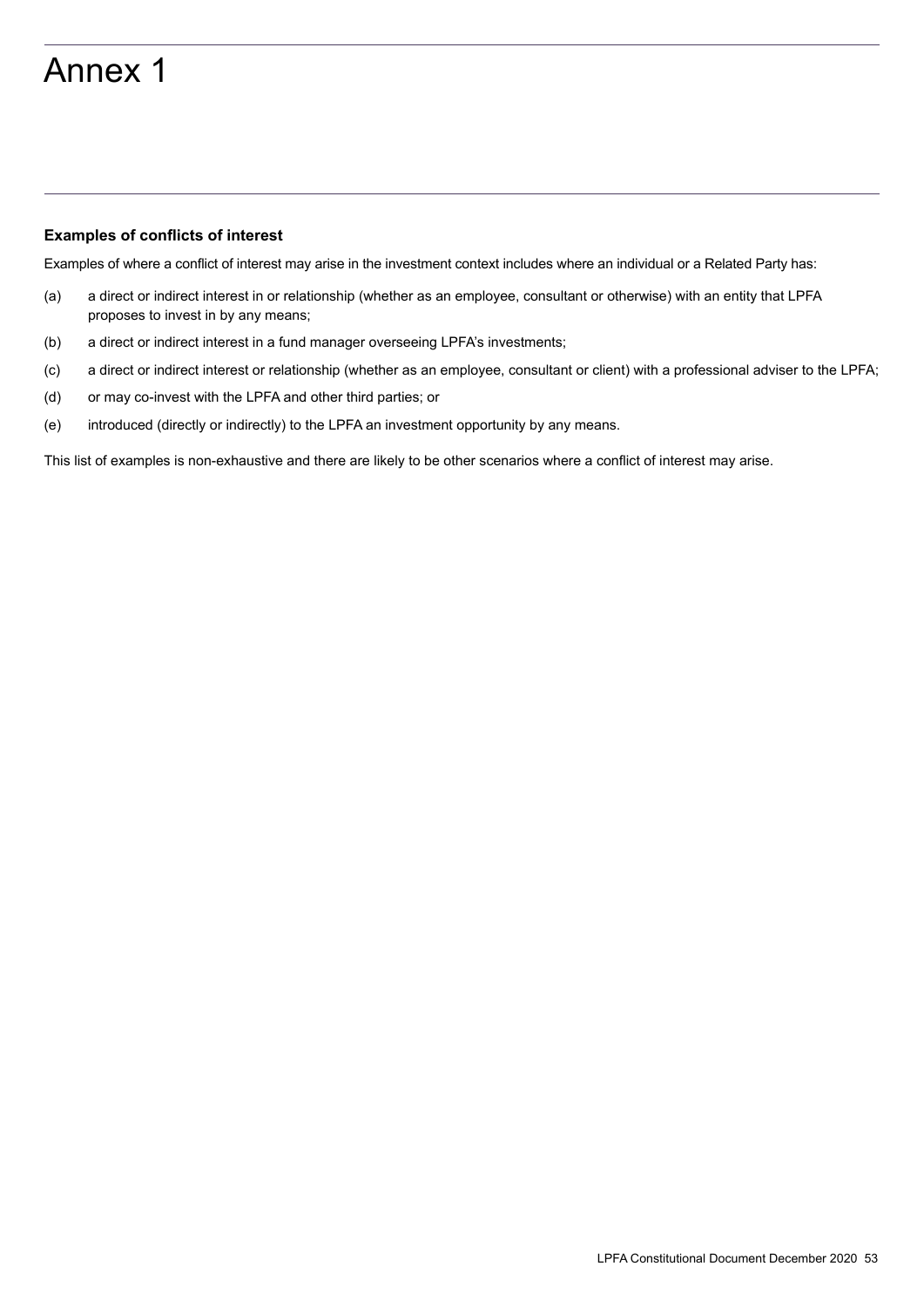# Annex 2

# **Annex 2**

**Code of conduct for board members**

(see Standing Order F in the Constitutional Document)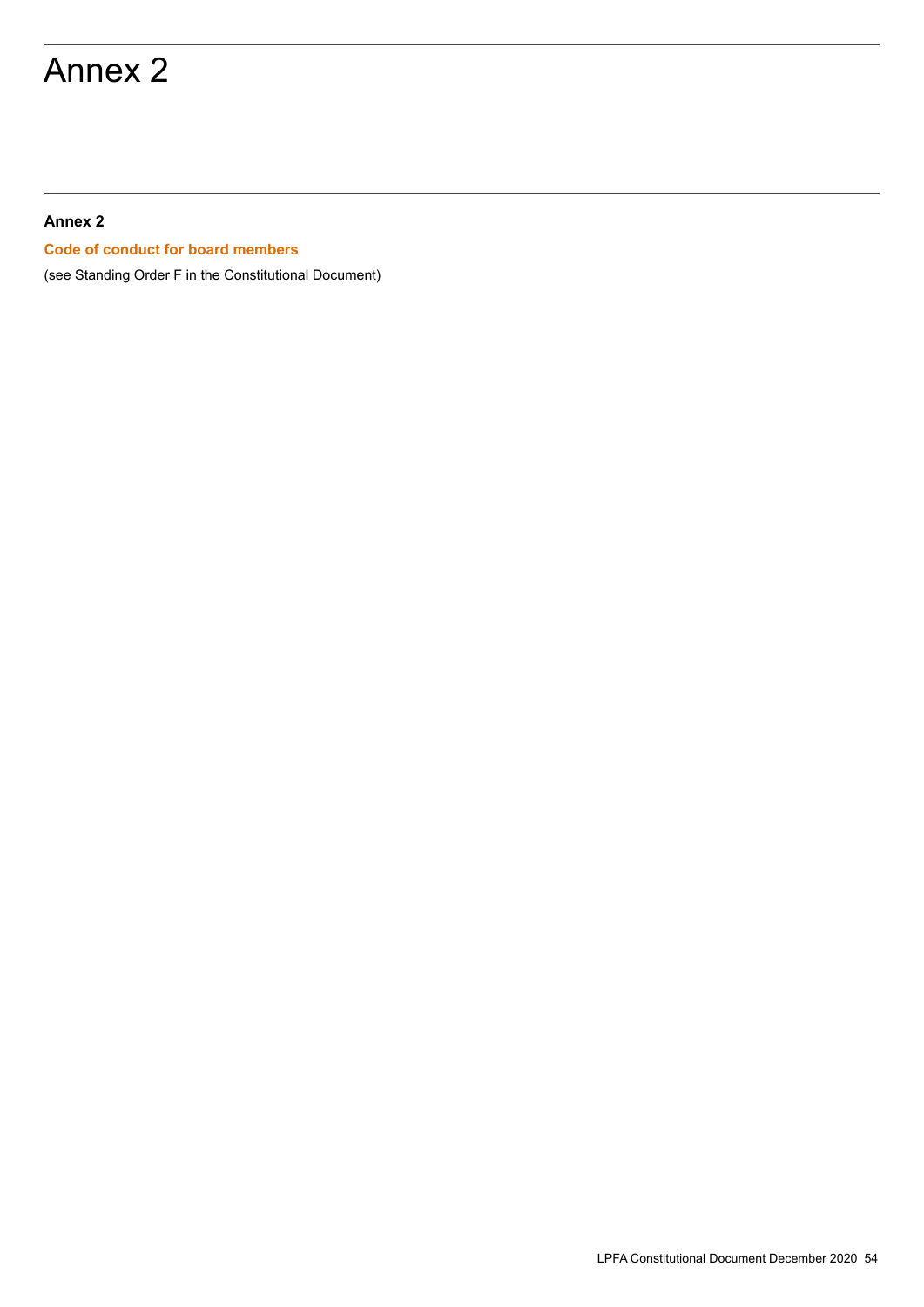## **Co-investment principles**

This document constitutes a part of the Conflicts Policy (the Policy) framework and should be updated to reflect any changes made to the Policy. Staff will be made aware of any changes to this document and the Policy via email.

For interpretation of words/phrases used in this document, please refer to the Policy.

There may be times when LPFA invests in unison with other parties in a co-investment capacity.

The following section outlines LPFA's co-investment principles for both conflicted and non-conflicted co investments and the process if a board member or a related party is a co-investor.

### **1. Principles of non-conflicted co-investments:**

- 1.1 LPFA should only co-invest with:
	- institutional investors (ie pension funds, charities, private equity houses, infrastructure companies, investment trusts, etc), or
	- suitable high net worth individuals via a limited liability vehicle.
- 1.2 Board approval is required for any co-investment opportunity in excess of the ISC delegated authority limits. The LPFA Board should consider a co-investment in a timely manner. All non- conflicted members should vote.

Board have approved a list of attributes that would potentially disqualify a co-investment partner and which seek to protect LPFA's reputation. These characteristics must be applied to all co-investment partners. The list of undesirable attributes is at the end of these principles.

#### **2. List of attributes that would potentially disqualify a co-investment partner:**

- Where the institutional investor is headquartered outside of developed markets and no recourse to the British legal system
- Where the accounts of the institutional investor are not readily available and access to senior management is restricted
- Where the co-investment would be a disproportionality large percentage of AUM for the institutional investor (i.e. over 80%)
- Where the institutional investor is to gain economic benefit from the co-investment to the detriment of the investment opportunity
- Where the institutional investor has been convicted of money laundering, fraud or other financial offence
- Where the institutional investor is under investigation by any authorised regulatory bodies or there is any pending litigation against the body
- Where the institutional investor is on any official sanctions or watch lists
- Where after the due diligence performed by the investment team reveals that the institutional investor may not act in the long term interests of the LPFA (noted below)

The LPFA are required to perform rigorous and robust due diligence on any potential partner, this is to ensure that they are a sophisticated investor and aligned with the LPFA's interests. This process will include a number of checks on their financial health and ownership structure (AUM, etc.), reference checks (clients, suppliers, etc.) and their investment process (team, prior investments, etc.).

If the board is in any doubt as to the quality of the investment partner then it should look to hire Kroll or some such agency to perform an in depth reference check.

- 2.1 Any co-investment opportunity is subject to full due diligence process by
	- (a) Investment Team, or
	- (b) external independent assessment.
- 2.2 Where commercially viable if the LPFA co-invests then it should do so at the same time, at the same price and economic terms as the other parties.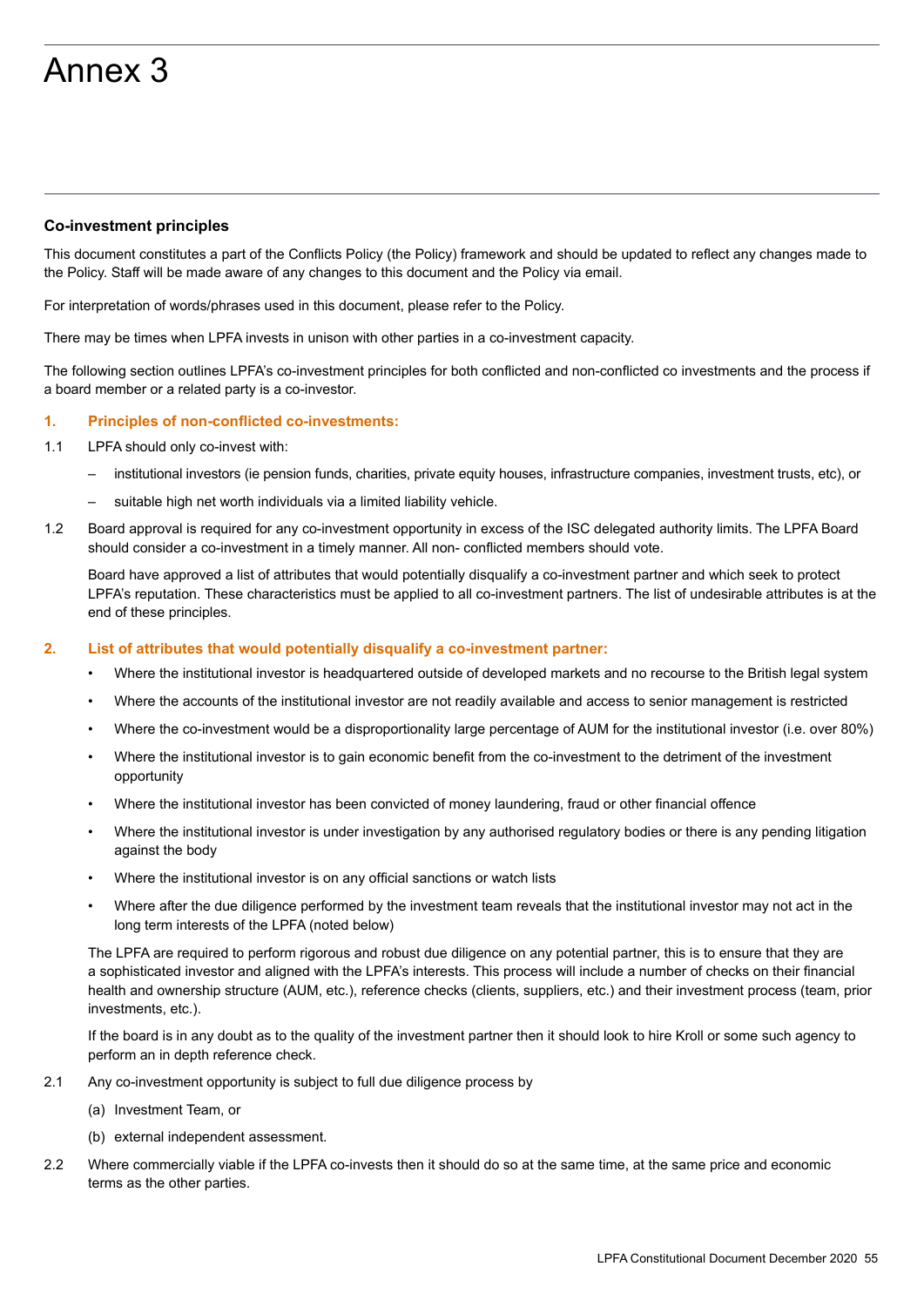#### **3. Principles of conflicted co-investments:**

3.1 Potential investment is conflicted where LPFA plans to invest alongside another institutional investor and where an LPFA Board member is also a trustee or a director of the co-investor. This can include use by the co-investors of the same fund manager for example which does not fall under the definition of conflicted co-investment.

This is distinct from a personal conflicted co-investment and is managed via the usual declaration of interest policy as indicated in paragraph 5.6 of the Policy and as per the Board member code of conduct.

If LPFA seeks to enter into a conflicted co-investment opportunity the following should apply:

- 3.2 Any co-investment opportunities where a board member is also an investor in a personal capacity should include a third party and not solely be between the LPFA and a board member, or a board member's connected business. This third party should preferably be an institutional investor, or a high net worth individual, independent of both the LPFA and Board Member, or a board member's connected business.
- 3.3 When a Board member or officer is co-investing they should remove themselves from any voting process or Board in line with LPFA's Conflicts Policy.
- 3.4 Board should approve all conflicted co-investment opportunities.
- 3.5 **ALL** board members must declare any related party interests in co-investment opportunities when they become aware of the details of the opportunity. Related party is defined as per LPFA's Conflict's policy. The conflicted member must remove themselves from the voting process.
- 3.6 The conflicted 'introducer' / 'manager' should not personally receive any upfront fee from the LPFA. Any personal share of a management or performance fee should also be waived. This does not impact on the usual fee a board member is paid in relation to their Board position. On- going monitoring of the opportunity should be carried out by an independent third party. Neither the conflicted party nor a related party is permitted to receive any fees from the investment opportunity, whether that be introductory, performance, carry or management fees.

For more information, please contact: corporate@lpfa.org.uk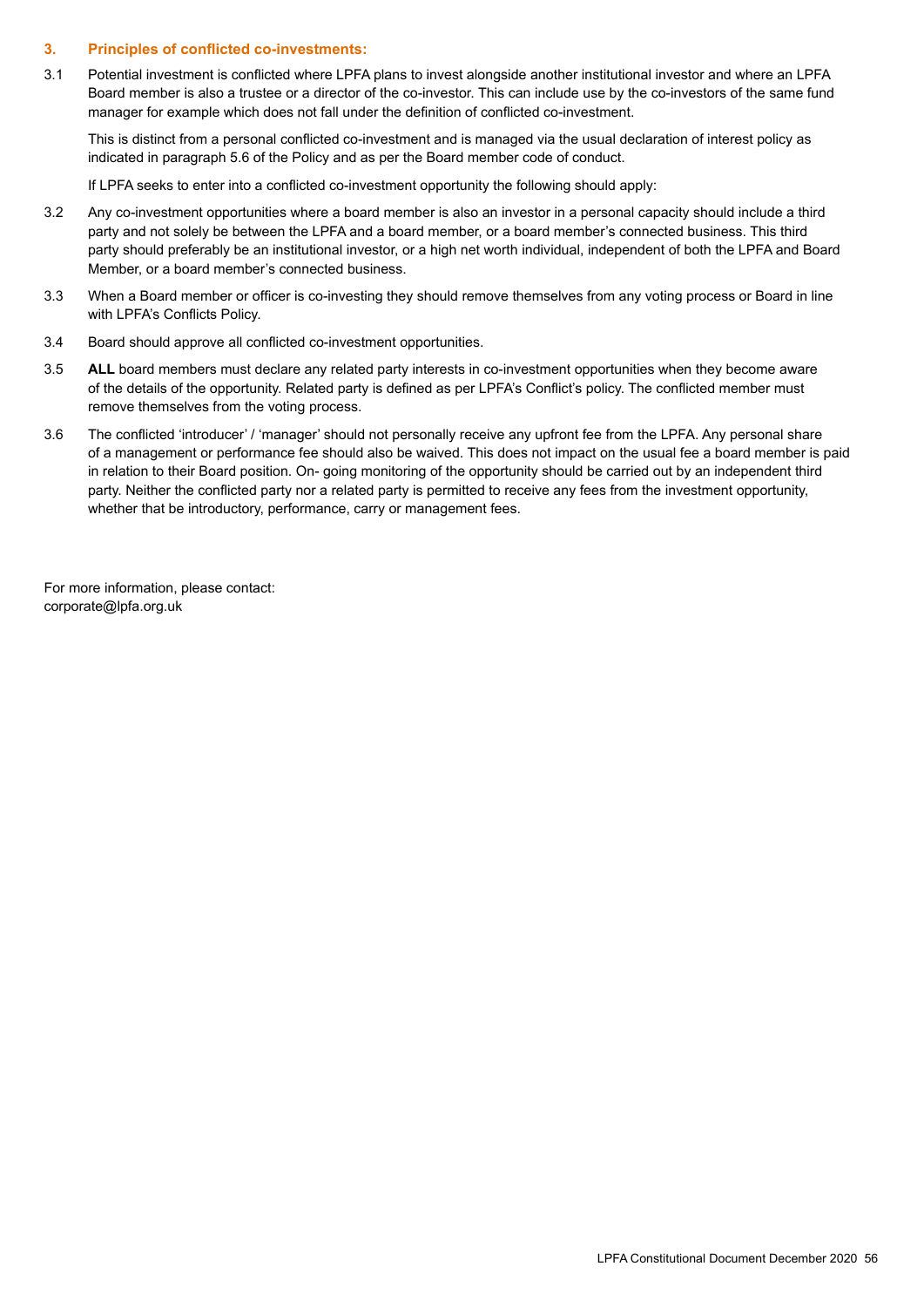| <b>Document Title: Constitutional Document</b> |                                                                                            |                                                                                                                                                                                                                                                                                                                                                                                                                                                                                                                                                                     |                |
|------------------------------------------------|--------------------------------------------------------------------------------------------|---------------------------------------------------------------------------------------------------------------------------------------------------------------------------------------------------------------------------------------------------------------------------------------------------------------------------------------------------------------------------------------------------------------------------------------------------------------------------------------------------------------------------------------------------------------------|----------------|
| Version no.                                    | Name of file in folder                                                                     | <b>Description of change</b>                                                                                                                                                                                                                                                                                                                                                                                                                                                                                                                                        | Date of change |
| 1.0                                            | LPFA summary of constitution proposals - Board approved<br>19th Dec 2007 (PF1253)          | All governing documents and codes brought into one<br>comprehensive document.                                                                                                                                                                                                                                                                                                                                                                                                                                                                                       | 18/01/2008     |
| 2.0                                            | LPFA revised Corporate Government Documents - Board<br>approved 19th Dec 2007 (PF1253)     | Further codes and governing documents added. Review<br>of governance arrangements: Restrictions on Political<br>activity, Board member Indemnity and code of conduct on<br>Gifts and Hospitality.                                                                                                                                                                                                                                                                                                                                                                   | 18/01/2008     |
| 2.1                                            | LPFA revised Corporate Government Documents [2] -<br>Board approved 19th Dec 2007 (PF1253) | Revised sentences to the recently added documents in<br>version 2.0.                                                                                                                                                                                                                                                                                                                                                                                                                                                                                                | 22/01/2008     |
| 3.0                                            | Corporate Government Documents - Board approval<br>7th Feb 2008 (PF1263)                   | Updated to reflect changes in best practice since last<br>formal review: introduced matters reserved for Board,<br>empowered Committees to take executive action,<br>quorum for Board 4 and for committees 3, strengthened<br>provisions on public access, Board/Committees to be able<br>to appoint lay members (without voting rights), separate<br>right of report for CEO, CFO and MO, code of conduct for<br>Board members, CEO can designate to PO, delegations<br>to officers backed up by a code of practice, Contract<br><b>Standing Orders introduced</b> | 06/03/2008     |
| 3.1                                            | Constitutional document - approved by Board<br>1st April 2008                              | Revised sentences to the recent changes made in<br>version 3.0                                                                                                                                                                                                                                                                                                                                                                                                                                                                                                      | 01/04/2008     |
| 3.2                                            | Constitutional document - for board approval June 2008                                     | Revised sentences, Gifts and Hospitability amended to<br>include a cross reference to the code of conduct for board<br>members in the guidance to clarify the circumstances in<br>which the guidance applies.                                                                                                                                                                                                                                                                                                                                                       | 17/06/2008     |
| 3.3                                            | Constitutional document - approved by board<br>26th June 2008                              | Revised job titles - Head of Finance replaces the Director<br>of Corporate Resources as Chief Financial Officer.<br>Delegations to Officers now includes reference to the<br>recent delegation to the Director of Investments and<br>delegations                                                                                                                                                                                                                                                                                                                    | 26/06/2008     |
| 4.0                                            | Constitutional document - updated December 2008                                            | Revised sentences related to the Principle officers RE<br>more detail of their responsibilities.                                                                                                                                                                                                                                                                                                                                                                                                                                                                    | 31/12/2008     |
| 4.1                                            | Constitutional document - revised 5th February 2009                                        | Revised Standing Order relating to the annual election of<br>Committee Chairs,<br>reference included in the contract standing orders to<br>'preferred suppliers', Tender processes above the OJEU<br>to be approved by Board.                                                                                                                                                                                                                                                                                                                                       | 05/02/2009     |
| 4.2                                            | Constitutional document - revised 9th October 2009                                         | Revised sentence RE The Restructure of CMT,<br>To enable a quorum to be established via<br>telecommunications, a revised policy for admitting new<br>bodies into the Fund.                                                                                                                                                                                                                                                                                                                                                                                          | 09/10/2009     |
| 4.3                                            | Constitutional document - revised 1st July 2010                                            | Revised sentences in relation to the periodical election of<br>Committee Chairmen.                                                                                                                                                                                                                                                                                                                                                                                                                                                                                  | 01/07/2010     |
| 4.4                                            | Constitutional document - revised 6th April 2011                                           | Revised sentences in relation to the membership and<br>Chairing of each Committee.                                                                                                                                                                                                                                                                                                                                                                                                                                                                                  | 06/04/2011     |
| 4.5                                            | Constitutional document - approved by Board<br>6th October 2011                            | Revised sentences to the Audit Committee Terms of<br>Reference.                                                                                                                                                                                                                                                                                                                                                                                                                                                                                                     | 06/10/2011     |
| 4.6                                            | Constitutional document - approved by Board<br>2nd Feb 2012                                | Revised sentences to job titles (CD to DCE), senior officer<br>appointments, EU procurement Thresholds.                                                                                                                                                                                                                                                                                                                                                                                                                                                             | 02/02/2012     |
| 4.7                                            | Constitutional document - revised 5th April 2013                                           | Revised job and committee titles (risk committee), revised<br>ToR of AC re RK, revised Contract Standing Order, added<br>Standing Order 9. (j), increased delegation to Investment<br>Sub Committee                                                                                                                                                                                                                                                                                                                                                                 | 05/04/2013     |
| 4.8                                            | Constitutional document - revised 15th April 2013<br>post Board                            | Revised Contract Standing Order and Standing Order 9.<br>(j) (electronic voting). Introduction of Standing Order 9. (k).<br>and 9. (I).<br>Board reserved "works" as a matter reserved.                                                                                                                                                                                                                                                                                                                                                                             | 16/04/2013     |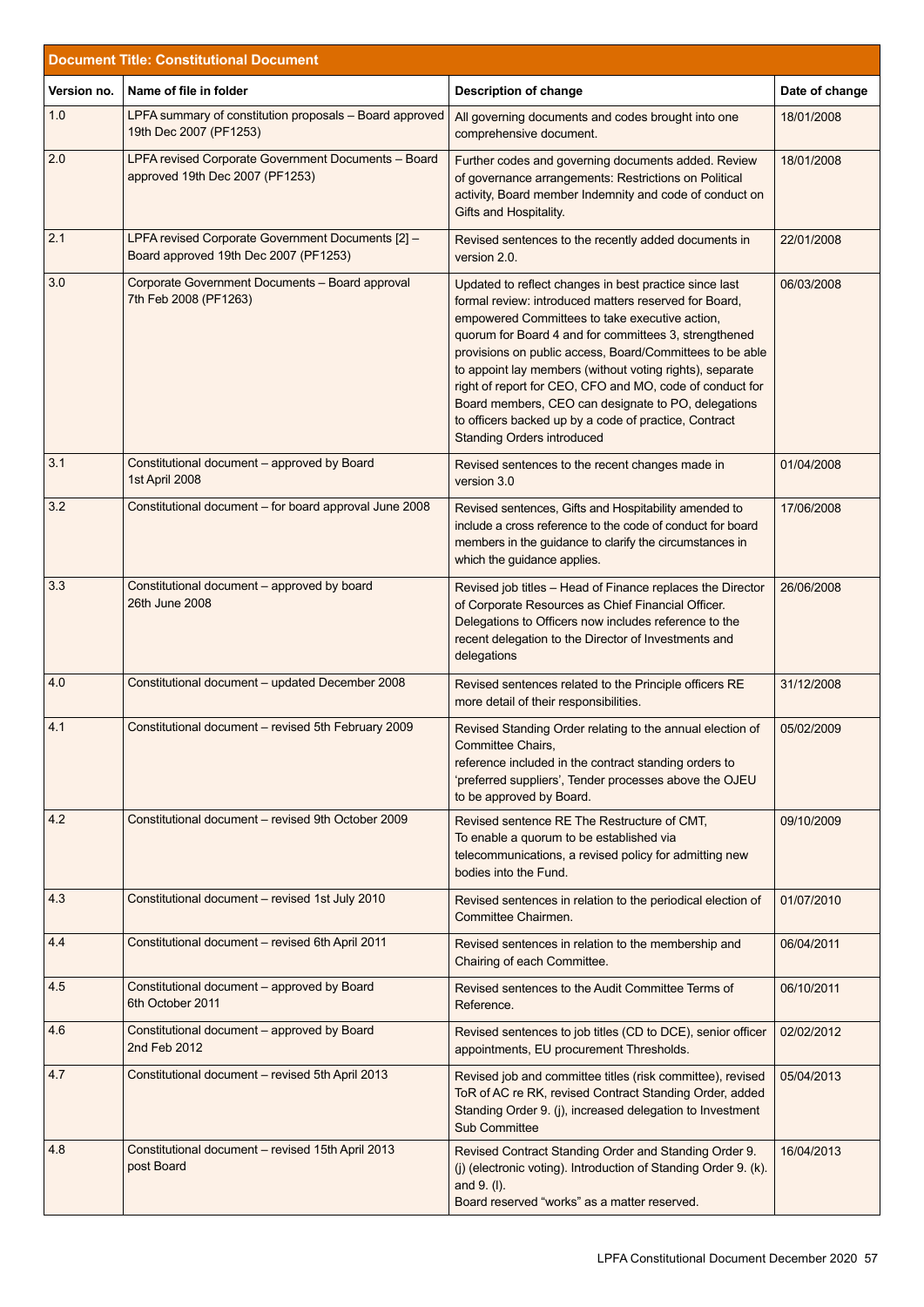| <b>Document Title: Constitutional Document</b> |                                                                                    |                                                                                                                                                                                                                                                                                                                                                                                                                                     |                |
|------------------------------------------------|------------------------------------------------------------------------------------|-------------------------------------------------------------------------------------------------------------------------------------------------------------------------------------------------------------------------------------------------------------------------------------------------------------------------------------------------------------------------------------------------------------------------------------|----------------|
| Version no.                                    | Name of file in folder                                                             | <b>Description of change</b>                                                                                                                                                                                                                                                                                                                                                                                                        | Date of change |
| 4.9                                            | Constitutional document - revised 20th August 2013                                 | Removal of Chair position as ex officio. Extension of write<br>off limits to £10k for Principle Officers                                                                                                                                                                                                                                                                                                                            | 20/08/13       |
| 5.0                                            | Constitutional document - revised 6th December 2013                                | Removal of co-opted members from all committees, DF<br>on ISC, replaced section 5 of the staff code of conduct,<br>replaced Appendix 1.                                                                                                                                                                                                                                                                                             | 06/12/2013     |
| 5.1                                            | Constitutional document - revised 30th December 2013                               | Conflict of interests policy as appendix 3, ToR for RemC,<br>Skip under ISC ToR                                                                                                                                                                                                                                                                                                                                                     | 17/01/13       |
| 5.2                                            | Constitutional document - revised 4th Feb 2014                                     | Rem & Nom ToR and updated Committee's name on<br>page 18,20,44                                                                                                                                                                                                                                                                                                                                                                      | 10th Feb 2014  |
| 5.3                                            | Constitutional document - revised 17th Feb 2014                                    | Committee quorum temporarily reduced to 2 see page11                                                                                                                                                                                                                                                                                                                                                                                | 19th Feb 2014  |
| 54                                             | Constitutional document - revised 8th May 2014                                     | Change from Commercial Director to Director of<br>Operations, removed Deputy CEO on page 47 and 51 -<br>factual change.<br>Write-offs p48 - removed reference to Chair of AC -<br>Board approved change on 8.5.14.                                                                                                                                                                                                                  | 8th May 2014   |
| 55                                             | Constitutional document - approved by Board<br>2nd October 2014                    | Replaced: Appendix 3: Conflicts of interest policy (with<br>Annexes 1,2 and 3).                                                                                                                                                                                                                                                                                                                                                     | 2nd Oct 2014   |
| 5.6                                            | Constitutional document - approved by Board<br>2nd October 2014                    | Change of ToR for AC and RK, CoP approval by CMT<br>(p.13, 15)                                                                                                                                                                                                                                                                                                                                                                      | 12th Nov 2014  |
| 5.7                                            | Constitutional document - approved by Board<br>2nd October 2014                    | Reference to DoO - factual change                                                                                                                                                                                                                                                                                                                                                                                                   | 07/01/2015     |
| 5.8                                            | Constitutional document - approved by Board<br>2nd October 2014                    | Change of office address - factual change                                                                                                                                                                                                                                                                                                                                                                                           | 15/01/2015     |
| 59                                             | Constitutional document - approved by Board 3rd Feb<br>2015                        | Local Pension Board ToR, B&A Committee ToR,<br>establishment of companies and their directorship, DoF<br>title change to CFRO, write offs below £250 for death<br>overpayments, reference to the Finance Regulations<br>and Treasury Management Strategy in the corporate<br>governance framework, factual changes by MO, added:<br>'or other area considered by the LPFA for investment' -<br>alignment with the Conflicts Policy) | 25/02/2015     |
| 6.0                                            | Constitutional document - revised and approved by Board<br>7th May 2015            | Revised sentences to the Audit and Risk Committee<br>Terms of Reference. Transactional vehicles directorship.<br>Investee companies directorship.                                                                                                                                                                                                                                                                                   | 10/06/2015     |
| 6.1                                            | Constitutional document - revised and approved by Board<br>20th July 2015.         | Updated IC ToR                                                                                                                                                                                                                                                                                                                                                                                                                      | 08/09/2015     |
| 6.2                                            | Constitutional document - revised and approved by Board<br>10th November 2015.     | Section 151 Officer and Chief Risk and Finance Officer<br>roles; directorship on transactional vehicles; change of PO<br>name from Chief Finance and Risk Officer to Chief Risk<br>and Finance Officer, Quorum, other very minor updates.                                                                                                                                                                                           | 10/11/2015     |
| 6.3                                            | Constitutional document - revised and approved by MD of<br>LPFA and Chair of LPFA. | Changes agreed by B&A (matters reserved including<br>committee items); the audit and risk committee terms of<br>reference as agreed by the Committee; Updated titles to<br>reflect the partnership arrangements; and removed the<br>outgoing committees - IC, RK, B&A and RemCom.                                                                                                                                                   | 31/03/2016     |
| 6.4                                            | Constitutional document - revised and approved by Board<br>11th May 2016.          | Additional changes relating to title updates. Additional<br>changes made by MD of LPFA and LPFA Monitoring<br>Officer to reflect factual changes (approved by email on<br>23 June).                                                                                                                                                                                                                                                 | 11/05/2016     |
| 6.5                                            | Constitutional document - revised and approved by Board<br>4 October 16            | Additional amendment in relation to Powers of<br>the Chair.                                                                                                                                                                                                                                                                                                                                                                         | 04/10/2016     |
| 6.6                                            | Constitutional document - revised and approved by Board<br>12 December 2017        | Amended to update LPFA ARC ToR                                                                                                                                                                                                                                                                                                                                                                                                      | 12/12/2017     |